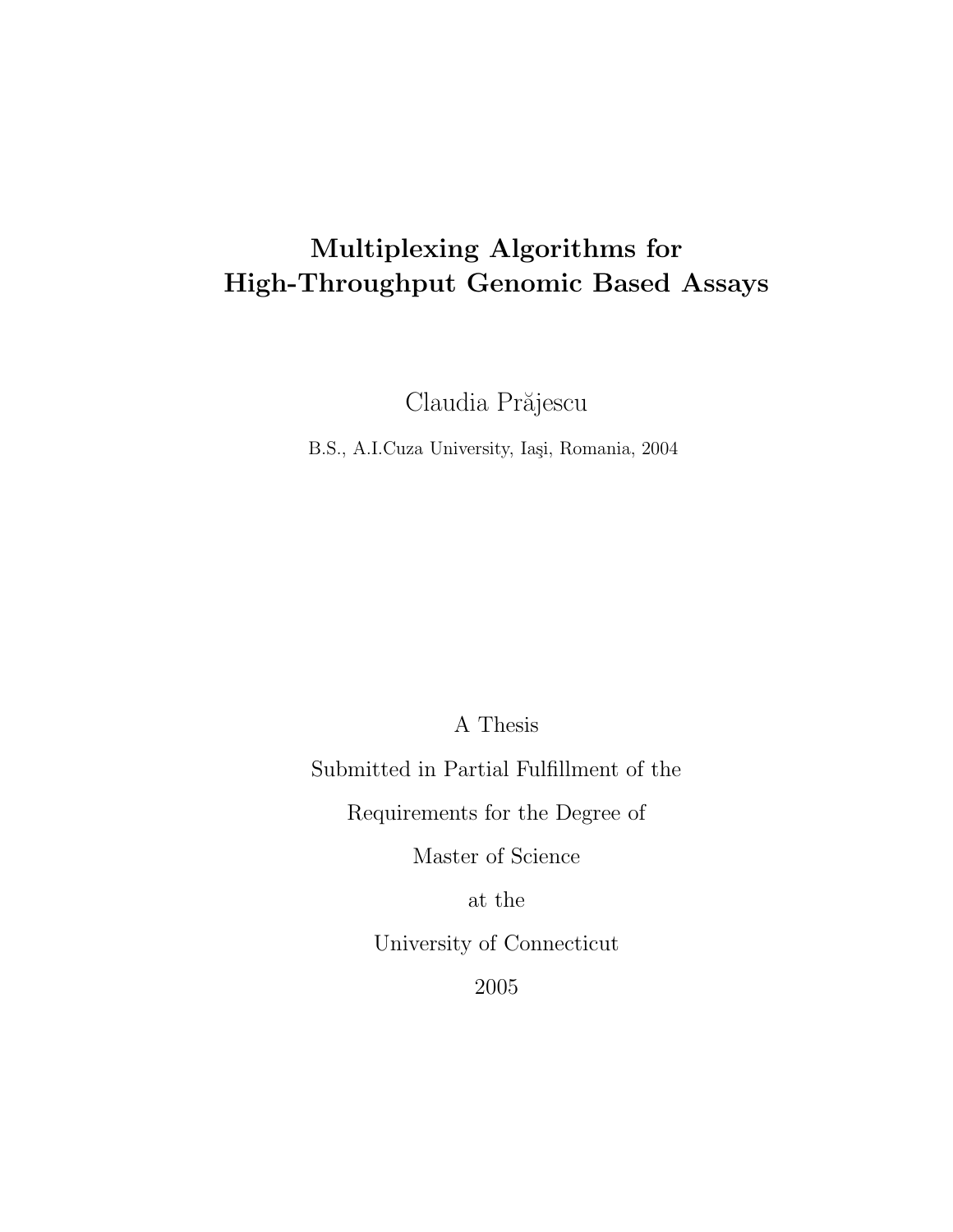### APPROVAL PAGE

### Master of Science Thesis

### Multiplexing Algorithms for High-Throughput Genomic Based Assays

Presented by Claudia Prăjescu

<u> 1980 - Johann Barn, mars eta bainar eta baina eta baina eta baina eta baina eta baina eta baina eta baina e</u>

Major Advisor:

Ion Mandoiu

Associate Advisor:

Laurent Michel

Associate Advisor:

Alexander Russell

University of Connecticut

2005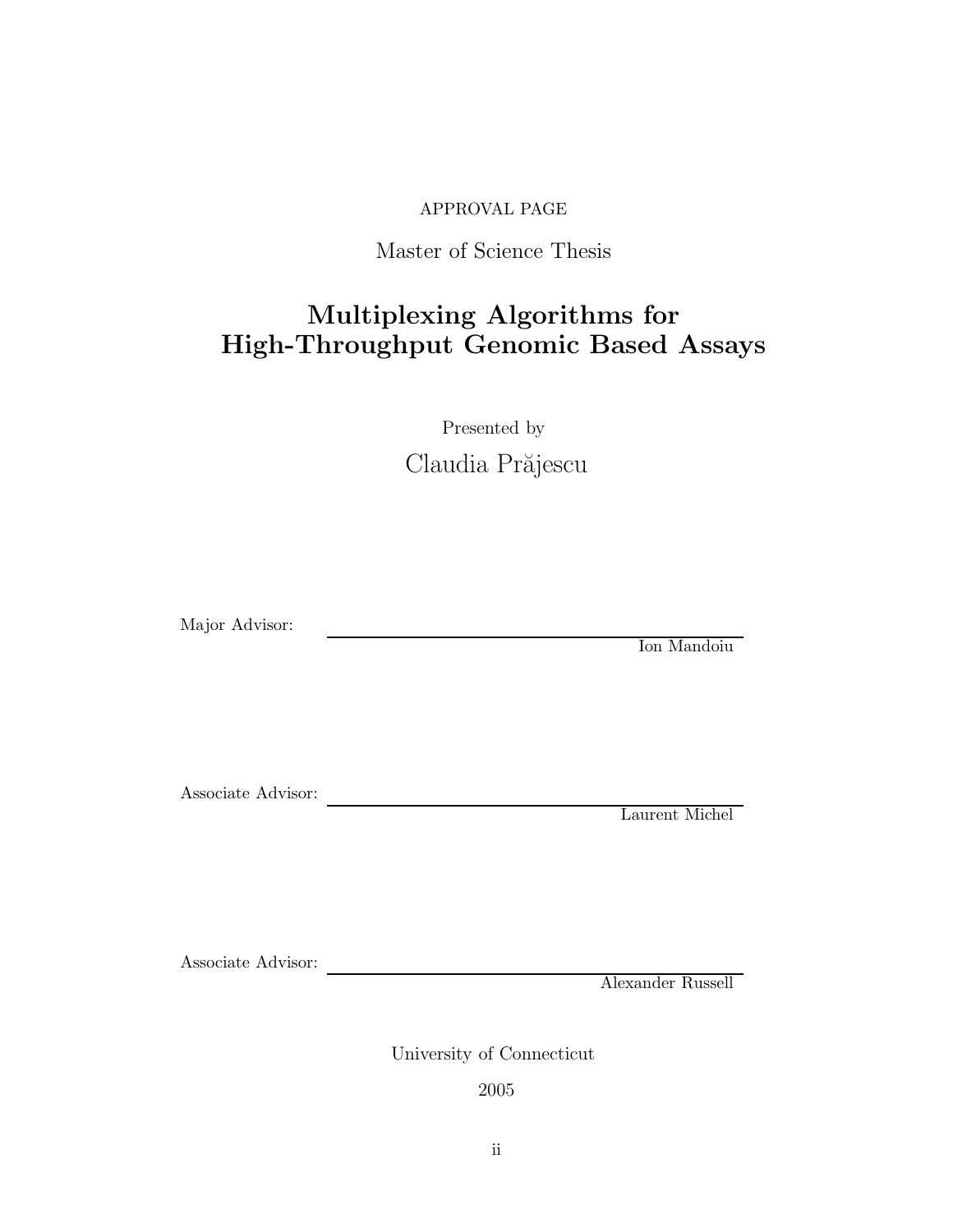## Acknowledgements

I most especially thank my advisor, Ion Măndoiu, without whom this work would not have been done. For giving me the opportunity to study here, for all his tireless help, for invaluable advice and suggestions, I am most grateful to him.

I also want to express my gratitude to my former advisor at the A.I.Cuza University of Iași, Ferucio Laurențiu Țiplea, for believing in me.

Additionally, I would like to thank my associate advisors, Laurent Michel and Alexander Russell, for serving on my examination committee and also my colleagues, Jin Jun and Bogdan Paşaniuc, for kindly reviewing part of this thesis.

Finally, I acknowledge the constant support and encouragements I have received from my family and friends.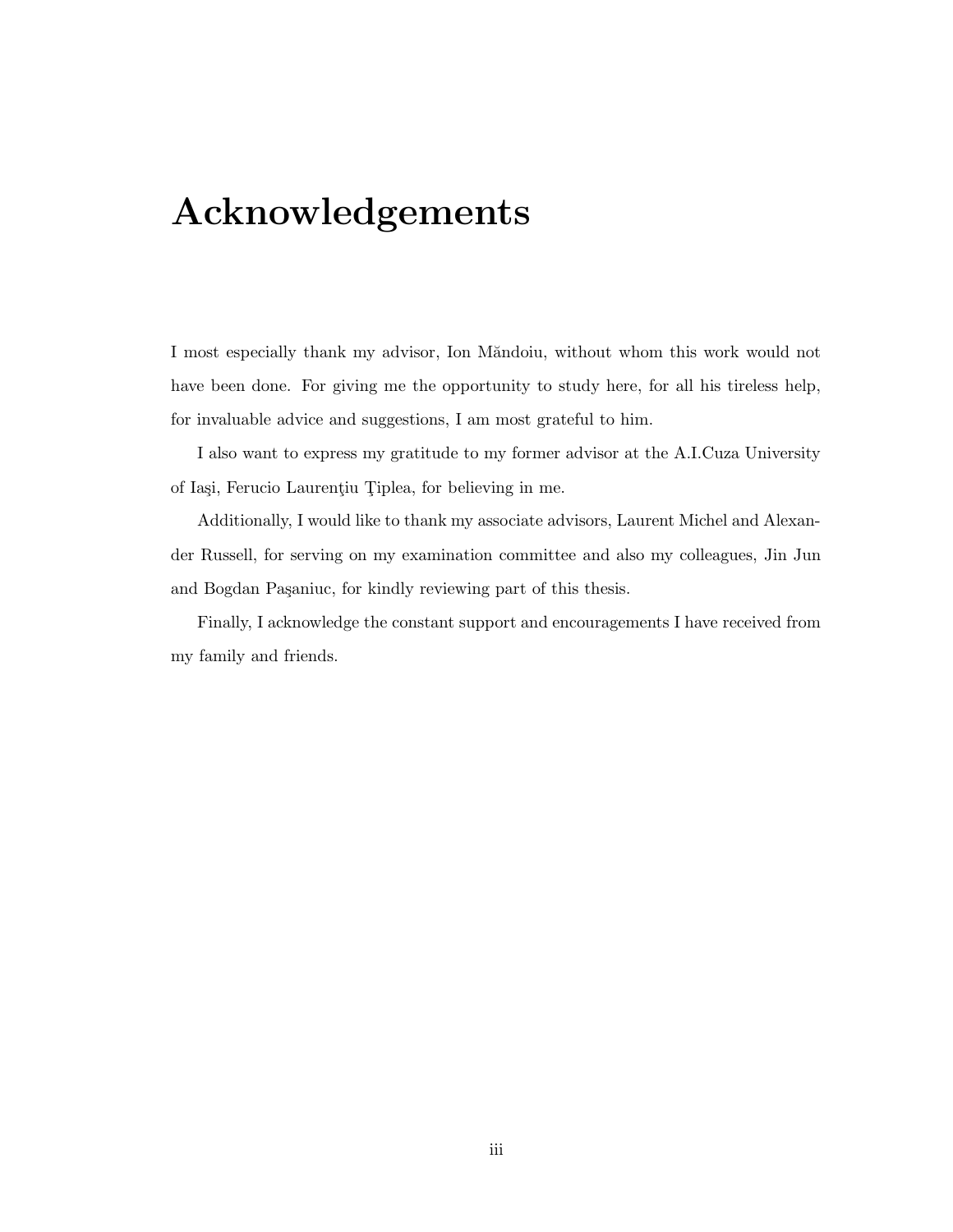### Abstract

After the completion of the Human Genome Project has provided a blueprint of the DNA present in each human cell, genomics research is now focusing on the study of DNA variations that occur between individuals, seeking to understand how these variations confer susceptibility to common diseases such as diabetes or cancer. The most common form of genomic variation are the so called *single nucleotide polymorphisms* (SNPs), i.e., the presence of different DNA nucleotides, or alleles, at certain chromosomal locations. Determining the identity of the alleles present in a DNA sample at a given set of SNP loci is called SNP genotyping.

Among emerging genotyping technologies, one of the most promising is the use of universal tag arrays, which provide unprecedented assay customization flexibility while maintaining a high degree of multiplexing and low unit cost. In the first part of this thesis we study methods for improving the multiplexing rate (defined as the average number of reactions assayed per array) in SNP genotyping assays involving multiple universal tag arrays. In general, it is not possible to use all tags in an array experiment due to, e.g., unwanted hybridizations. An assay specific optimization that determines the multiplexing rate (and hence the number of required arrays for a large assay) is the tag assignment problem, whereby individual tags are assigned to the primers used to genotype each SNP. We observe that significant improvements in multiplexing rate can be achieved by combining primer selection with tag assignment. For most tag array applications there are multiple primers with the desired functionality; for example in SNP genotyping one can choose the corresponding primer from either the forward or reverse strands. Since different primers hybridize to different sets of tags, a higher multiplexing rate is achieved by integrating primer selection with tag assignment. This integrated optimization is shown to lead to a reduction of up to 50% in the number of required arrays.

In the second part of the thesis, we propose a new genotyping assay architecture combining multiplexed solution-phase single-base extension (SBE) reactions with sequencing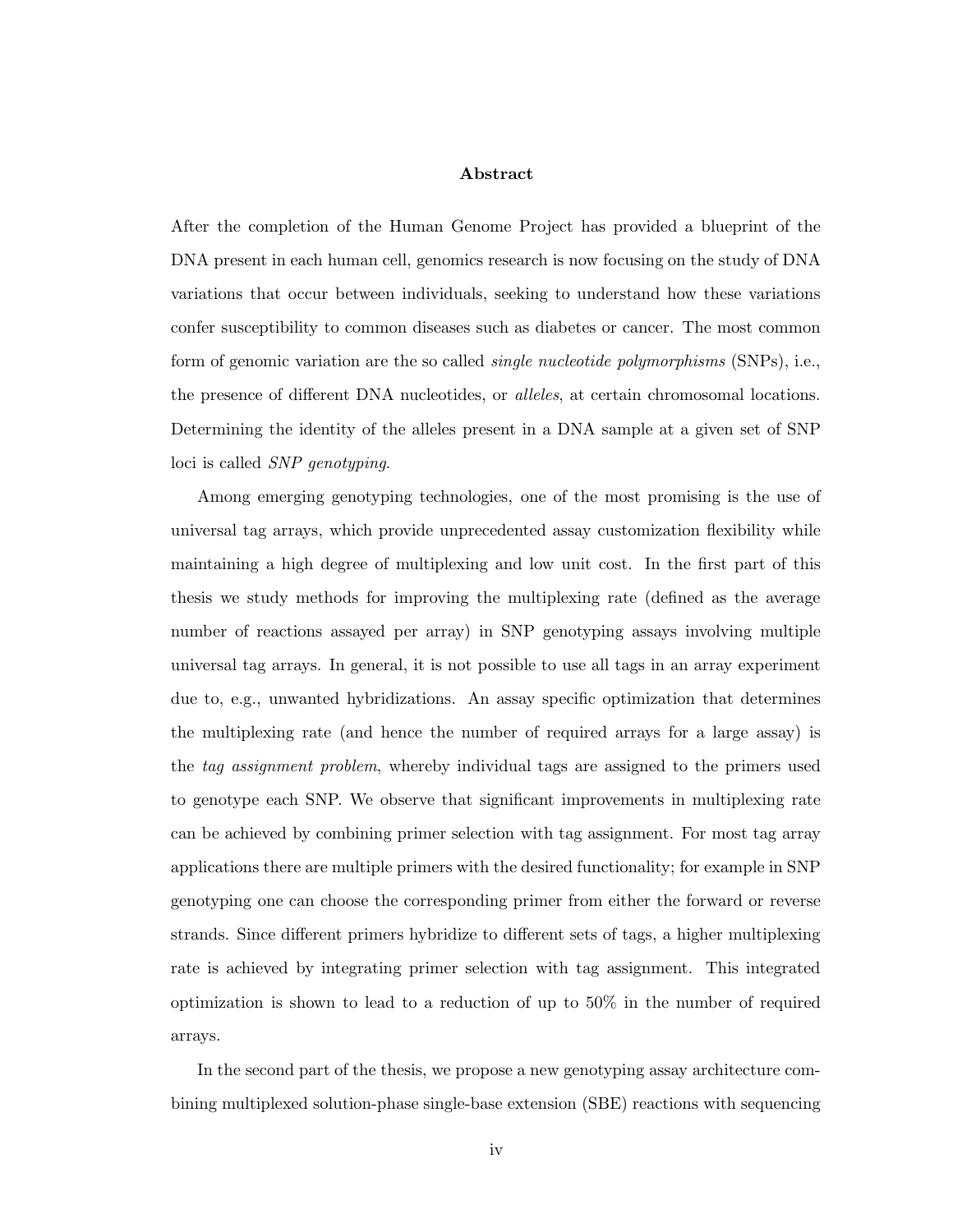by hybridization (SBH) using universal DNA arrays such as all k-mer arrays. In addition to PCR amplification of genomic DNA, SNP genotyping using SBE/SBH assays involves the following steps: (1) Synthesizing primers complementing the genomic sequence immediately preceding SNPs of interest; (2) Hybridizing these primers with the genomic DNA; (3) Extending each primer by a single base using polymerase enzyme and dideoxynucleotides labeled with 4 different fluorescent dyes; and finally (4) Hybridizing extended primers to a universal DNA array and determining the identity of the bases that extend each primer by hybridization pattern analysis. Under the assumption of perfect hybridization, unambiguous genotyping of a set of SNPs requires selecting primers upstream of the SNPs such that each primer hybridizes to at least one array probe that hybridizes to no other primer that can be extended by a common base. Our contributions include a study of multiplexing algorithms for SBE/SBH genotyping assays and preliminary experimental results showing the achievable tradeoffs between the number of array probes and primer length on one hand and the number of SNPs that can be assayed simultaneously on the other. We prove that the problem of selecting a maximum size subset of SNPs that can be unambiguously genotyped in a single SBE/SBH assay is NP-hard, and propose efficient heuristics with good practical performance. Our heuristics take into account the freedom of selecting primers from both strands of the genomic DNA. In addition, our heuristics can enforce user-specified redundancy constraints facilitating reliable genotyping in the presence of hybridization errors. Simulation results on datasets both randomly generated and extracted from the NCBI dbSNP database suggest that the SBE/SBH architecture provides a flexible and cost-effective alternative to genotyping assays currently used in the industry, enabling genotyping of up to hundreds of thousands of user-specified SNPs per assay.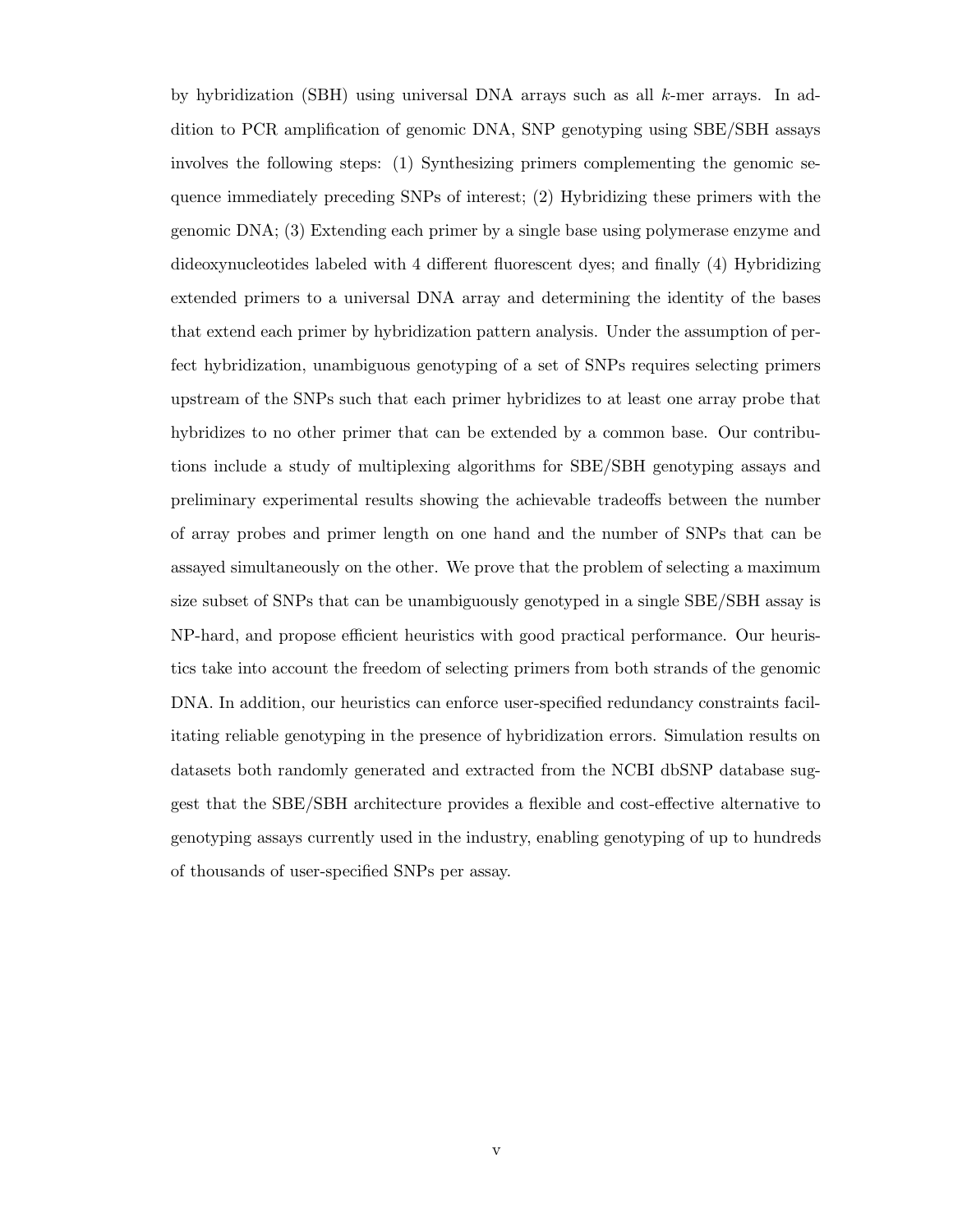# **Contents**

|              |          | Acknowledgements                                                           | iii            |
|--------------|----------|----------------------------------------------------------------------------|----------------|
|              | Abstract |                                                                            | iv             |
|              |          | List of Figures                                                            | viii           |
|              |          | List of Tables                                                             | ix             |
| $\mathbf{1}$ |          | Introduction                                                               | 1              |
|              | 1.1      |                                                                            | $\mathbf{1}$   |
|              | 1.2      |                                                                            | $\overline{2}$ |
|              | 1.3      |                                                                            | $\bf 5$        |
|              | 1.4      |                                                                            | $\overline{7}$ |
| $\bf{2}$     |          | Multiplexing Algorithms for Tag Arrays                                     | 10             |
|              | 2.1      | Problem Formalization and Review of Previous Work                          | 11             |
|              | 2.2      | Improved Multiplexing by Integrated Primer Selection and Tag Assignment 14 |                |
|              | 2.3      |                                                                            | 15             |
|              | 2.4      | Results on Simulated Data                                                  | 21             |
|              | 2.5      | Application to Gene Expression in the Herpes B Virus                       | 23             |
| 3            |          | High-Throughput SNP Genotyping by SBE/SBH                                  | 29             |
|              | 3.1      |                                                                            | 29             |
|              | 3.2      |                                                                            | 32             |
|              | 3.3      |                                                                            | 37             |
|              | 3.4      |                                                                            | 39             |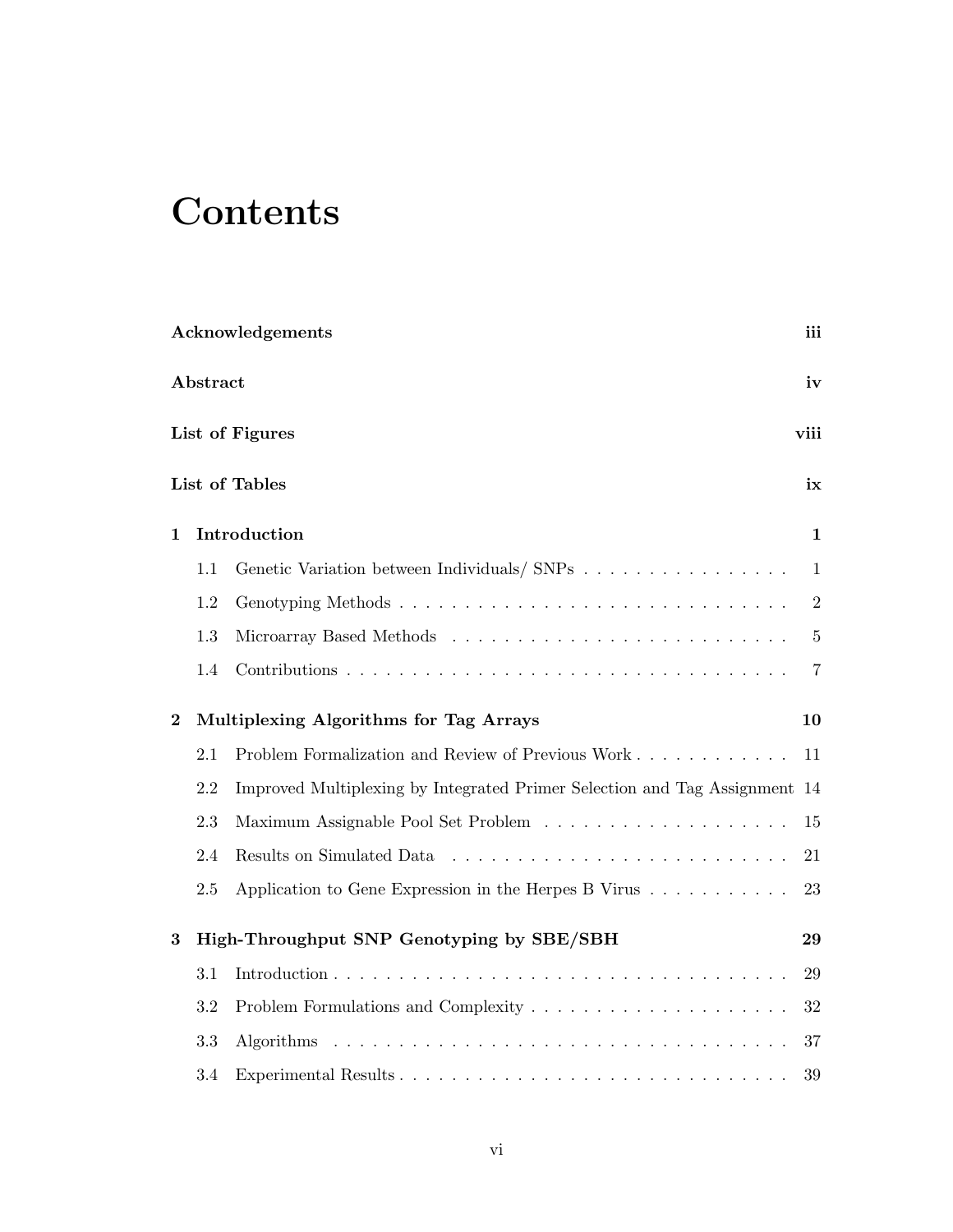| 342                 |    |
|---------------------|----|
| 4 Conclusions       | 53 |
| <b>Bibliography</b> | 55 |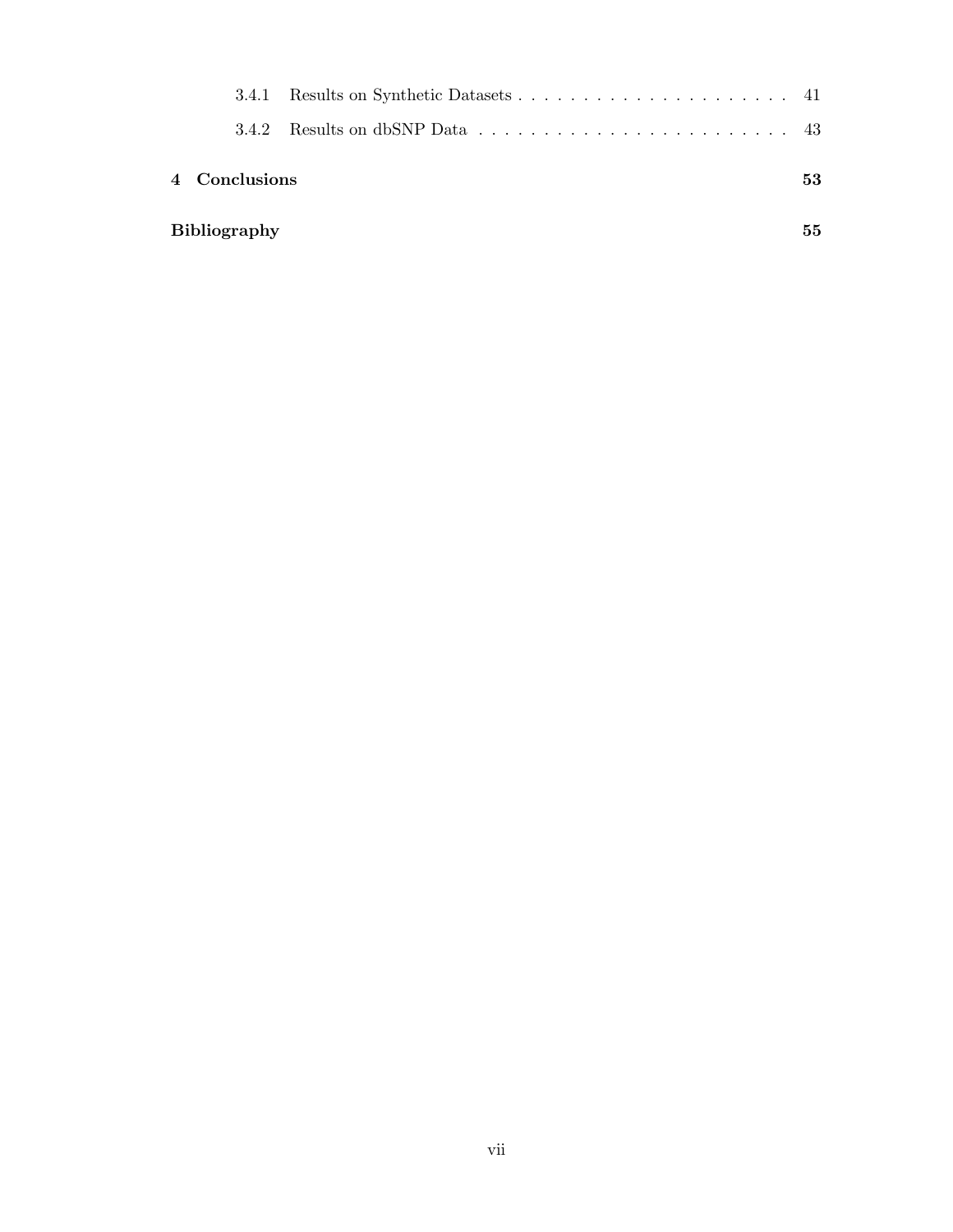# List of Figures

| 2.1     |                                                                                               | 11     |
|---------|-----------------------------------------------------------------------------------------------|--------|
| 2.2     |                                                                                               | 13     |
| 2.3     | Two assignable pools for which $ X(\mathcal{P})  +  Y(\mathcal{P})  = 0$ .                    | $15\,$ |
| 2.4     | The iterative primer deletion algorithm. $\ldots \ldots \ldots \ldots \ldots \ldots$          | 16     |
| 2.5     |                                                                                               | 17     |
| 2.6     |                                                                                               | 18     |
| 2.7     |                                                                                               | 18     |
| 2.8     |                                                                                               | 19     |
| $2.9\,$ | The iterative ILP algorithm. $\ldots \ldots \ldots \ldots \ldots \ldots \ldots \ldots \ldots$ | 21     |
| 2.10    |                                                                                               | 24     |
| $3.1\,$ |                                                                                               | 31     |
| 3.2     |                                                                                               | 37     |
| 3.3     | The remove-primer subroutine. $\ldots \ldots \ldots \ldots \ldots \ldots \ldots$              | $39\,$ |
| 3.4     | The remove-probe subroutine. $\ldots \ldots \ldots \ldots \ldots \ldots \ldots \ldots$        | 40     |
| 3.5     |                                                                                               | 41     |
| 3.6     | MinProbeGreedy greedy algorithm                                                               | 42     |
| 3.7     | Size of the strongly r-decodable pool subset computed by the three MDPSP                      |        |
|         | algorithms as a function of primer length $\dots \dots \dots \dots \dots \dots$               | 49     |
| $3.8\,$ | Cumulative coverage rates for the first 50 10-mers arrays used to decode                      |        |
|         | the SNPs in Chromosome $1 \ldots \ldots \ldots \ldots \ldots \ldots \ldots \ldots$            | 50     |
| 3.9     | Cumulative coverage rates for the first 50 13-tokens arrays used to decode                    |        |
|         | the SNPs in Chromosome $1, \ldots, \ldots, \ldots, \ldots, \ldots, \ldots, \ldots, \ldots$    | 51     |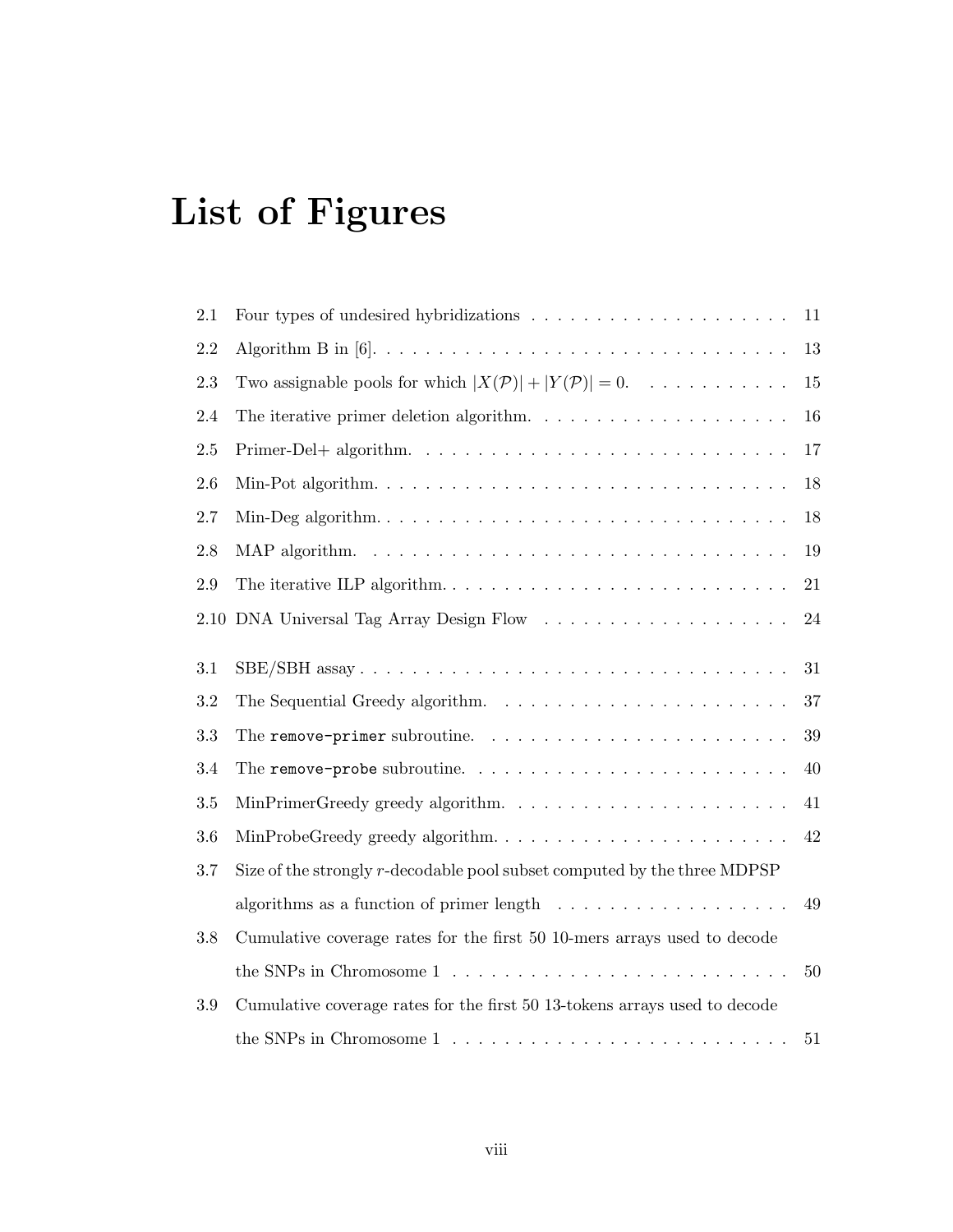## List of Tables

| 2.1       | Multiplexing results for $c = 11$ (averages over 10 test cases)                                         | 22     |
|-----------|---------------------------------------------------------------------------------------------------------|--------|
| $2.2\,$   | Multiplexing results for $c = 12$ (averages over 10 test cases).                                        | 23     |
| 2.3       | Multiplexing results for 200–500 pools with $c = 11$                                                    | 26     |
| 2.4       | Multiplexing results for 600–1000 pools with $c = 11$                                                   | $27\,$ |
| $2.5\,$   |                                                                                                         | 28     |
| $2.6\,$   |                                                                                                         | 28     |
| 3.1       | Size of the strongly r-decodable pool subset computed by the three MDPSP                                |        |
|           | algorithms for primer length 20 and set of possible extensions $\{A, C, T, G\}$ ,                       |        |
|           | with redundancy $r \in \{1, 2, 5\}$ and all k-mer probe sets for $k \in \{8, 9, 10\}$<br>$\mathbb{R}^2$ | 45     |
| $\!3.2\!$ | Size of the strongly r-decodable pool subset computed by the three MDPSP                                |        |
|           | algorithms for primer length 20 and set of possible extensions $\{A, C, T, G\}$ ,                       |        |
|           | with redundancy $r \in \{1, 2, 5\}$ and all c-token probe sets for $c \in \{11, 12, 13\}$               | 46     |
| 3.3       | Size of the strongly r-decodable pool subset computed by the three MDPSP                                |        |
|           | algorithms for primer length 20 and 2 primers per pool, with number of                                  |        |
|           | possible extensions $ E_p  \in \{2, 4\}$ , redundancy $r \in \{1, 2, 5\}$ and all k-mer                 |        |
|           |                                                                                                         | 47     |
| 3.4       | Size of the strongly r-decodable pool subset computed by the three MDPSP                                |        |
|           | algorithms for primer length 20 and 2 primers per pool, with number of                                  |        |
|           | possible extensions $ E_p  \in \{2, 4\}$ , redundancy $r \in \{1, 2, 5\}$ and all c-token               |        |
|           |                                                                                                         | 48     |
| $3.5\,$   | Number of arrays needed to cover $90-95\%$ of the reference SNPs that                                   |        |
|           | have unambiguous primers of length $20. \ldots \ldots \ldots \ldots \ldots \ldots$                      | 52     |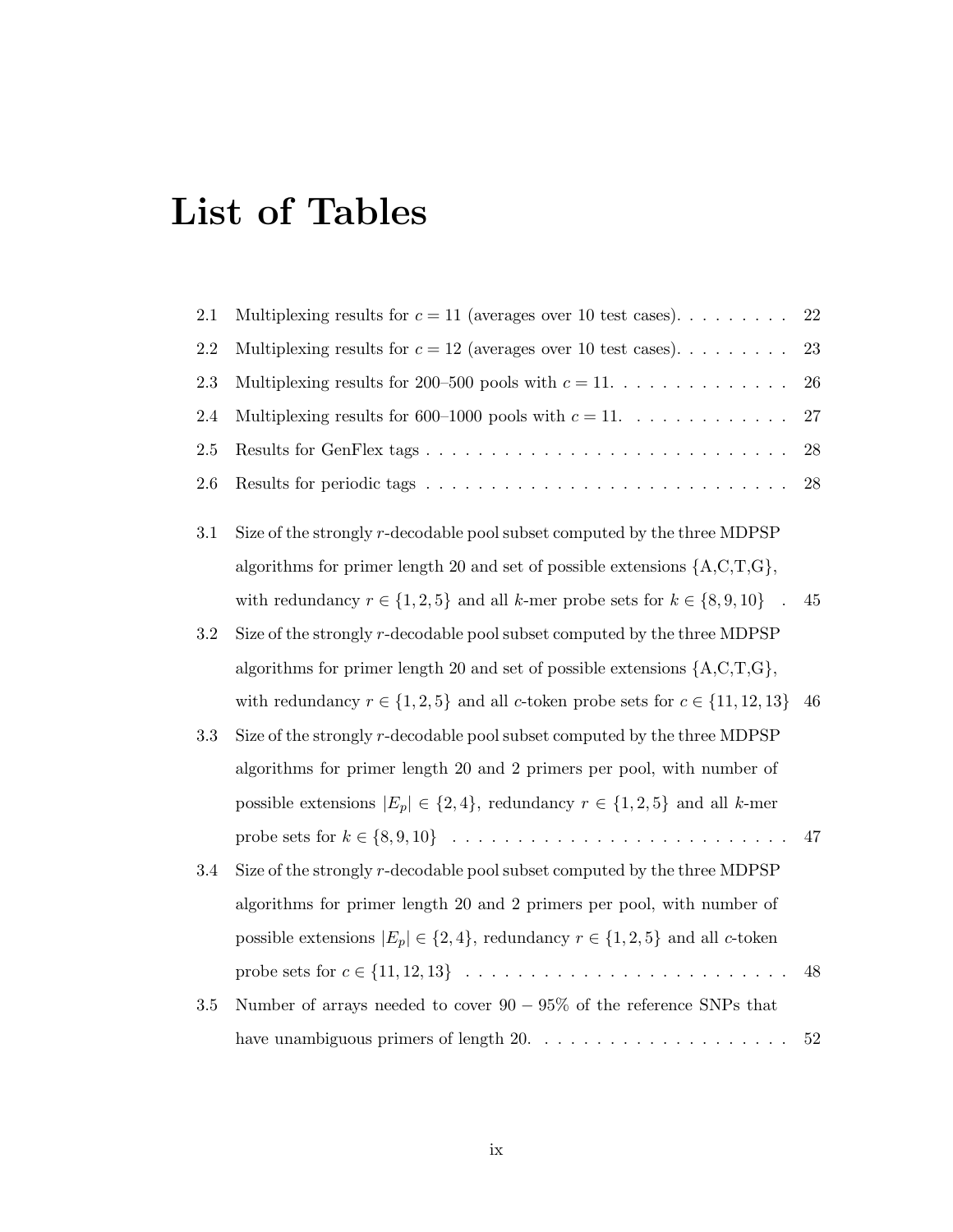### Chapter 1

## Introduction

### 1.1 Genetic Variation between Individuals/ SNPs

After the completion of the Human Genome Project has provided us with the blueprint of the DNA present in the cells of each human [9, 10], genomics research has focused on the study of variations that occur between individuals. These variations comprise 0.1% of the genome and are factors that confer susceptibility or resistance to disease, and influence the severity or progression of disease.

Genetic variations are also important in the field of pharmacogenomics, which uses genome-wide approaches to elucidate the inherited basis of differences between persons in the response to drugs. It is estimated that genetics can account for 20 to 95 percent of variability in drug disposition and effects. There are genetic variations which have already been associated with substantial changes in the metabolism or effects of medications, and some are now being used to predict clinical response [16].

The study of genetic variations is of interest in biological anthropology as well, since it may reveal human migration patterns.

While ancestral mutations propagated over generations are an important cause for variation, much of the observed genomic diversity is caused by recombination events, whereby the chromosome transmitted to a gamete is obtained during meiosis by combining segments taken alternatively from the two parent chromosomes.

There are several types of genetic variations, also called genetic markers:

Restriction fragment length polymorphisms (RFLP) are caused by the inactivation of a particular restriction endonuclease cleavage site in a subpopulation.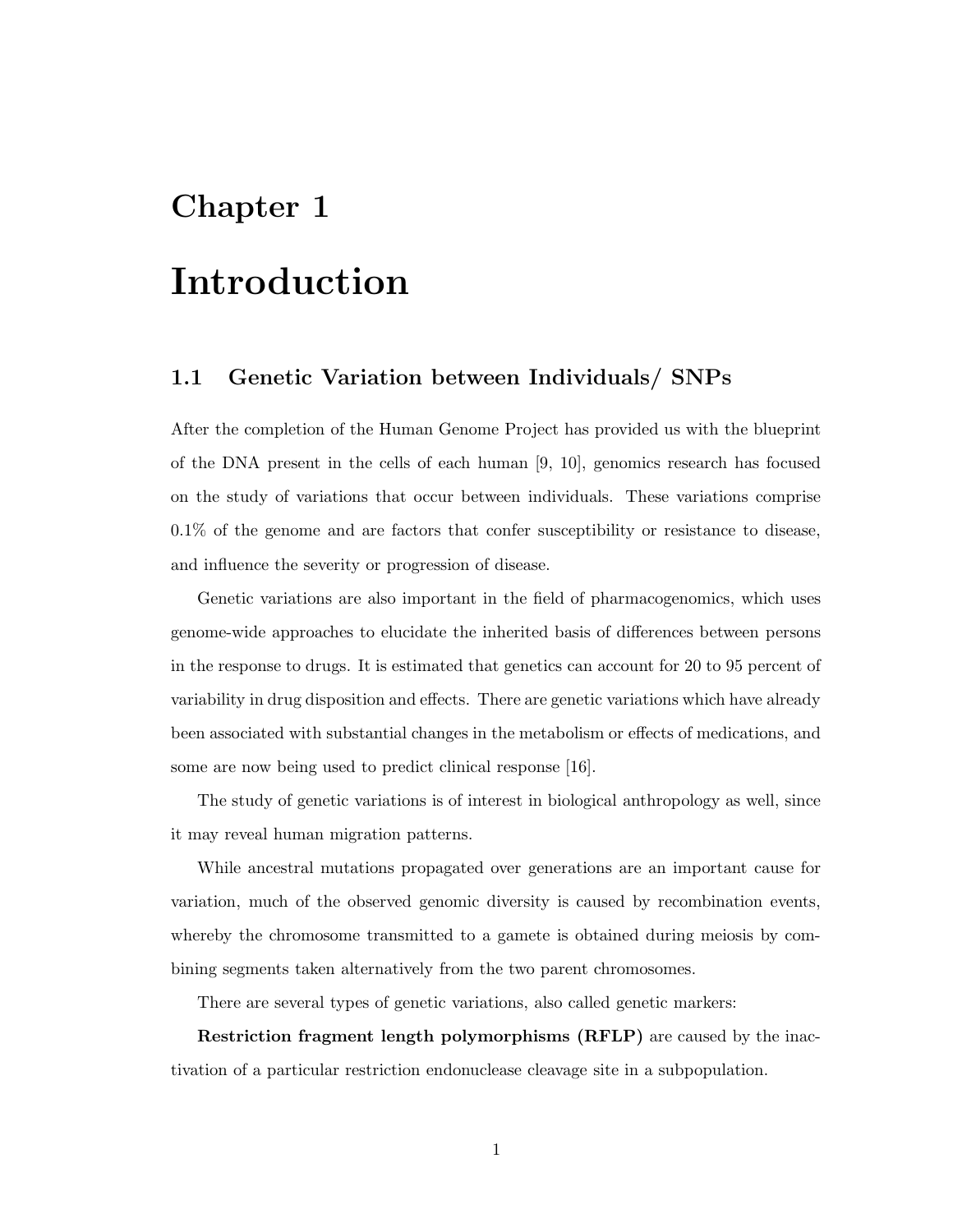Variable number of tandem repeats polymorphisms (VNTR) consist of tandem repetitions of DNA segments occurring at numerous locations throughout the human genome. Based on the number of bases in the repeated block, VNTRs are classified in minisatellites, which have a repeated block of 14-500 bp, and microsatellites, which have a repeated block of 1-13 bp.

Single-nucleotide polymorphisms (SNP) are variations in the identity of the base appearing at a particular position in the genome and represent the most frequent form of genetic variation. In general, there are only two possible nucleotides, also called alleles, that can appear at a SNP position. Determining the alleles present at a SNP locus in the genetic DNA of an individual is called SNP genotyping.

### 1.2 Genotyping Methods

With a number of 10.4 million human SNPs available in public databases [32], efficient, flexible and affordable genotyping technologies are needed. There are a multitude of SNP genotyping methods, combining a variety of allele discrimination techniques, reaction formats and detection mechanisms, but further improvements in their throughput, flexibility and cost are desirable. In the following we briefly summarize the existing options for the three aspects of every SNP genotyping assay, namely, the allele discrimination technique, the reaction format, and the detection strategy. For comprehensive descriptions, see [24, 44].

### Allelic discrimination

There are four main mechanisms for allelic discrimination, each with its advantages and disadvantages: allele-specific hybridization, allele-specific primer extension, allelespecific oligonucleotide ligation and allele-specific invasive cleavage.

In the *hybridization* approach, two probes are designed, each containing the complement of one of the SNP variants in the middle. The design of the probes must ensure that only the probe corresponding to the allele present at the SNP locus will hybridize to the target DNA sequence and that the one-base mismatch in the other probe will prevent it from forming a stable duplex with the target sequence.

Because it does not involve any enzyme, the allele-specific hybridization method is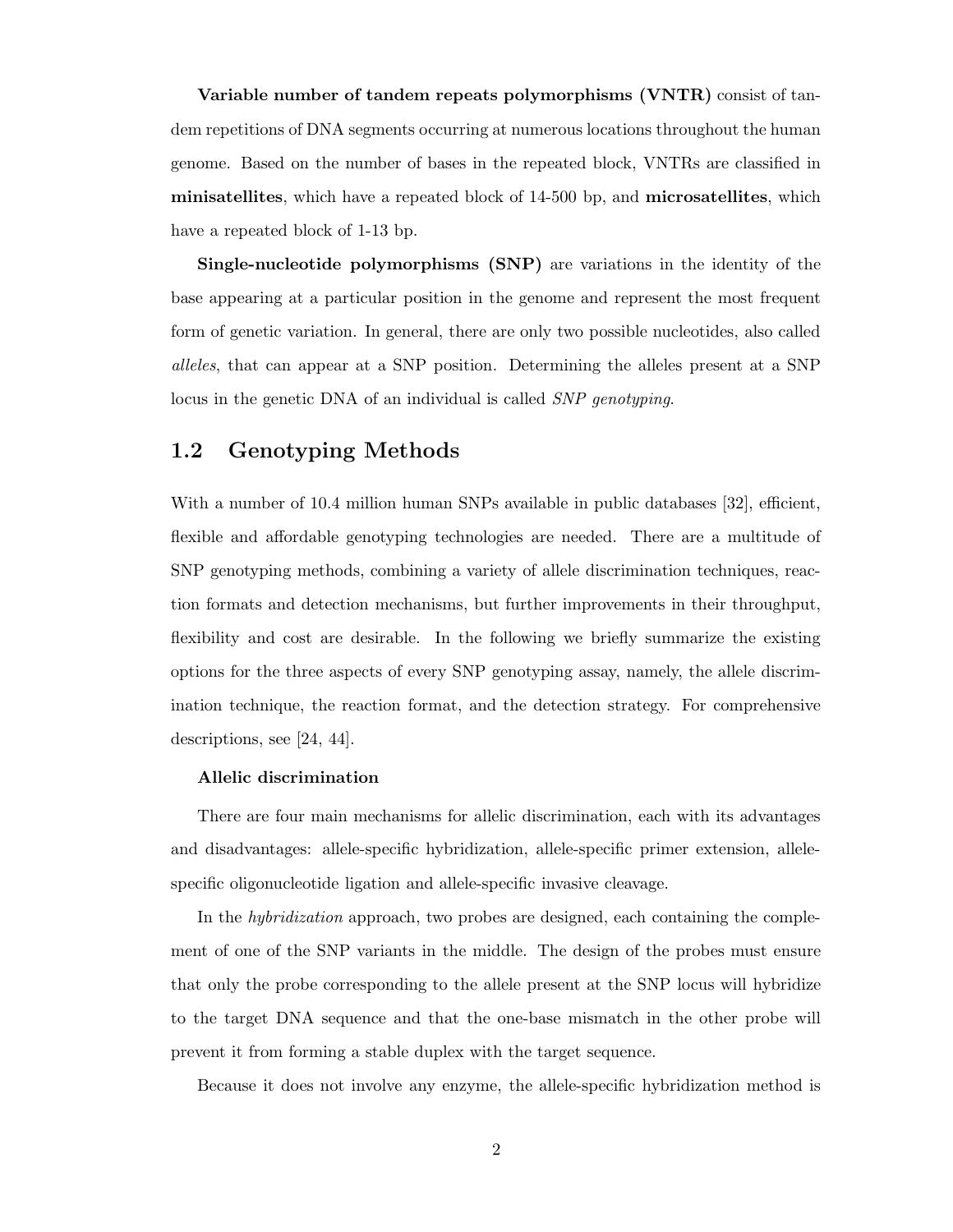the simplest one for allelic discrimination. At the same time, the reaction conditions that ensure the optimal distinction between the alleles depend on the target sequence and so, they must be determined separately for every SNP that has to be genotyped. This makes the design of multiplex assays based on hybridization a difficult task. One way of achieving this is the use of microarrays that contain multiple probes for each SNP. This method is used in the GeneChip HuSNP Mapping Array produced by Affymetrix [3] and described in more detail in the next section.

The *primer extension* method is based on the high accuracy of nucleotide incorporation by the DNA polymerase enzyme, instead of on differences in the thermal stability between mismatched and perfectly matched hybrids, as the hybridization approach does. There are two types of reactions that use the primer extension principle. In the first one, called minisequencing, a primer that hybridizes with the target sequence immediately preceding the SNP site is extended by the DNA polymerase with a single nucleotide, which will be the complement of the present allele. The identity of the incorporated base can be detected by different methods, like mass spectrometry [7, 42], enzyme-mediated luminometric detection of pyrophosphate [4, 35, 41] or fluorescence [36].

The second type of reaction uses two primers which perfectly hybridize to the target sequence immediately preceding the SNP site and which contain the complements of the two SNP variants at their  $3'$  end. Only the primer corresponding to the present allele will perfectly match at its 3' end and, therefore, will be extended by the DNA polymerase. Monitoring the primer extension event allows one to infer the allele found in the DNA sample.

The main advantages of the methods based on primer extension are their robustness and the small number of primers required.

Another enzyme assisted method for allelic discrimination is the allele-specific oligonucleotide ligation method. Two pairs of probes are synthesized, such that one of the probes matches the genomic sequence immediately preceding the SNP locus and contains the complement of one of the SNP variants at its  $3'$  end, and the other probe matches the genomic sequence following the polymorphic site. The DNA ligase enzyme will join one such pair of probes only if they perfectly hybridize to the target sequence. Thus, by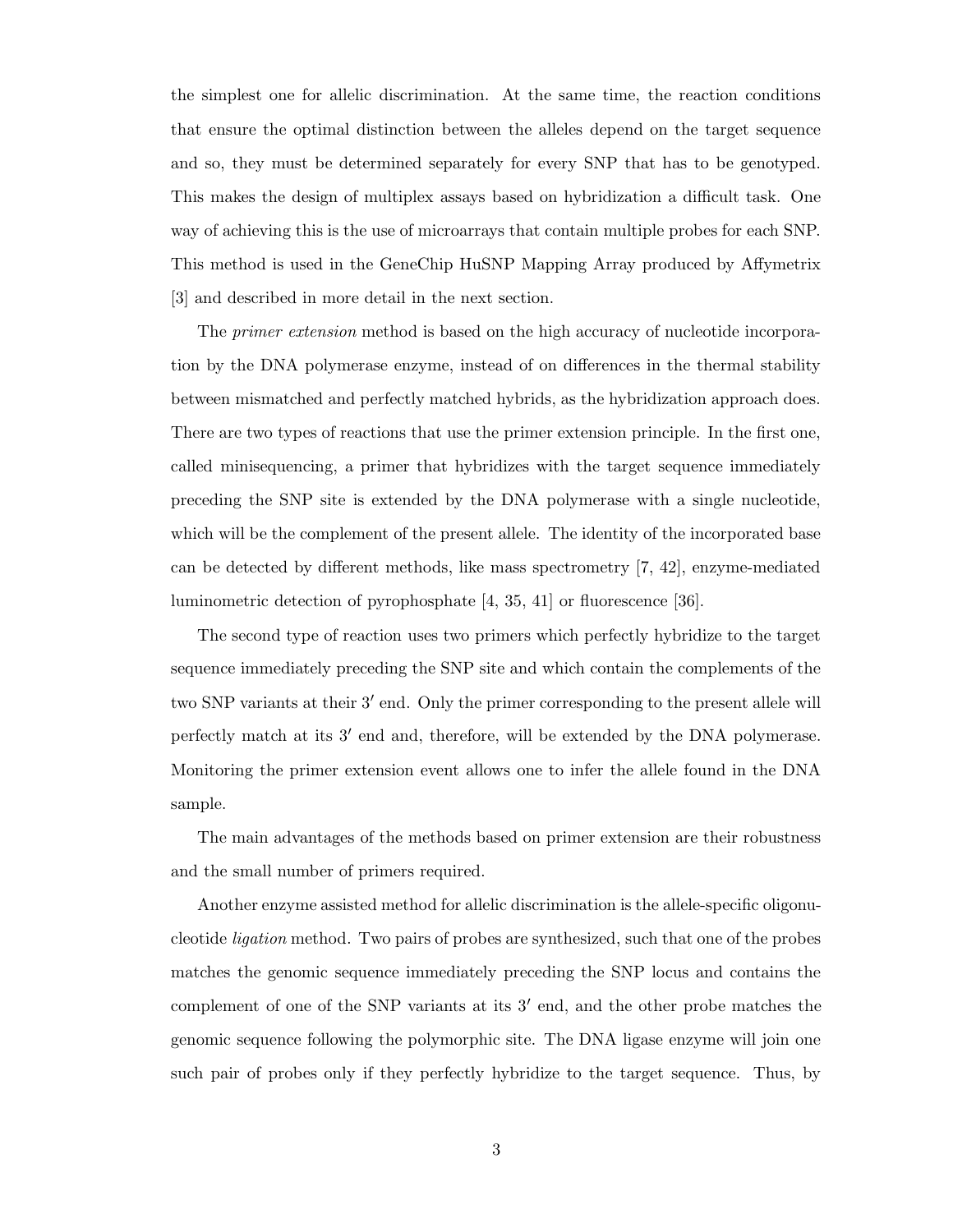determining whether ligation has occurred or not, one can infer the identity of the base present at the polymorphic site. Ligation is highly specific, but it is a slow reaction and demands the largest number of synthesized probes, compared to the other allelic discrimination methods.

Finally, the invasive cleavage approach also requires two pairs of probes. The first probe in a pair, called invader probe, perfectly matches the DNA target sequence upstream the SNP site. The other probe is an allele-specific oligonucleotide, which contains the complement of one of the variants in the middle and its  $3'$  part matches the DNA sequence following the SNP site, while its  $5'$  part is unrelated to the target. When the allele-specific probe hybridizes to the target, the invader probe will displace it at the polymorphic site and the formed structure is recognized by a flap endonuclease enzyme, which cleaves the  $5'$  part of the allele-specific probe. The purity of the allele-specific probes must be extremely high, in order to ensure the specificity of the reaction.

#### Reaction formats

Based on the reaction format, there are genotyping methods that use homogeneous reactions or solid phase reactions. The homogeneous reactions are done entirely in solution. For this reason, they are robust and highly flexible, but allow only a limited amount of multiplexing. In the solid phase reactions, solid supports, like latex beads, glass slides, silicon chips or the walls of a microtiter well, are used. The solid support can contain allele-specific oligonucleotides, as is the case with the GeneChip HuSNP Mapping Array [3], or generic oligonucleotides, as is the case of tag arrays, described in more details in the next section. The major advantage of performing genotyping reactions on solid supports is that many SNPs can be interrogated at the same time, saving time and reagents. The drawback is that the design of the assays and the optimization of the multiplex reactions require substantial capital and time investment [24].

#### Detection mechanisms

Detection of a positive allelic discrimination reaction can be done by monitoring the light emitted by the products, by measuring the mass of the products or by detecting a change in the electrical property when the products are formed.

Monitoring light emission is the most widely used detection mechanism in genotyping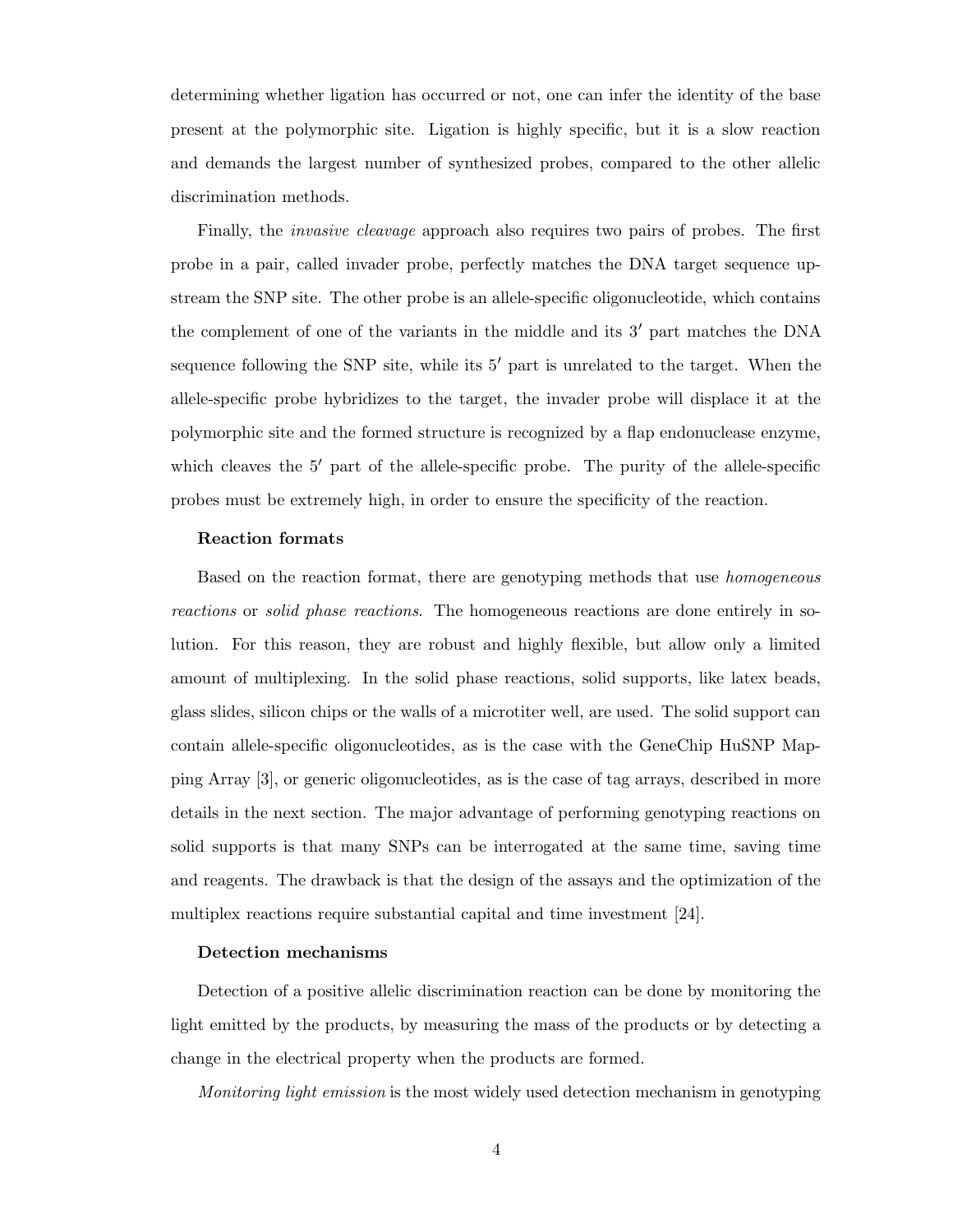and it uses properties of light as luminescence, fluorescence, time-resolved fluorescence, fluorescence resonance energy transfer (FRET) and fluorescence polarization (FP).

Mass spectrometry (MS) needs no label, since it measures the molecular weight of the products formed. High resolution MS can easily distinguish between DNA molecules that differ by only one base, which makes MS particularly useful as a detection mechanism for genotyping methods based on primer extension. The difficulty with MS is that the primer extesion products need to be rigorously purified before measurement to avoid background from biological material present in the sample [44].

Electrical detection is a new and promising detection method, which offers sensitivity and low cost. Numerous approaches to electrochemical detection have been developed, including direct electrochemistry of DNA, electrochemistry at polymer-modified electrodes, electrochemistry of DNA-specific redox reporters, electrochemical amplifications with nanoparticles, and electrochemical devices based on DNA-mediated charge transport chemistry (see [14] for a review).

### 1.3 Microarray Based Methods

A DNA microarray consists of a solid surface on which DNA oligonucleotides, called probes, are chemically bonded. With current technologies, up to  $10^6$  probes can be immobilized on a one cm<sup>2</sup> surface, which makes microarrays a great tool for performing multiplex genotyping assays. In this section we describe three existing microarray based SNP genotyping techniques, namely the GeneChip mapping arrays produced by Affymetrix, which are based on hybridization, the arrayed primer extension (APEX) method, based on minisequencing, and the universal tag arrays. The latter one also uses single base primer extension but, unlike the first two, it is a generic method, i.e., it allows the genotyping of a custom set of SNPs.

### GeneChip Mapping Arrays

The GeneChip HuSNP Mapping Array produced by Affymetrix [3] contains multiple allele-specific probes for each SNP to be genotyped. The probes include all possible sequences containing a stretch of nucleotides flanking the polymorphic site. After hybridization, a computer algorithm is used to interpret the complex fluorescence patterns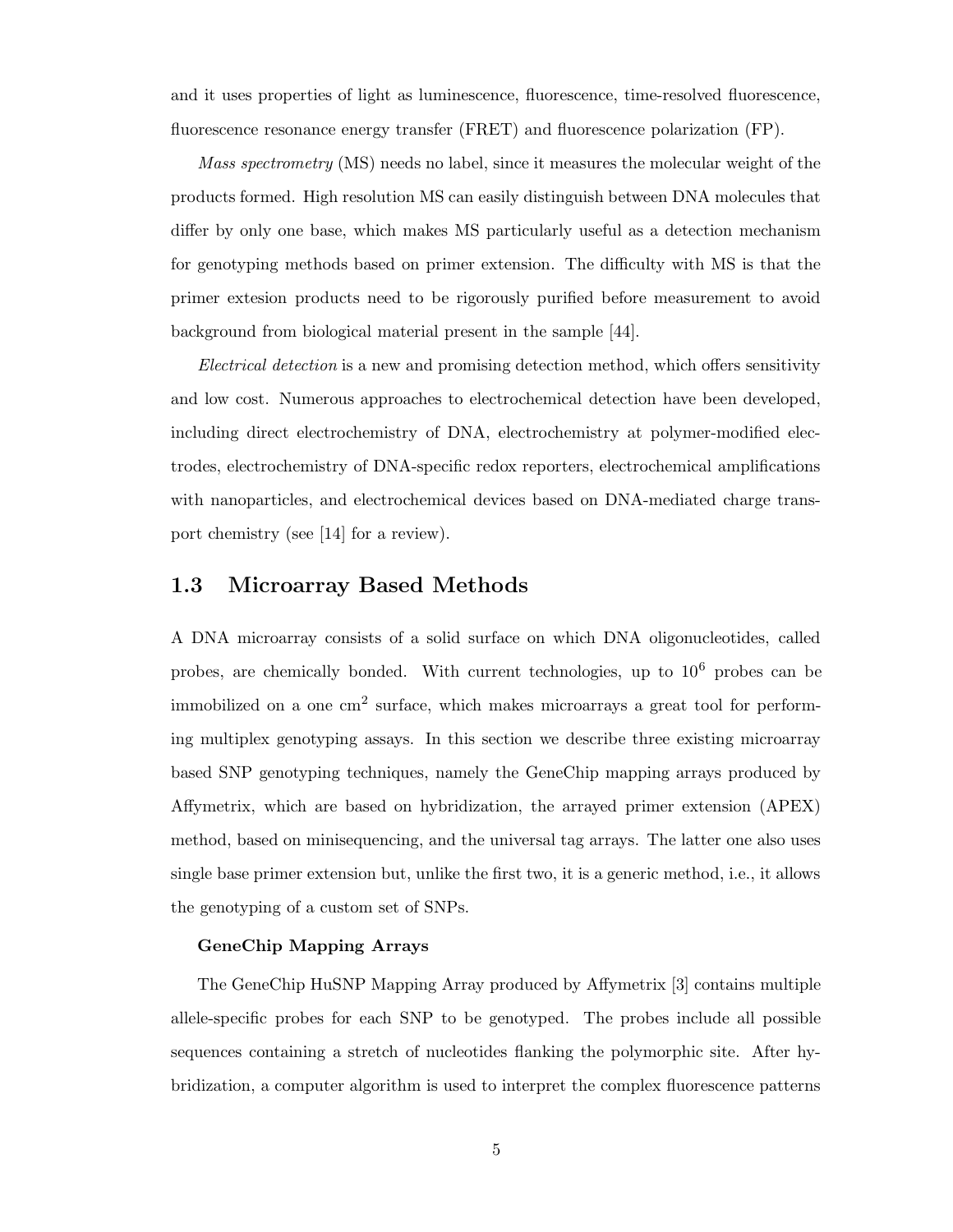formed by the multiple probes and to assign the genotypes of each SNP.

The current throughput achieved by this technology is 250,000 SNPs per array [3]. The major drawback is that the set of SNPs that can be genotyped using these arrays is selected by the manufacturer. Genotyping a similar number of user-specified set of SNPs would require the complete re-design of array probes as well as a difficult re-engineering of the primer-ligation amplification protocol.

Moreover, it is a common experience that about 20% of the SNPs on the GeneChip array do not yield confident results [24].

#### Arrayed primer extension (APEX)

APEX [45] is a genotyping method based on minisequencing, using solid support and fluorescence detection. More specifically, one primer for each SNP to be genotyped is immobilized via its  $5'$  end on a glass surface. The primer must complement the DNA sequence upstream the polymorphic site. The PCR products containing the SNP sequences, together with a DNA polymerase and the four dideoxynucleotides fluorescently labeled with four different dyes, are brought into contact with the array. The primers on the array will get extended with the Watson-Crick complements of the bases present at the SNP loci. The array will be scanned and the genotypes determined by observing the colors at the various spots on the array.

The APEX assay is quite robust and can be multiplexed. Furthermore, a universal master mix containing the four dye-labeled terminators and DNA polymerase is used for all SNPs, making it a very simple reaction to set up. The challenge is that thermal cycling is generally not easily achieved in solid phase reactions, so single-stranded templates are needed for robust primer extension. This requires a larger amount of PCR products as target and a strand separation step that increases the cost of the reaction. In addition, placing SNP-specific probes on the solid support decreases the flexibility of the approach [24].

A method based on APEX, but which uses a set of generic probes (all k-mers) on the array was recently proposed in [43].

#### Tag Arrays

Among technologies that allow genotyping of custom sets of SNPs the most successful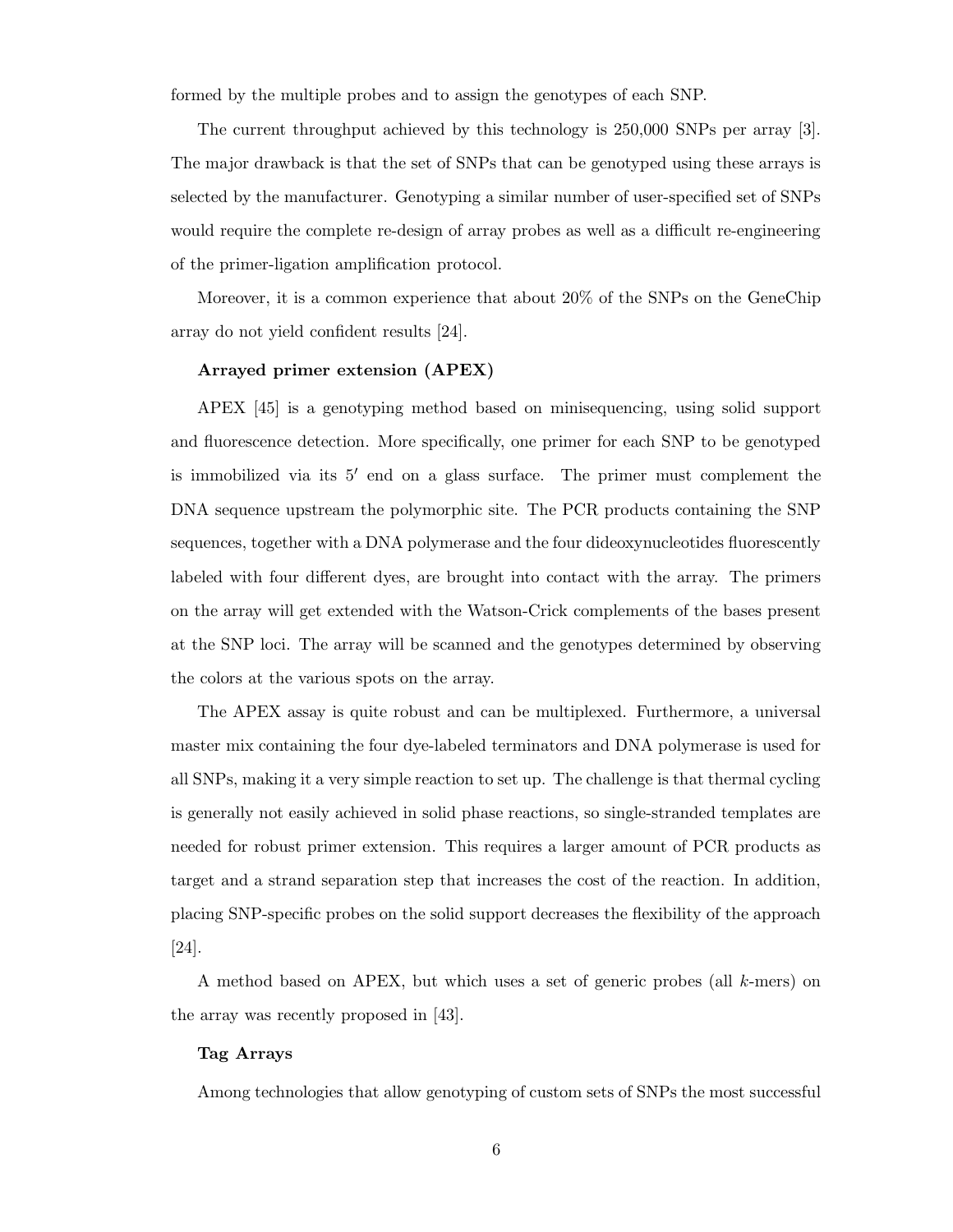one is the use of DNA tag arrays [8, 17, 19, 26]. DNA tag arrays consist of a set of DNA strings called tags, which are designed such that, together with their *antitags* (their Watson-Crick complements), satisfy the following hybridization constraints:

- (H1) Every antitag hybridizes strongly to its tag;
- (H2) No antitag hybridizes to a tag other than its complement; and
- (H3) There is no antitag-to-antitag hybridization (including hybridization between two copies of the same tag and self-hybridization).

The flexibility of tag arrays comes from combining solid-phase hybridization with the high sensitivity of single-base extension reactions. A typical assay based on tag arrays performs SNP genotyping using the following steps [6, 19]: (1) A set of reporter probes is synthesized by ligating antitags to the  $5'$  end of primers complementing the genomic sequence immediately preceding the SNPs of interest. (2) Reporter probes are hybridized in solution with the genomic sample. (3) The hybridized 3' (primer) end of reporter probes is extended by a single base in a reaction using the polymerase enzyme and dideoxynucleotides fluorescently labeled with 4 different dyes. (4) Reporter probes are separated from the template DNA and hybridized to a tag array. (5) Finally, fluorescence levels are used to determine the identity of the extending dideoxynucleotides.

Commercially available tag arrays have between 2,000 and 10,000 tags (see, e.g., GenFlex and ParAllele TrueTag arrays from Affymetrix [1, 2]). The number of SNPs that can be genotyped per array is typically smaller than the number of tags since some of the tags must remain unassigned due to cross-hybridization with the primers [6, 28].

Another factor limiting the throughput of tag arrays is the high synthesis cost of reporter probes, which have a typical length of 40 nucleotides.

### 1.4 Contributions

In the first part of this thesis we study methods for improving the multiplexing rate (defined as the average number of reactions assayed per array) in SNP genotyping assays involving multiple universal tag arrays. In general, it is not possible to use all tags in an array experiment due to, e.g., unwanted hybridizations. An assay specific optimization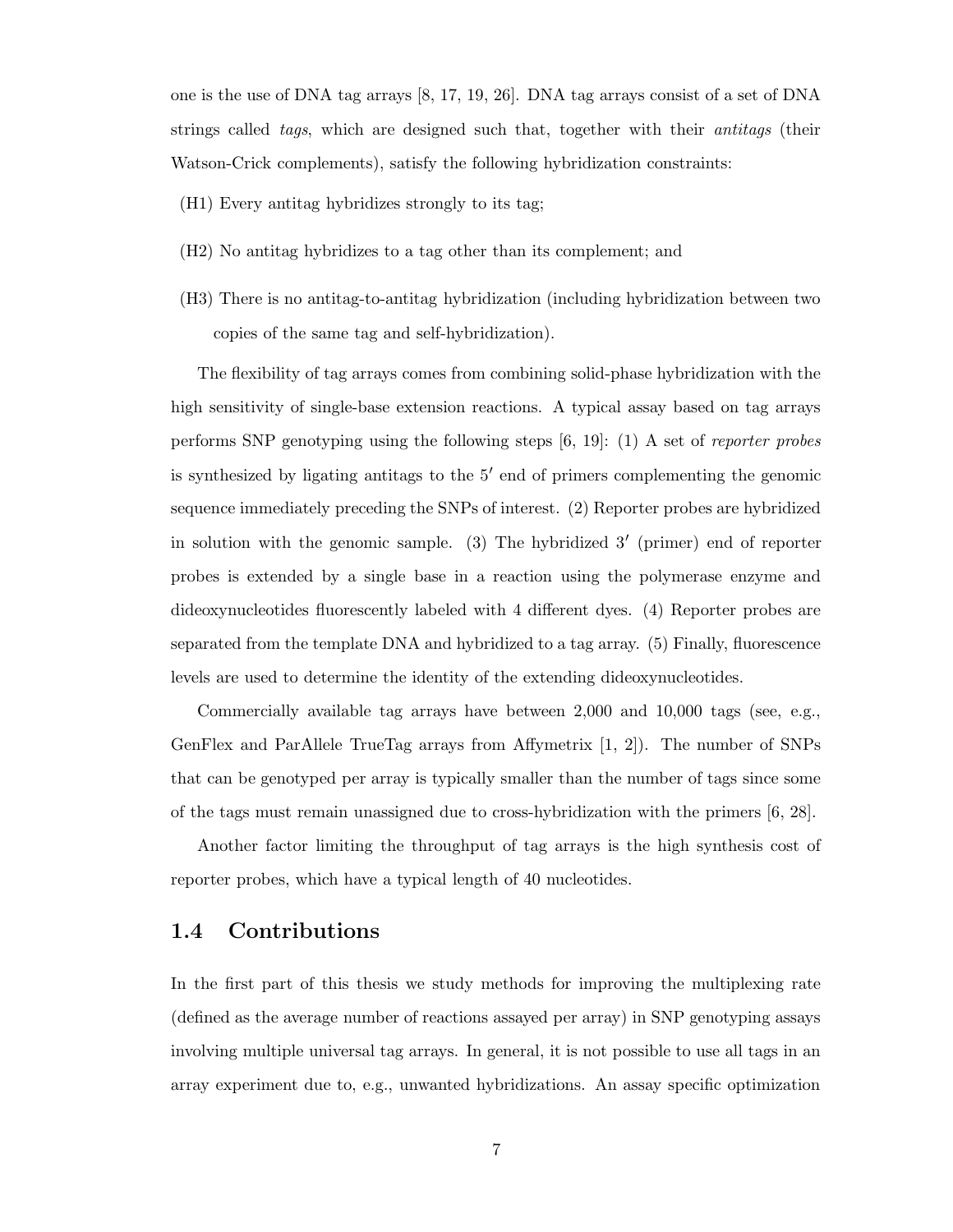that determines the multiplexing rate (and hence the number of required arrays for a large assay) is the tag assignment problem, whereby individual tags are assigned to the primers used to genotype each SNP. We observe that significant improvements in multiplexing rate can be achieved by combining primer selection with tag assignment. For most universal tag array applications there are multiple primers with the desired functionality; for example in SNP genotyping one can choose the corresponding primer from either the forward or reverse strands. Since different primers hybridize to different sets of tags, a higher multiplexing rate is achieved by integrating primer selection with tag assignment. This integrated optimization is shown to lead to a reduction of up to 50% in the number of required arrays.

In the second part of the thesis, we propose a new genotyping assay architecture combining multiplexed solution-phase single-base extension (SBE) reactions with sequencing by hybridization (SBH) using universal DNA arrays such as all k-mer arrays. In addition to PCR amplification of genomic DNA, SNP genotyping using SBE/SBH assays involves the following steps: (1) Synthesizing primers complementing the genomic sequence immediately preceding SNPs of interest; (2) Hybridizing these primers with the genomic DNA; (3) Extending each primer by a single base using polymerase enzyme and dideoxynucleotides labeled with 4 different fluorescent dyes; and finally (4) Hybridizing extended primers to a universal DNA array and determining the identity of the bases that extend each primer by hybridization pattern analysis. Under the assumption of perfect hybridization, unambiguous genotyping of a set of SNPs requires selecting primers upstream of the SNPs such that each primer hybridizes to at least one array probe that hybridizes to no other primer that can be extended by a common base. Our contributions include a study of multiplexing algorithms for SBE/SBH genotyping assays and preliminary experimental results showing the achievable tradeoffs between the number of array probes and primer length on one hand and the number of SNPs that can be assayed simultaneously on the other. We prove that the problem of selecting a maximum size subset of SNPs that can be unambiguously genotyped in a single SBE/SBH assay is NP-hard, and propose efficient heuristics with good practical performance. Our heuristics take into account the freedom of selecting primers from both strands of the genomic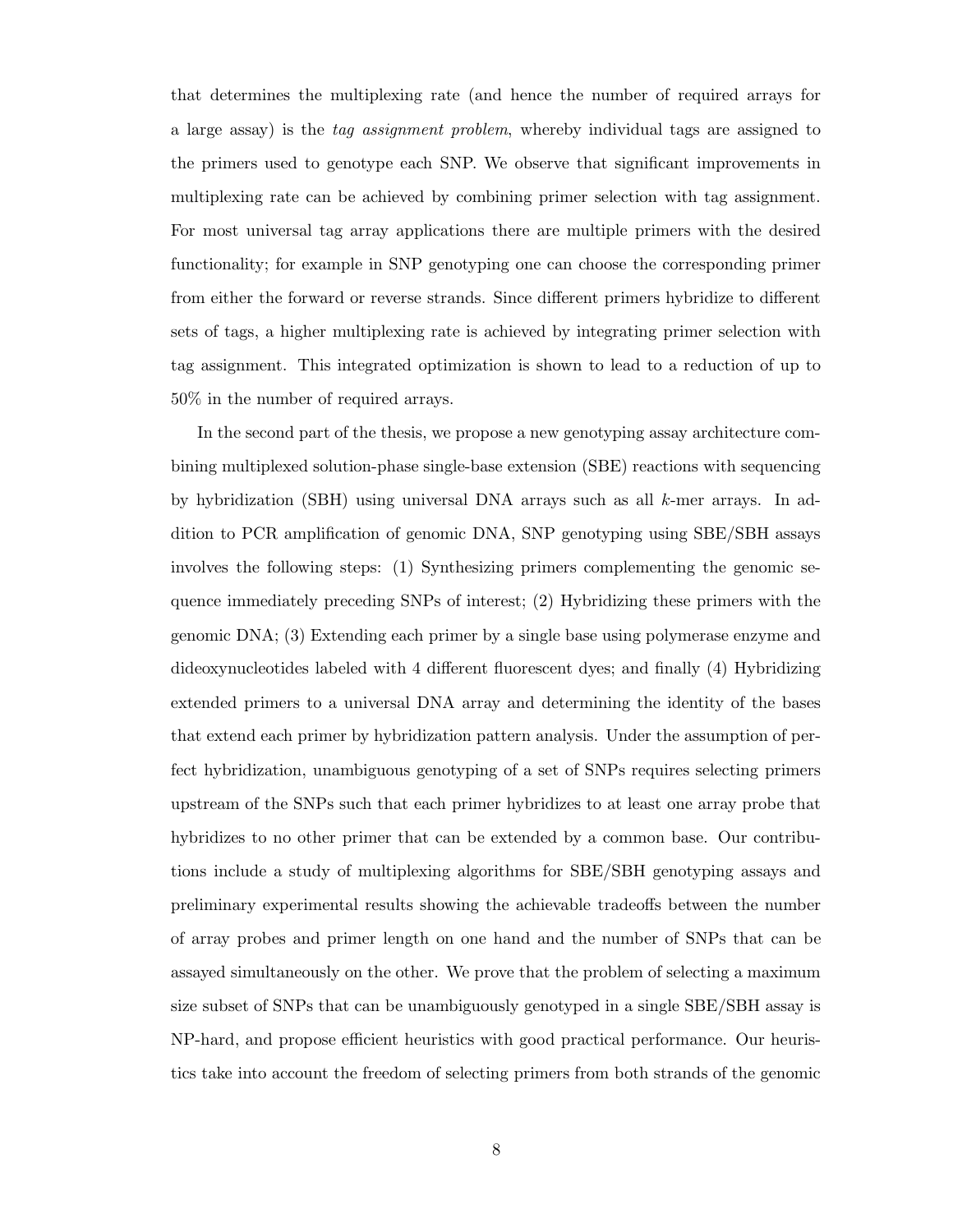DNA. In addition, our heuristics can enforce user-specified redundancy constraints facilitating reliable genotyping in the presence of hybridization errors. Simulation results on datasets both randomly generated and extracted from the NCBI dbSNP database suggest that the SBE/SBH architecture provides a flexible and cost-effective alternative to genotyping assays currently used in the industry, enabling genotyping of up to hundreds of thousands of user-specified SNPs per assay.

Most of the results presented in this thesis appear in:

- 1. I.I. Mandoiu, C. Prajescu, and D. Trinca. Improved Tag Set Design and Multiplexing Algorithms for Universal Arrays. LNCS Transactions on Computational Systems Biology, volume II (LNBI 3680), pages 124–137, 2005 [28]. A preliminary version of this paper has appeared in Proc. 5th International Conference on Computational Science (ICCS 2005)/ 2005 International Workshop on Bioinformatics Research and Applications (IWBRA), LNCS 3515, pages 994–1002, 2005 [29].
- 2. N. Hundewale, I.I. Măndoiu, C. Prăjescu, and A. Zelikovsky. Integrated design flow for universal DNA tag arrays. In 9th Annual International Conference on Research in Computational Molecular Biology (RECOMB) Poster Book, pages 141–142, 2005 [21].
- 3. I.I. Măndoiu and C. Prăjescu. High-throughput SNP genotyping by SBE/SBH. ACM Computing Research Repository, cs.DS/0512052, 2005 [27].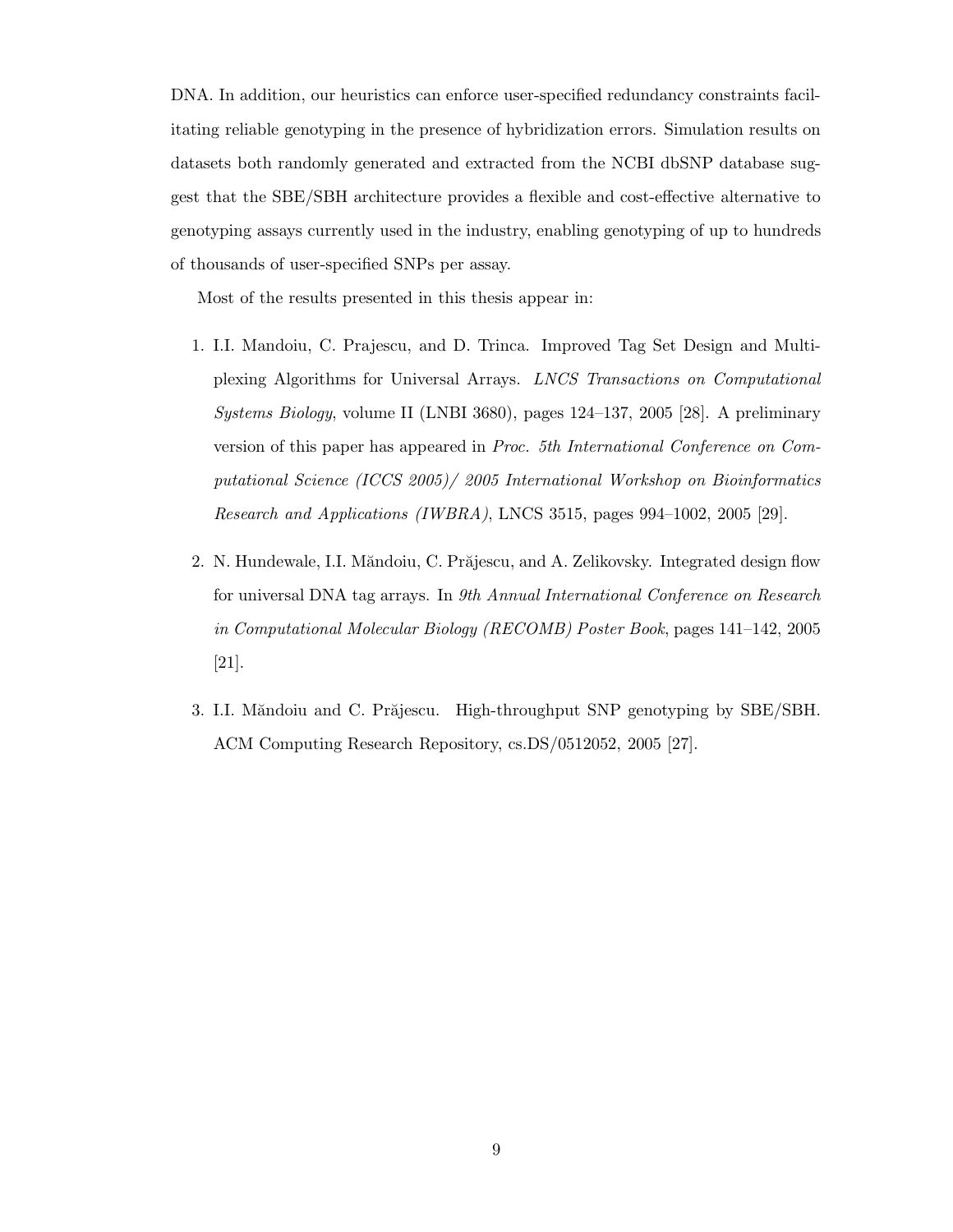### Chapter 2

# Multiplexing Algorithms for Tag Arrays

In this chapter we study methods for improving the multiplexing rate (defined as the average number of reactions assayed per array) in large-scale genomic assays involving multiple tag arrays. In general, it is not possible to assign all tags to primers in an array experiment due to unwanted cross-hybridizations. For example, if a tag is assigned to a primer p, then tags hybridizing with p can no longer be assigned to other primers. An assay specific optimization that determines the multiplexing rate (and hence the number of required arrays for a large assay) is the tag assignment problem, whereby individual (anti)tags are assigned to each primer.

The rest of the chapter is organized as follows. Section 2.1 formalizes the Tag Array Multiplexing Problem and presents a review of the previous work. In Section 2.2 we observe that significant improvements in multiplexing rate can be achieved by combining primer selection with tag assignment. For most tag array applications there are pools containing multiple primers with a desired functionality; for example in the SNP genotyping assay described in Section 1.3 one can choose the primer from either the forward or reverse strands. Since different primers hybridize to different sets of tags, a higher multiplexing rate is achieved by integrating primer selection with tag assignment. Section 2.3 formalizes the problem of finding a maximum assignable pool set. Results on simulated data are presented in Section 2.4 and an application to gene expression in the Herpes B virus is described in Section 2.5.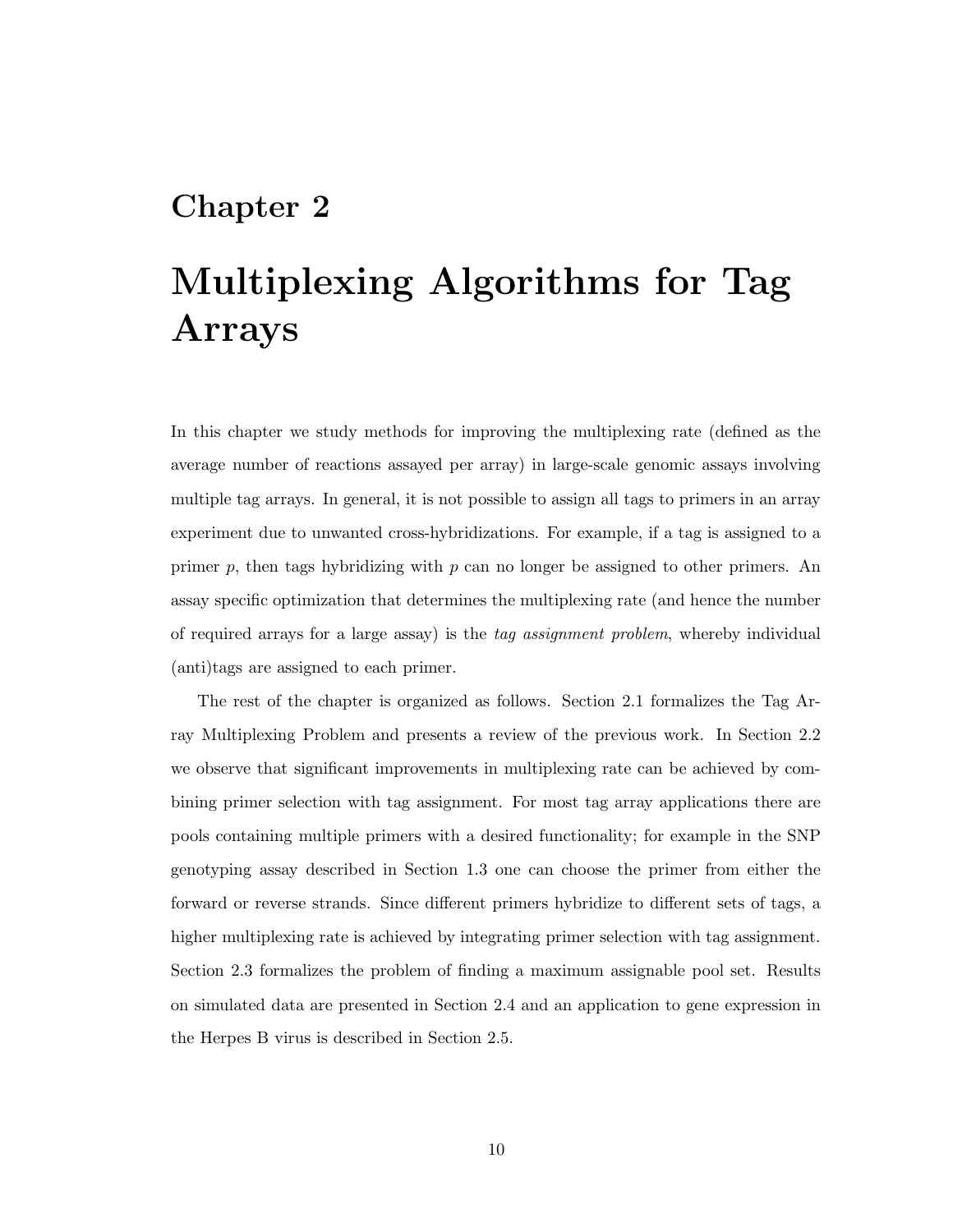

Figure 2.1: Four types of undesired hybridizations, caused by the formation of nucleation complexes between (a) a primer and a tag other than the complement of the ligated antitag, (b) a primer and an antitag, (c) two primers, and (d) two reporter probe substrings, at least one of which stradles a ligation point.

### 2.1 Problem Formalization and Review of Previous Work

Even when tags satisfy properties (H2)-(H3) in Section 1.3, which prevent unintended antitag-to-tag and antitag-to-antitag hybridizations, the formation of nucleation complexes involving portions of the primers may still lead to undesired hybridization between reporter probes and tags on the array  $(Fig. 2.1(a))$ , or between two reporter probes (Fig. 2.1(b)-(d)). The formation of these duplexes must be avoided as it leads to false primer extensions, extension misreporting, and/or reduced effective reporter probe concentration available for hybridization to the template DNA and to the tags on the array [6]. This can be done by assaying the primers using a sufficiently large number of arrays, and assigning antitags to primers such that the following constraints are satisfied:

- (A1) If primer p forms the configuration in Fig. 2.1(a), then antitag  $\bar{t}$  is not assigned to any primer in array experiments in which  $p$  is assayed, unless it is assigned to  $p$ itself.
- (A2) If primer p forms the configuration in Fig. 2.1(b), then antitag  $\bar{t}$  is not assigned to any primer in array experiments in which p is assayed (this time assigning  $\bar{t}'$  to p is not allowable).
- $(A3)$  If primers p and p' form the configuration in Fig. 2.1(c), then they are assayed on different array experiments.
- (A4) Antitag t is never assigned to primer p if they form the configuration in Fig. 2.1(d) with  $t' = t$ .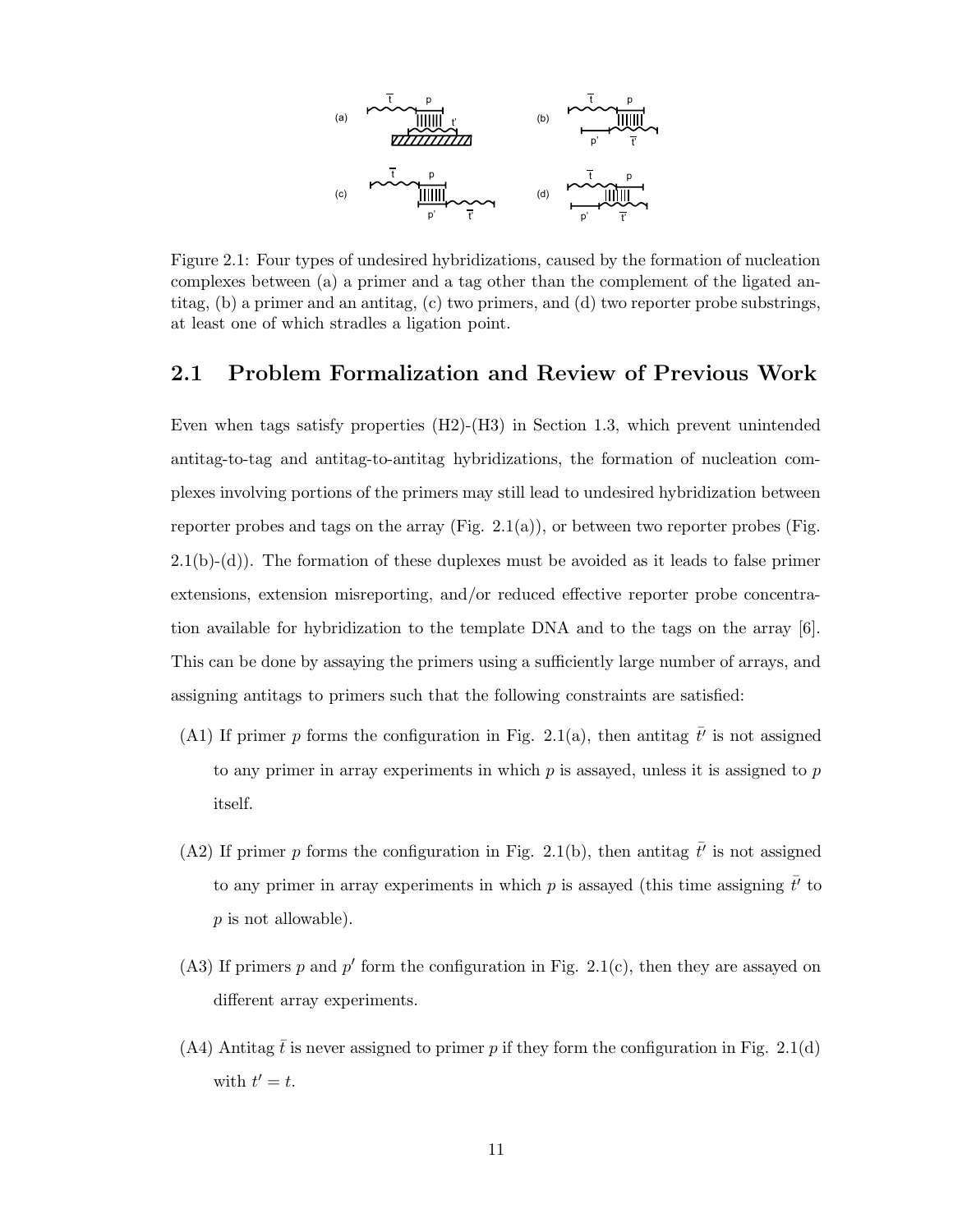(A5) If antitag  $\bar{t}$  is assigned to primer p in an array experiment, and the resulting reporter probe forms the configuration in Fig. 2.1(d) with  $t' \neq t$ , then antitag  $\bar{t}'$  is not assigned to any primer in that experiment.

As in [6], we focus on preventing primer-to-tag hybridizations (A1). Our algorithms can be easily extended to prevent primer-to-antitag hybridizations (A2); a simple practical solution for preventing the other (less-frequent) unwanted hybridizations is to reassign offending primers in a post-processing step.

Let  $\mathcal{P} = \{p_1, \ldots, p_m\}$  be a set of primers and  $\mathcal{T} = \{t_1, \ldots, t_n\}$  a set of tags. Following [6], we define the *conflict graph* of  $P$  and  $T$  to be the bipartite graph whose vertices are primers  $P$  and tags  $T$  and which has an edge between primer p and tag t if they hybridize.

A set  $P$  of primers is called *assignable* to a set  $T$  of tags if there is a one-to-one mapping  $a: \mathcal{P} \to \mathcal{T}$  such that, for every tag t hybridizing to a primer  $p \in \mathcal{P}$ , either  $t \notin a(\mathcal{P})$  or  $t = a(p)$ . An assignable set of primers induces a balanced subgraph of maximum degree 1 in the conflict graph [6].

Tag Array Multiplexing Problem: Given primers  $P = \{p_1, \ldots, p_m\}$  and tag set  $\mathcal{T} = \{t_1, \ldots, t_n\}$ , find a partition of  $\mathcal P$  into the minimum number of assignable sets.

The problem is shown to be NP-complete by reduction from Set Cover in [6]. Ben-Dor et al. also observe in [6] that the problem remains NP-complete even if the number of tags is required to be greater than or equal to the number of primers.

Defining  $X$  as the number of primers  $p$  for which there exists a tag  $t$  hybridizing with  $p$  and with no other primer and  $Y$  as the number of tags that do not hybridize with any primer, Ben-Dor et al. have proved in [6] the following proposition:

**Proposition 1** ([6]) A set of primers  $P$  is assignable if and only if

$$
X+Y\geq |\mathcal{P}|.
$$

**Proof.** If P is assignable then there is a one-to-one mapping  $a : \mathcal{P} \to \mathcal{T}$  such that, for every primer  $p \in \mathcal{P}$ , the tag  $t = a(p)$  either does not hybridize to any primer (it contributes a value of 1 to  $Y$ ), or it hybridizes to p and to no other primer (it contributes a value of 1 to X). This implies that  $X + Y \geq |\mathcal{P}|$ . Conversely, if  $X + Y \geq |\mathcal{P}|$  then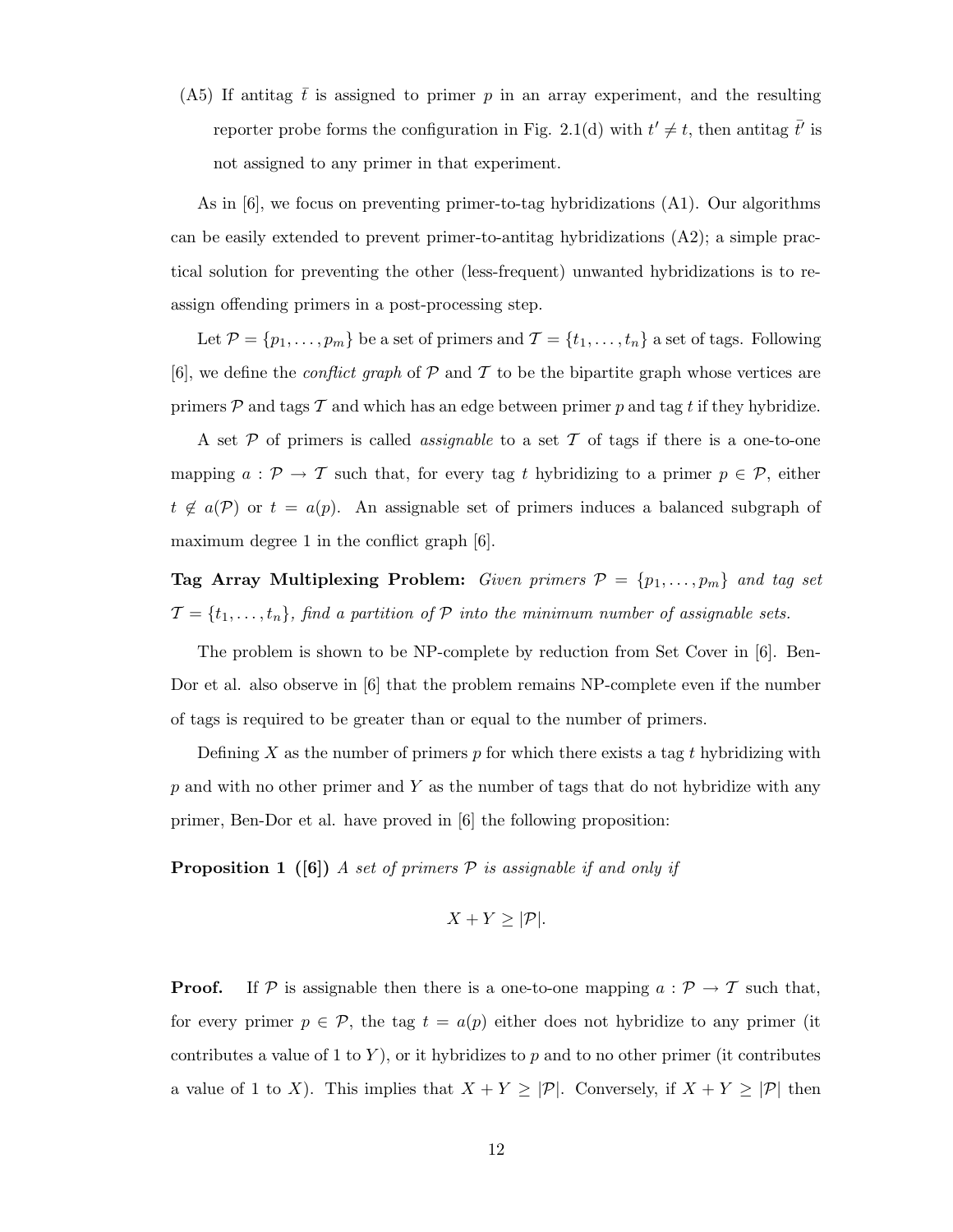| <b>Input:</b> Primer set $\mathcal{P} = \{p_1, \ldots, p_m\}$ and tag set $\mathcal{T}$      |  |  |  |  |  |  |
|----------------------------------------------------------------------------------------------|--|--|--|--|--|--|
| <b>Output:</b> A partition $\varepsilon$ of $\mathcal{P}$ into assignable subsets of primers |  |  |  |  |  |  |
|                                                                                              |  |  |  |  |  |  |
| 1. $\varepsilon \leftarrow \emptyset$                                                        |  |  |  |  |  |  |
| 2. $P' \leftarrow P$                                                                         |  |  |  |  |  |  |
| 3. While $P'$ is not assignable do                                                           |  |  |  |  |  |  |
| Remove a primer of maximum potential from $P'$                                               |  |  |  |  |  |  |
| End While                                                                                    |  |  |  |  |  |  |
| 4. $\varepsilon \leftarrow \varepsilon \cup \{P'\}$ (add P' to the cover)                    |  |  |  |  |  |  |
| 5. Update $P \leftarrow P \backslash P'$                                                     |  |  |  |  |  |  |
| 6. If $P = \emptyset$ then halt else go to 2                                                 |  |  |  |  |  |  |
|                                                                                              |  |  |  |  |  |  |

Figure 2.2: Algorithm B in [6].

there are more than  $|\mathcal{P}|$  tags that hybridize to at most one primer, i.e., enough tags to assign to every primer.  $\square$ 

Using Proposition 1 to test whether a set of primers is assignable or not, [6] presents a simple heuristic algorithm for solving the Univeral Array Multiplexing Problem (see Figure 2.2). In each iteration, the algorithm checks whether the remaining set of primers  $P'$  is assignable. If not, it removes a primer that has the greatest potential of creating useful tags by its removal. Each tag t is assigned a potential of becoming useful, equal to  $2^{-w}$ , where w is the number of primers that cross-hybridize with t (the greater w is, the lower is  $t$ 's potential of becoming useful).

Ben-Dor et al. also formulate in [6] a simple stochastic model for the cross-hybridization matrix A, as follows: Let  $n(A)$  denote the minimum number of assignable primer sets and let  $D(m, n, p)$  be a probability distribution of  $m \times n$  matrices, where each matrix entry independently is equal to 1 with probability p and to 0 with probability  $1 - p$ . Using Chernoff bound, Ben-Dor et al. prove a lower bound for  $n(A)$  for matrices drawn from  $D(m, n, p)$ :

**Theorem 1** ([6]) Let matrix A be drawn from a probability distribution  $D(m, n, p)$ . For a positive integer t, define  $h = \lceil \frac{m}{t} \rceil$  $\frac{n}{t}$  and  $x = n(1-p)^{h-1}(1-p+hp)$ . Then the following bound holds for all t such that  $h > x$ :

$$
Prob[n(a) \le t] \le \frac{t^m}{t!} \left(\frac{xe^{\frac{h-x}{h}}}{h}\right)^{ht}.
$$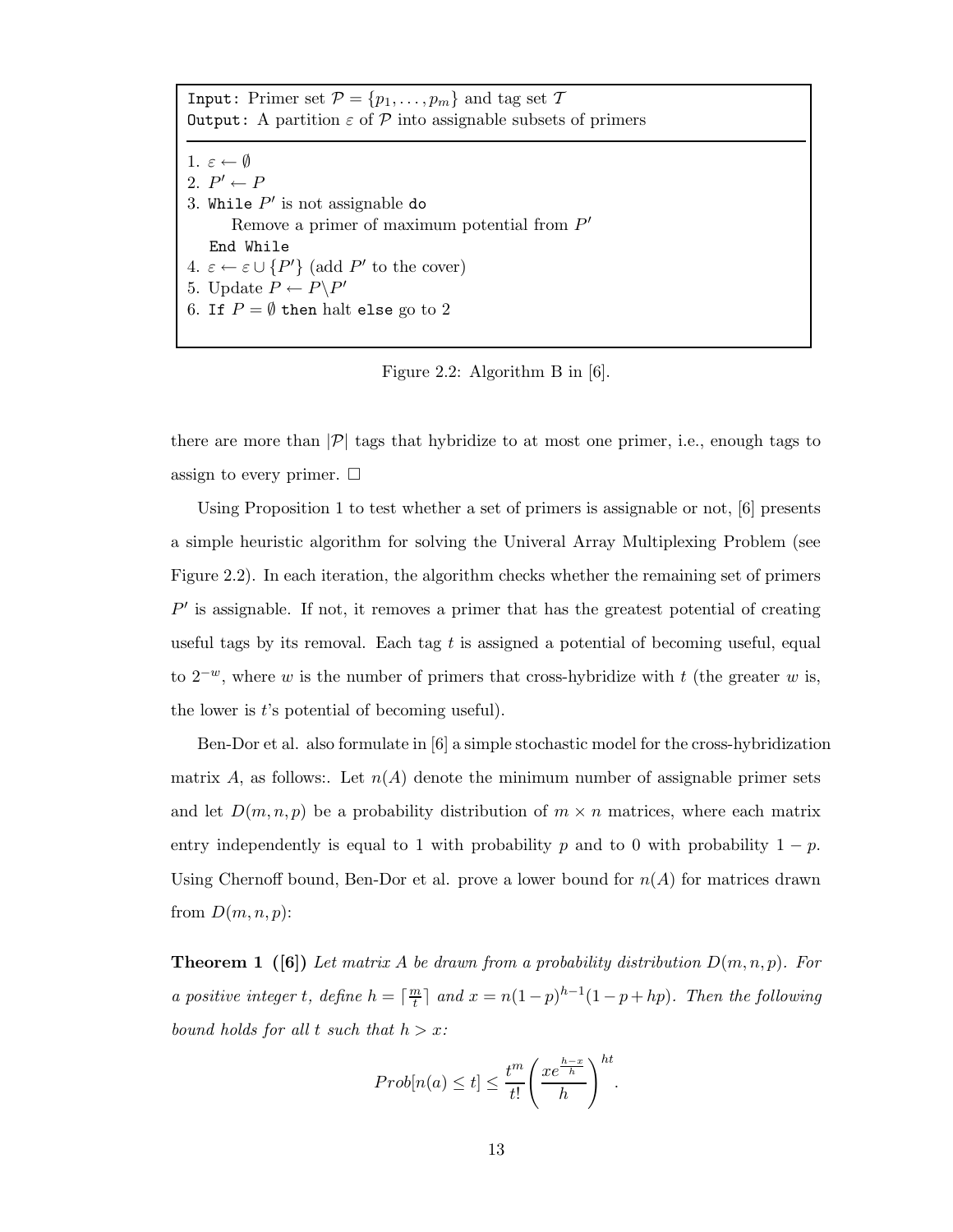### 2.2 Improved Multiplexing by Integrated Primer Selection and Tag Assignment

For most tag array applications there are multiple primers with the desired functionality, e.g., for the SNP genotyping assay described in Section 1.3 one can choose the primer from either the forward or reverse strands. Since different primers have different hybridization patterns, a higher multiplexing rate can in general be achieved by integrating primer selection with tag assignment.

A similar integration has been recently proposed in [22] between probe selection and physical DNA array design, with the objective of minimizing unintended illumination in photo-lithographic manufacturing of DNA arrays. The idea in [22] is to modify probe selection tools to return pools containing all feasible candidates, and let subsequent optimization steps select the candidate to be used from each pool. We use a similar approach. We say that a set of primer pools is *assignable* if we can select a primer from each pool to form an assignable set of primers.

**Pooled Tag Array Multiplexing Problem:** Given primer pools  $P = \{P_1, \ldots, P_m\}$ and tag set  $\mathcal{T} = \{t_1, \ldots, t_n\}$ , find a partition of  $\mathcal P$  into the minimum number of assignable sets.

### Theorem 2 The Pooled Tag Array Multiplexing Problem is NP-complete.

Proof. Ben-Dor et al. have proved in [6] that the problem is NP-complete for the case in which every pool has size 1 by reduction from the well-known Set Cover Problem. The NP-completeness for the general case follows from that.  $\Box$ 

Let P be a set of primer pools and T a tag set. For a primer p (tag t),  $T(p)$ (resp.  $\mathcal{P}(t)$ ) denotes the set of tags (resp. primers of  $\bigcup_{P \in \mathcal{P}} P$ ) hybridizing with p (resp. t). Let  $X(\mathcal{P}) = \{P \in \mathcal{P} : \exists p \in P, t \in \mathcal{T} \text{ s.t. } t \in \mathcal{T}(p) \text{ and } \mathcal{P}(t) \subseteq P\}$  and  $Y(\mathcal{P}) = \{t \in \mathcal{T} : \mathcal{P}(t) = \emptyset\}.$  Clearly, in every pool of  $X(\mathcal{P})$  we can find a primer p that hybridizes to a tag  $t$  which is not cross-hybridizing to primers in other pools, and therefore assigning  $t$  to  $p$  will not violate  $(A1)$ . Furthermore, any primer can be assigned to a tag in  $Y(\mathcal{P})$  without violating (A1). Thus, a set  $\mathcal{P}$  with  $|X(\mathcal{P})| + |Y(\mathcal{P})| \geq |\mathcal{P}|$ is always assignable. The converse, and hence the corresponding Proposition 1 for the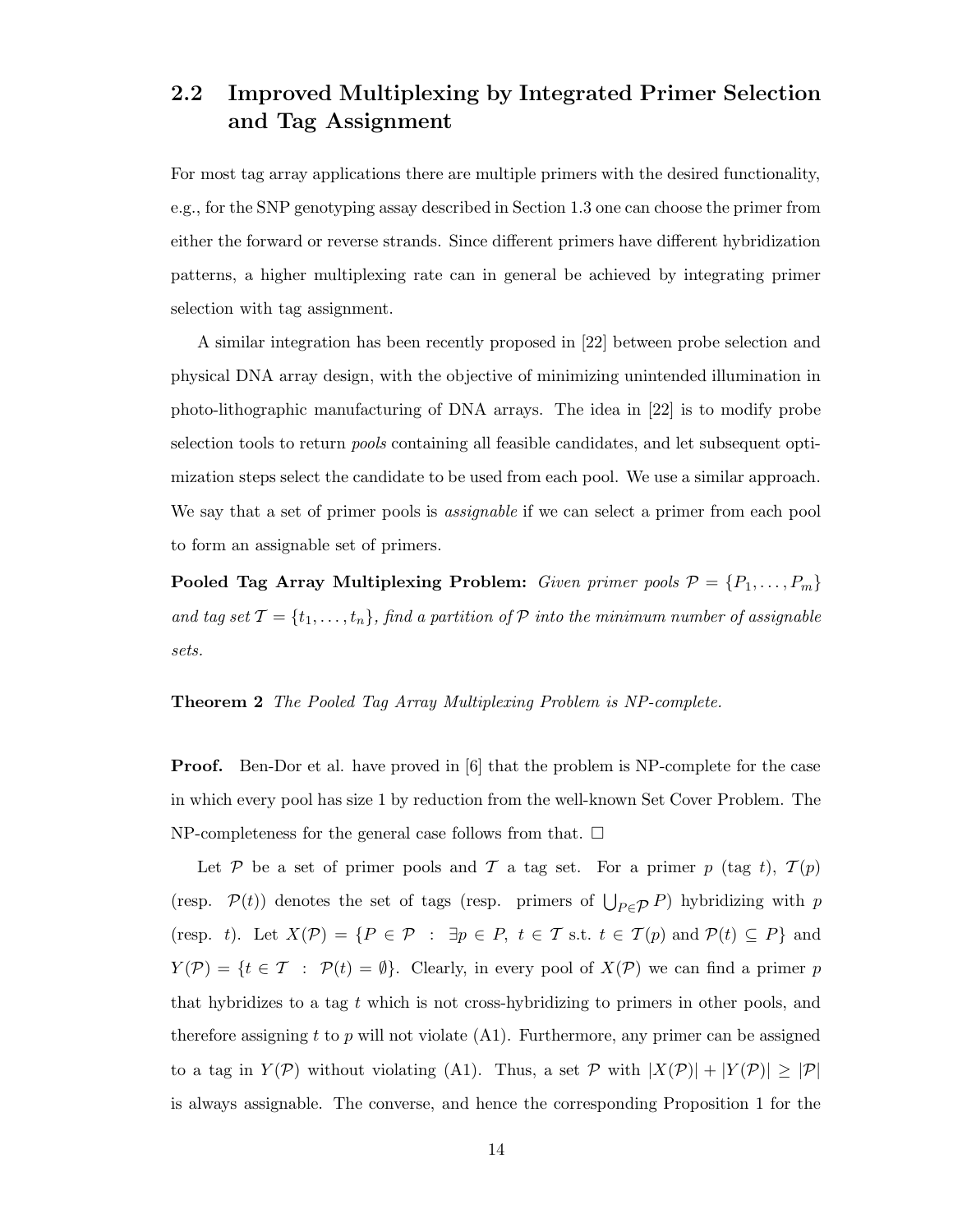Pooled Tag Array Multiplexing Problem, is not necessarily true: Figure 2.3 shows two pools that are assignable although  $|X(\mathcal{P})| + |Y(\mathcal{P})| = 0$ .



Figure 2.3: Two assignable pools for which  $|X(\mathcal{P})| + |Y(\mathcal{P})| = 0$ .

Our primer pool assignment algorithm (Primer-Del) (see Figure 2.4) is a generalization to primer pools of Algorithm B in [6]. In each iteration, the algorithm checks whether  $|X(\mathcal{P}')| + |Y(\mathcal{P}')| \geq |\mathcal{P}'|$  for the remaining set of pools  $\mathcal{P}'$ . If not, a primer of maximum *potential* is deleted from the pools. As in  $[6]$ , the potential of a tag t with respect to  $\mathcal{P}'$  is  $2^{-|\mathcal{P}'(t)|}$ , and the potential of a primer p is the sum of potentials for the tags in  $\mathcal{T}(p)$ . If the algorithm deletes the last primer in a pool P, then P is itself deleted from  $\mathcal{P}'$ ; deleted pools are subsequently assigned to new arrays using the same algorithm.

Figure 2.5 presents a variant of the algorithm described above, called Primer-Del+, which is shown to give better results in Section 2.4. In Primer-Del+, primers in pools of size 1 are omitted – unless all pools have size  $1$  – when selecting the primer with maximum potential for deletion.

We have also considered two simple heuristics (Min-Pot - Figure 2.6 and Min-Deg -Figure 2.7) that first select from each pool the primer of minimum potential, respectively minimum degree, and then run the iterative primer deletion algorithm on the resulting pools of size 1.

### 2.3 Maximum Assignable Pool Set Problem

Note that all algorithms presented above work by iteratively finding assignable pools sets. This justifies formalizing the problem of finding a maximum assignable pool set.

Maximum Assignable Pool Set Problem (MAP): Given primer pools  $P = \{P_1, \ldots, P_m\}$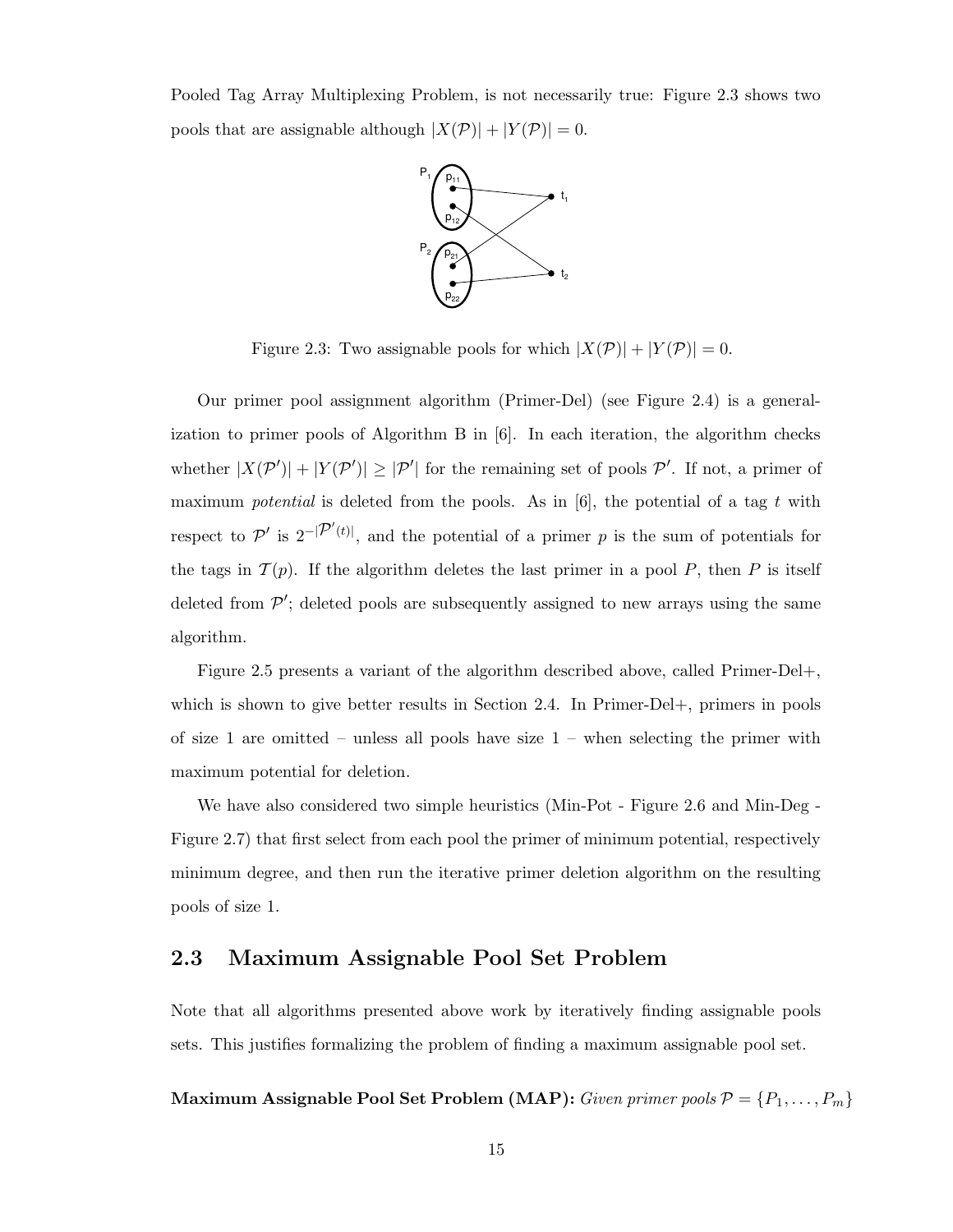Input: Primer pools  $\mathcal{P} = \{P_1, \ldots, P_m\}$  and tag set  $\mathcal{T}$ **Output:** Triples  $(p_i, t_i, k_i)$ ,  $1 \leq i \leq m$ , where  $p_i \in P_i$  is the selected primer for pool *i*,  $t_i$  is the tag assigned to  $p_i$ , and  $k_i$  is the index of the array on which  $p_i$  is assayed  $k \leftarrow 0$ While  $P\neq \emptyset$  do  $k \leftarrow k+1; \ \mathcal{P}' \leftarrow \mathcal{P}$ While  $|X(\mathcal{P}')|+|Y(\mathcal{P}')|<|\mathcal{P}'|$  do Remove the primer  $p$  of maximum potential from the pools in  $\mathcal{P}'$ If  $p$ 's pool becomes empty then remove it from  $\mathcal{P}'$ End While Assign pools in  $\mathcal{P}'$  to tags on array k  $\mathcal{P} \leftarrow \mathcal{P} \setminus \mathcal{P}'$ End While

Figure 2.4: The iterative primer deletion algorithm.

and tag set  $\mathcal{T} = \{t_1, \ldots, t_n\}$ , find a maximum assignable subset of  $\mathcal{P}$ .

Theorem 3 The Maximum Assignable Pool Set Problem is NP-hard.

**Proof.** Ben-Dor et al. have proved in [6] the NP-hardness for the case in which every pool has size 1 by reduction from the complete balanced bipartite subgraph problem. The NP-hardness for the general case follows from that.  $\square$ 

Ben-Dor et al. also note in [6] that MAP can be solved in polynomial time in the case that every pool has size 1 and every primer has degree at most 1. Figure 2.8 presents a polynomial algorithm that solves MAP for this case.

We will denote with  $p_0$  the number of primers of degree 0 and with  $t_0$  the number of tags of degree 0.

**Lemma 1** ([6]) The MAP algorithm described in Figure 2.8 gives a maximum assignment when the pool size is 1 and each primer has degree at most 1.

**Proof.** In order to prove the optimality of our algorithm, we will first state and prove several claims.

**Claim 1:** By condition  $(A1)$  in Section 2.1, if a tag t with degree greater than 0 is chosen in an assay, then at most one of its neighbor primers can be assigned in that assay and it has to be assigned to t.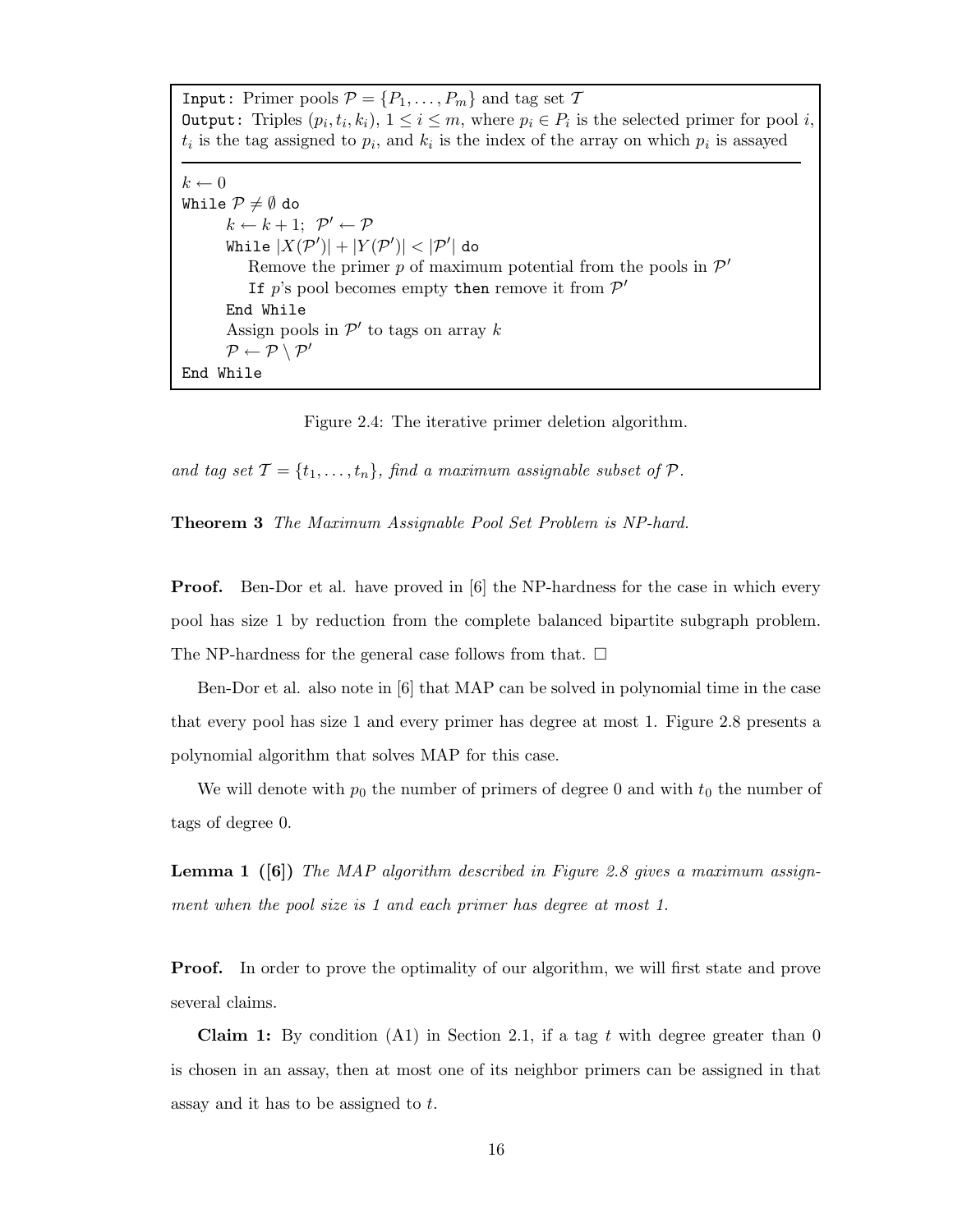Input: Primer pools  $\mathcal{P} = \{P_1, \ldots, P_m\}$  and tag set  $\mathcal{T}$ **Output:** Triples  $(p_i, t_i, k_i)$ ,  $1 \leq i \leq m$ , where  $p_i \in P_i$  is the selected primer for pool *i*,  $t_i$  is the tag assigned to  $p_i$ , and  $k_i$  is the index of the array on which  $p_i$  is assayed

```
k \leftarrow 0While P\neq \emptyset do
         k \leftarrow k+1; \ \mathcal{P}' \leftarrow \mathcal{P}While |X(\mathcal{P}')|+|Y(\mathcal{P}')|<|\mathcal{P}'| do
              \mathcal{P}^+ = \{ P \in \mathcal{P}' \text{ s.t. } |P| > 1 \}If |\mathcal{P}^+| > 0Then remove the primer p of maximum potential from the pools in \mathcal{P}^+Else
                  Remove the primer p of maximum potential from the pools in \mathcal{P}'Remove p's pool from \mathcal{P}'End If
         End While
         Assign pools in \mathcal{P}' to tags on array k
         \mathcal{P} \leftarrow \mathcal{P} \setminus \mathcal{P}'End While
```
Figure 2.5: Primer-Del+ algorithm.

Claim 2: There is an optimum solution to MAP in which every tag t of degree greater than 0 is assigned to one of its neighbor primers or not assigned at all. Otherwise, consider an optimum solution in which a tag  $t$  of degree greater than  $0$  is assigned to a primer p different from all its neighbor primers, which are left unassigned. Then, by leaving  $p$  unassigned and assigning  $t$  to one of its neighbor primers, an optimum solution is obtained.

Claim 3: There is an optimum solution to MAP that uses every tag of degree 0. Otherwise, consider an optimum assignment in which a tag  $t$  of degree 0 is left unassigned. Then, replacing any assigned tag with t does not create any conflicts, thus the newly constructed assignment forms an optimum solution.

**Claim 4:** There is an optimum solution to MAP which assigns  $\min(p_0, t_0)$  primers of degree 0 to tags of degree 0. Otherwise, consider a maximum assignment in which a primer  $p$  of degree 0 is left unassigned and a tag t of degree 0 is assigned to a primer  $p' \neq p$  of degree 1. Then, by assigning p to t and leaving p' unassigned, one gets an optimum solution.

If  $p_0 \ge t_0$ , then, from Claims 3 and 4, there is an optimum solution in which all the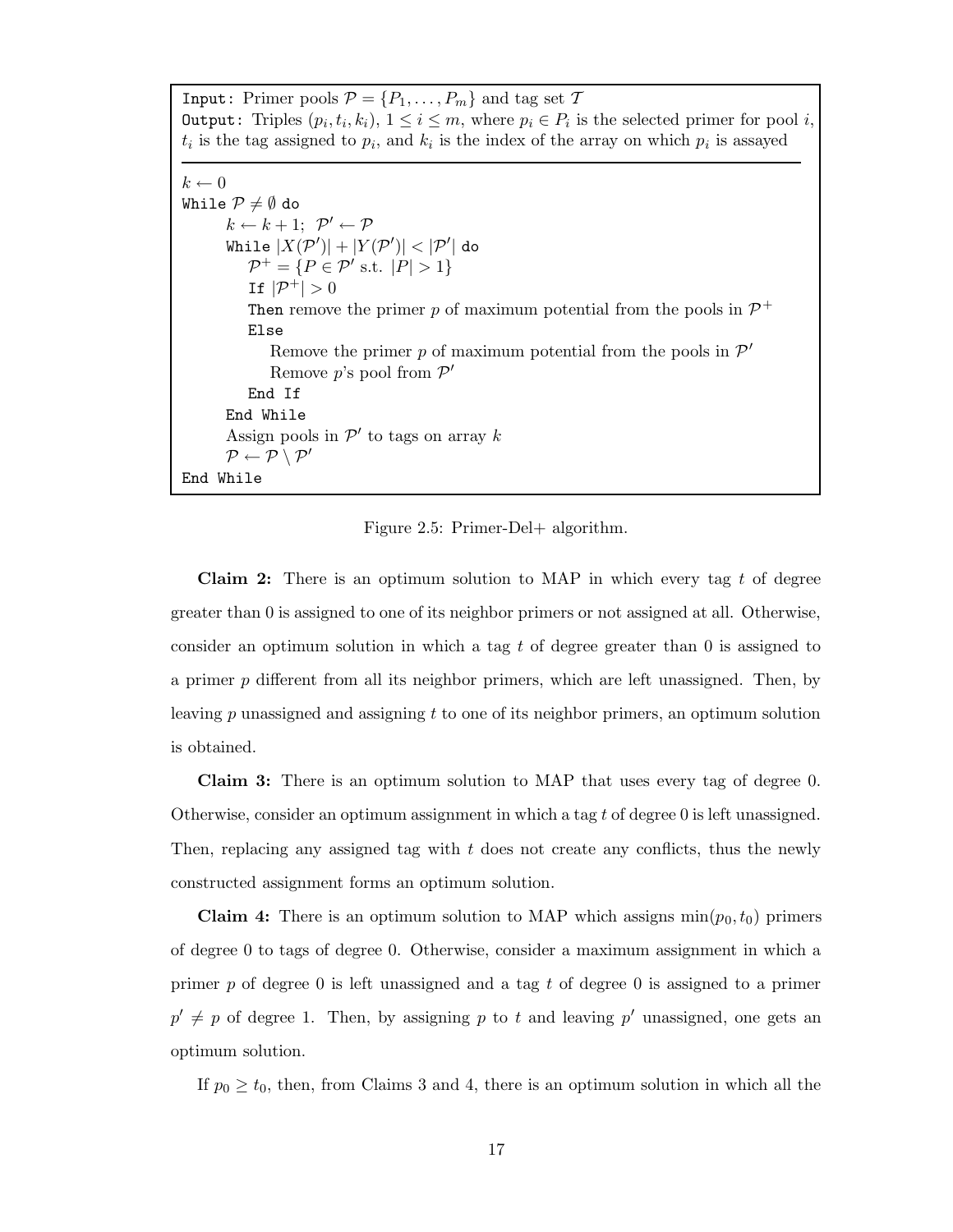Input: Primer pools  $\mathcal{P} = \{P_1, \ldots, P_m\}$  and tag set  $\mathcal{T}$ **Output:** Triples  $(p_i, t_i, k_i)$ ,  $1 \leq i \leq m$ , where  $p_i \in P_i$  is the selected primer for pool *i*,  $t_i$  is the tag assigned to  $p_i$ , and  $k_i$  is the index of the array on which  $p_i$  is assayed

 $P' \leftarrow \emptyset$ For all pools  $P \in \mathcal{P}$  do Find a primer  $p \in P$  of minimum potential  $P' \leftarrow P' \cup \{p\}$ End For Run Primer-Del on  $P'$ 

Figure 2.6: Min-Pot algorithm.

Input: Primer pools  $\mathcal{P} = \{P_1, \ldots, P_m\}$  and tag set  $\mathcal{T}$ **Output:** Triples  $(p_i, t_i, k_i)$ ,  $1 \leq i \leq m$ , where  $p_i \in P_i$  is the selected primer for pool *i*,  $t_i$  is the tag assigned to  $p_i$ , and  $k_i$  is the index of the array on which  $p_i$  is assayed

```
P' \leftarrow \emptysetFor all pools P \in \mathcal{P} do
       Find a primer p \in P of minimum degree
        P' \leftarrow P' \cup \{p\}End For
Run Primer-Del on P'
```
Figure 2.7: Min-Deg algorithm.

tags of degree 0 are assigned to primers of degree 0. Since every tag of degree greater than 0 can be assigned to one of its neighbor primers, the size of the optimum solution in this case will be the total number of tags,  $OPT = n$ .

If  $p_0 < t_0$ , then, from Claims 3 and 4, there is an optimum solution in which  $p_0$  tags of degree 0 are assigned to the degree 0 primers and the remaining  $t_0 - p_0$  tags of degree 0 are assigned to primers of degree 1, thus leaving unassigned a number k of tags of degree greater than  $0, t_1, \ldots, t_k$ . Then the following inequalities hold:

$$
\sum_{i=1}^{k-1} \deg(t_i) < t_0 - p_0 \le \sum_{i=1}^k \deg(t_i).
$$

From this and from Claim 2, it follows that the size of the optimum solution in this case is  $OPT = n - k$ . Since  $OPT$  is maximized, i.e., k is minimized, the k tags that are left unassigned in an optimum solution are the k highest degree tags in  $\mathcal{T}$ .

This proves that the MAP algorithm constructs a maximum assignment.  $\Box$ 

The algorithm described above can be extended to solve MAP when each *pool P* has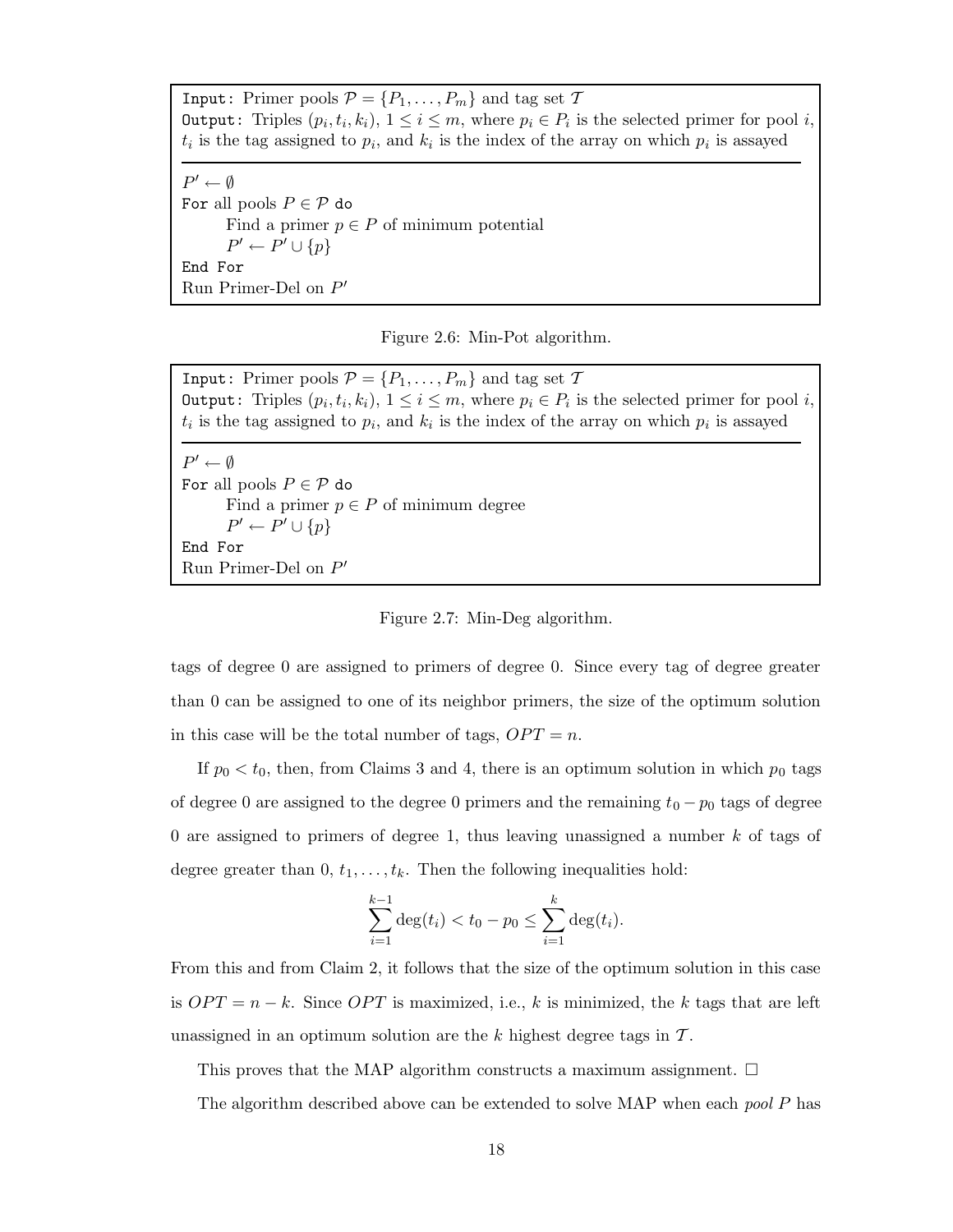| Input: Primers $\mathcal{P} = \{p_1, \ldots, p_m\}$ and tags $\mathcal{T} = \{t_1, \ldots, t_n\}$                     |  |  |  |  |  |  |  |
|-----------------------------------------------------------------------------------------------------------------------|--|--|--|--|--|--|--|
| <b>Output:</b> $\mathcal{P}' \subseteq \mathcal{P}$ a maximum assignable set of primers and assigments $(p, t)$ , for |  |  |  |  |  |  |  |
| every $p \in \mathcal{P}'$                                                                                            |  |  |  |  |  |  |  |
|                                                                                                                       |  |  |  |  |  |  |  |
| If $p_0 \geq t_0$                                                                                                     |  |  |  |  |  |  |  |
|                                                                                                                       |  |  |  |  |  |  |  |
| Then                                                                                                                  |  |  |  |  |  |  |  |
| Assign all tags of degree 0 to primers of degree 0                                                                    |  |  |  |  |  |  |  |
| Assign each tag of degree greater than 0 to an arbitrary neighbor primer                                              |  |  |  |  |  |  |  |
| Else                                                                                                                  |  |  |  |  |  |  |  |
| Assign $p_0$ tags of degree 0 to the $p_0$ primers of degree 0                                                        |  |  |  |  |  |  |  |
| While there are unassigned tags of degree $0$ do                                                                      |  |  |  |  |  |  |  |
| Remove $t$ , an unassigned tag of maximum degree                                                                      |  |  |  |  |  |  |  |
| Assign as many as possible of t's neighbor primers to tags of degree 0                                                |  |  |  |  |  |  |  |
| End While                                                                                                             |  |  |  |  |  |  |  |
| Assign each left tag of degree greater than 0 to an arbitrary neighbor primer                                         |  |  |  |  |  |  |  |
| End If                                                                                                                |  |  |  |  |  |  |  |
|                                                                                                                       |  |  |  |  |  |  |  |
|                                                                                                                       |  |  |  |  |  |  |  |



degree at most 1, i.e., primers in  $P$  hybridize to at most one tag.

Lemma 2 MAP can be solved in polynomial time when each pool has degree at most 1.

**Proof.** Let  $P$  be a set of pools. Note that all primers of degree 1 in pool  $P$  are equivalent with regard to the generated conflicts, since they hybridize to the same tag, and, obviously, all primers of degree  $0$  in  $P$  are also equivalent. We will choose the representative of a pool  $P$  to be an arbitrary primer of degree 0 from  $P$ , if it exists, otherwise an arbitrary primer of degree 1 from P.

Let R be the set of representative primers for all pools in  $P$ . We claim that the size of a maximum assignable subset of pools in  $P$  (denoted by  $OPT(P)$ ) is equal to the size of a maximum assignable subset of primers in R (denoted by  $OPT(R)$ ).

A maximum assignable subset of representatives  $R' \subseteq R$  induces an assignable subset of pools (for each representative primer in  $R'$ , its corresponding pool is assignable). So  $OPT(\mathcal{P}) \geq OPT(R)$ . Moreover, let  $\mathcal{P}' \subseteq \mathcal{P}$  be a maximum assignable subset of pools and let R' be the set of the representative primers of pools in  $\mathcal{P}'$ . For every pool  $P \in \mathcal{P}'$ , let  $p \in P$  be the chosen primer from P and t the tag assigned to p. If r, the representative primer of P, has degree 0, then r can be assigned to t. If r has degree 1, then it can also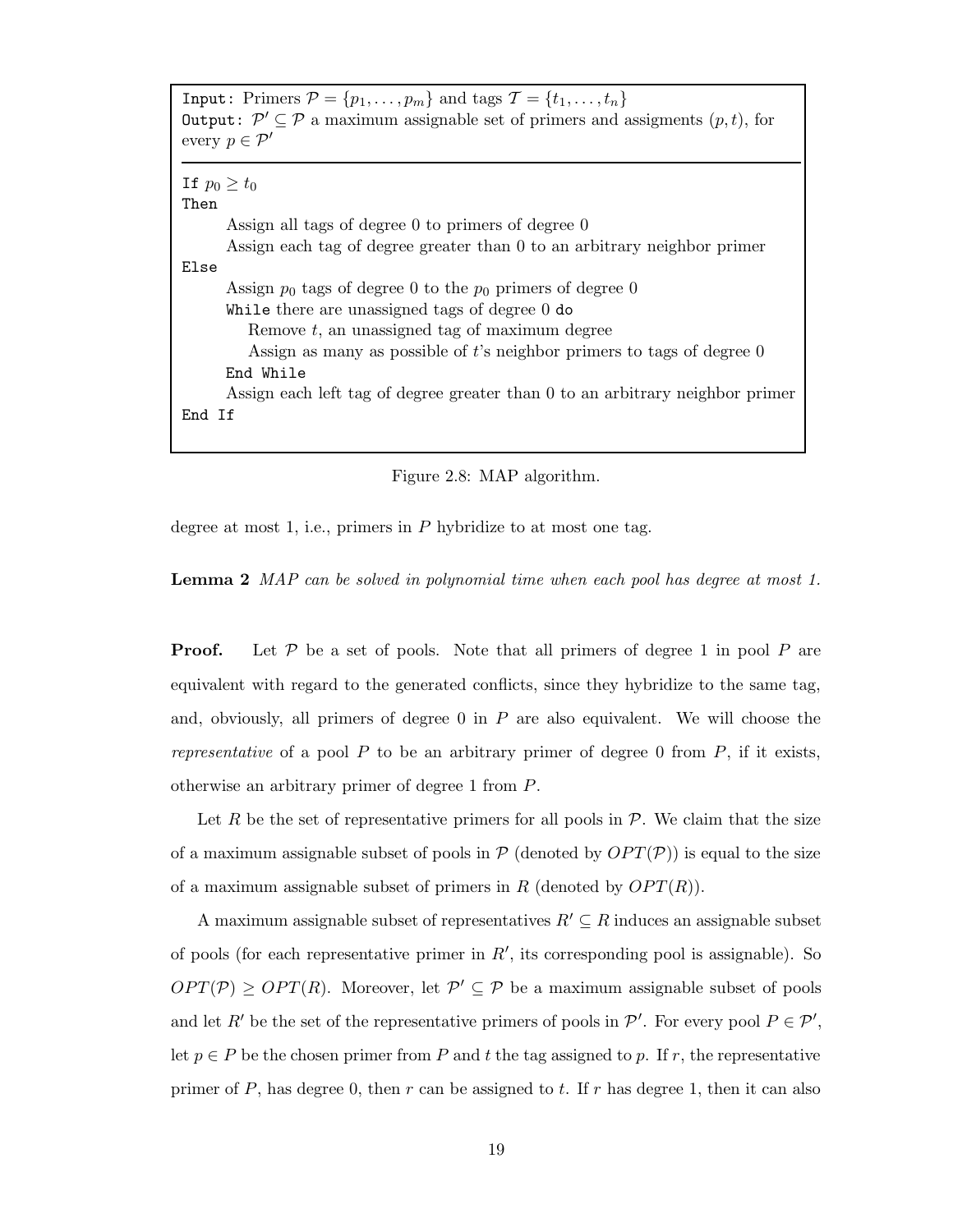be assigned to t, because r and p hybridize to the same tag. This means that  $R'$  is an assignable subset of R, so  $OPT(\mathcal{P}) \leq OPT(R)$ .

Thus, applying the MAP algorithm in Figure 2.8 on the set of representatives of each pool will give a maximum assignable pool set.  $\Box$ 

In the case where each primer has degree at most 1, we do not know whether or not MAP is NP-hard, but we can decide if the size of a maximum assignable pool set is the number of tags using the maximum matching problem.

In the following we present an integer programming formulation for the Maximum Assignable Pool Set Problem. For every primer  $p \in \bigcup_{P \in \mathcal{P}} P$  and every tag  $t \in \mathcal{T}$ , consider a binary variable  $z_{pt}$ .  $z_{pt} = 1$  if and only if t is assigned to p.

$$
\text{Maximize} \quad \sum_{p \in \bigcup P} \sum_{t \in \mathcal{T}} z_{pt} \tag{2.1}
$$

Subject to

$$
\sum_{p \in P_i} \sum_{t \in T} z_{pt} \le 1, \qquad 1 \le i \le m \qquad (2.2)
$$

$$
\sum_{p:(p,t)\notin E} z_{pt} + \sum_{p:(p,t)\in E} \sum_{t'\in \mathcal{T}} z_{pt'} \le 1, \qquad \forall t \in \mathcal{T} \qquad (2.3)
$$

$$
z_{pt} \in \{0, 1\}, \qquad \forall p \in \bigcup_{P \in \mathcal{P}} P, \forall t \in \mathcal{T} \qquad (2.4)
$$

Lemma 3 The above integer program solves the Maximum Assignable Pool Set Problem.

**Proof.** We have to show that our ILP formulation enforces condition  $(A1)$ , i.e., the primers for which there is a tag t with  $z_{pt} = 1$  form an assignable set. Conversely, suppose that there is a primer  $p$  and a tag t that cross-hybridize and primer  $p$  is assigned a tag  $t' \neq t$  and tag t is assigned to a primer  $p' \neq p$ . Then  $z_{pt'} = 1$  and  $z_{p't} = 1$ , which is not consistent with constraint  $(2.3)$ , so we have a contradiction.  $\Box$ 

The integer program described above can be used to solve the Pooled Tag Array Multiplexing Problem by iteratively finding maximum assignable pool sets (see Figure 2.9). While this method does not guarantee an optimum solution for the Multiplexing Problem, the experiments presented in Section 2.4 show that it performs slightly better than the heuristics presented in Section 2.2.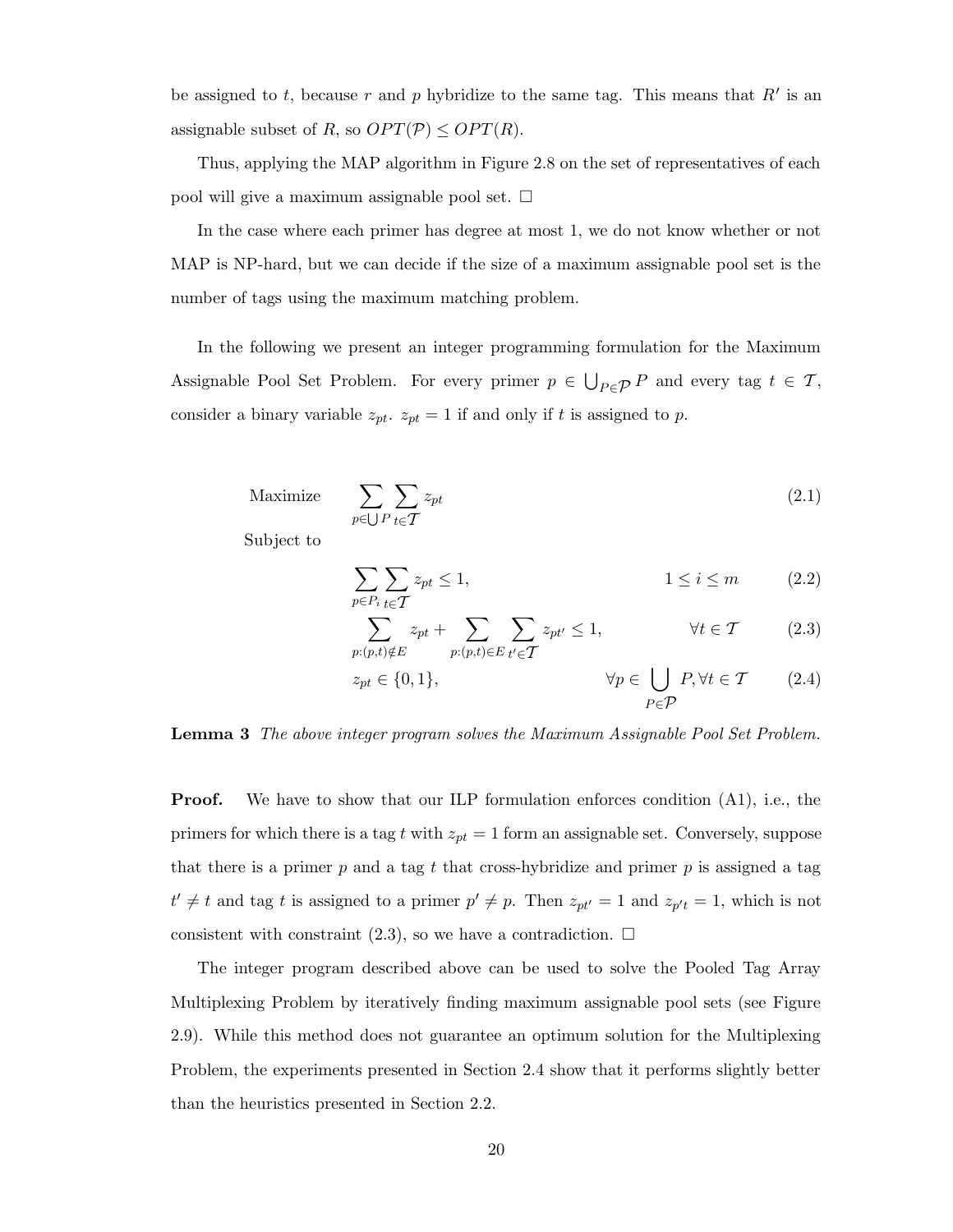Input: Primer pools  $\mathcal{P} = \{P_1, \ldots, P_m\}$  and tag set  $\mathcal{T}$ **Output:** Triples  $(p_i, t_i, k_i)$ ,  $1 \leq i \leq m$ , where  $p_i \in P_i$  is the selected primer for pool *i*,  $t_i$  is the tag assigned to  $p_i$ , and  $k_i$  is the index of the array on which  $p_i$  is assayed  $k \leftarrow 0$ While  $P\neq \emptyset$  do  $k \leftarrow k + 1$ Find the maximum assignable subset  $\mathcal{P}' \subseteq \mathcal{P}$  using ILP Assign pools in  $\mathcal{P}'$  to tags on array k  $\mathcal{P} \leftarrow \mathcal{P} \setminus \mathcal{P}'$ End While

Figure 2.9: The iterative ILP algorithm.

### 2.4 Results on Simulated Data

We ran all four algorithms proposed in Section 2.2 on data sets with between 1000 to 5000 pools of up to 5 randomly generated primers. As in [6], we varied the number of tags between 500 and 2000.

For instance size, we report the number of arrays and the average tag utilization (computed over all arrays except the last) obtained by (a) algorithm B in [6] run using a single primer per pool, (b) the four pool-aware assignment algorithms run with 1 additional candidate in each pool, and (c) the four pool-aware assignment algorithms run with 4 additional candidates in each pool. Scenario (b) models SNP genotyping applications in which the primer can be selected from both strands of the template DNA, while scenario (c) models applications such as gene transcription monitoring, where significantly more than 2 gene specific primers are typically available.

We extracted tag sequences from the tag set of the commercially available GenFlex Tag Arrays. All GenFlex tags have length 20; primers used in our experiments are 20 bases long as well. Primer-to-tag hybridizations were assumed to occur between primers and tags containing complementary c-tokens with  $c = 11$  (Table 2.1), respectively  $c = 12$ (Table 2.2). The results show that significant improvements in multiplexing rate – and a corresponding reduction in the number of arrays – are achieved by the pool-aware algorithms over the Algorithm B in [6]. For example, assaying 5000 reactions on a 1000 tag array requires 13 arrays using the method in [6] for  $c = 11$ , compared to only 10 (respectively 8) if 2 (respectively 5) primers per pool are available. In these experiments,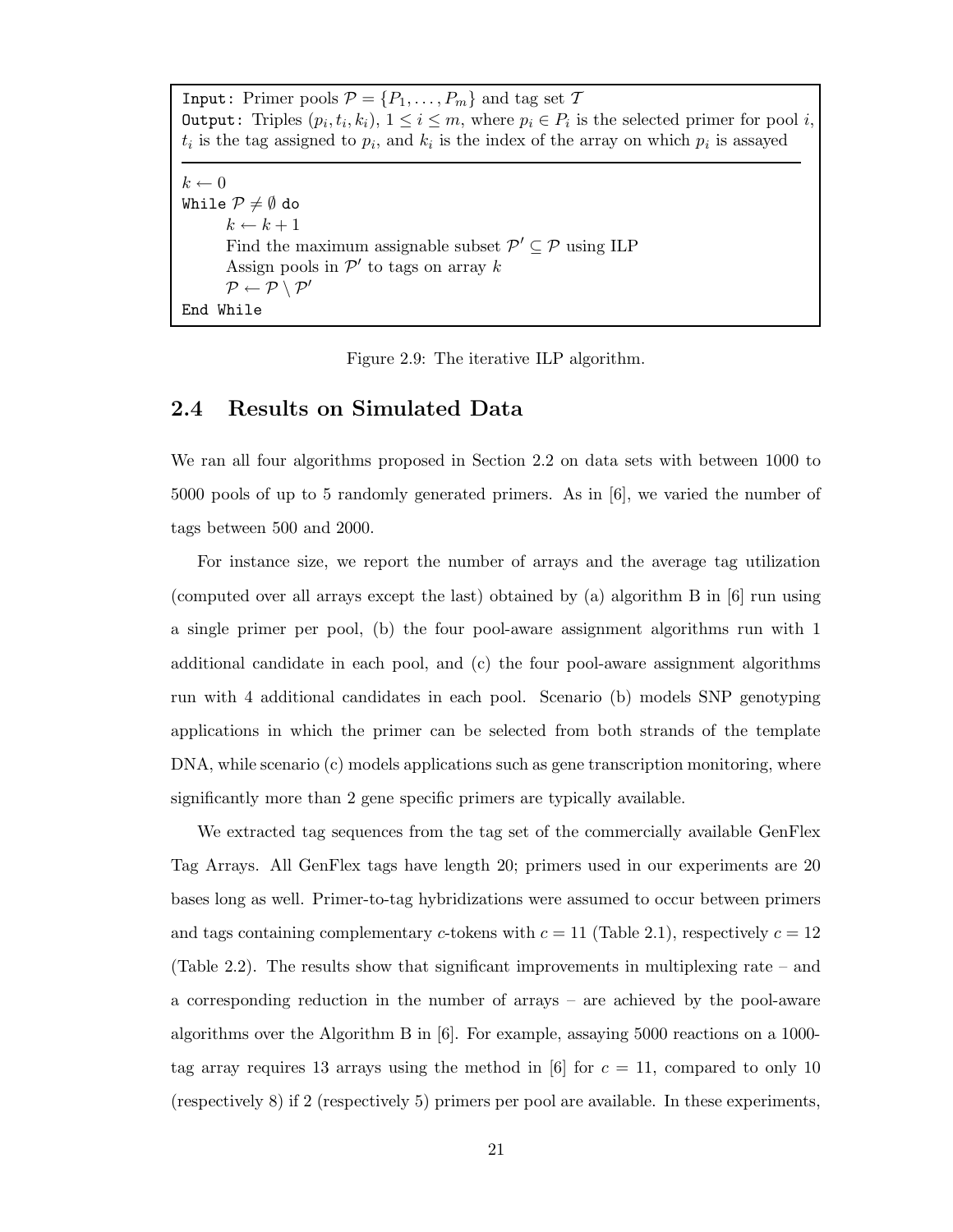the Primer-Del+ algorithm dominates in solution quality the Primer-Del, while Min-Deg dominates Min-Pot. Neither Primer-Del+ nor Min-Deg consistently outperforms the other over the whole range of parameters, which suggests that a good practical metaheuristic is to run both of them and pick the best solution obtained.

| #     | Pool           | Algorithm     | $500$ tags |            | $1000$ tags       |            | $2000$ tags       |            |
|-------|----------------|---------------|------------|------------|-------------------|------------|-------------------|------------|
| pools | size           |               | #arrays    | $\%$ Util. | $\#\text{arrays}$ | $\%$ Util. | $\#\text{arrays}$ | $\%$ Util. |
|       | $\mathbf{1}$   | Algorithm B   | $4.6\,$    | 52.6       | 3.0               | 41.5       | 3.0               | 24.3       |
|       | $\overline{2}$ | Primer-Del    | 4.0        | 61.9       | 3.0               | 44.1       | 3.0               | 24.6       |
|       | $\overline{2}$ | Primer-Del+   | 4.0        | 63.9       | 3.0               | 47.2       | $2.0\,$           | 37.2       |
|       | $\overline{2}$ | Min-Pot       | 4.0        | 62.9       | 3.0               | 46.1       | 2.0               | 36.5       |
| 1000  | $\overline{2}$ | Min-Deg       | 4.0        | 64.4       | 3.0               | $47.3\,$   | $2.0\,$           | $37.9\,$   |
|       | $\overline{5}$ | Primer-Del    | $3.5\,$    | 75.8       | 3.0               | 48.8       | 2.2               | 36.4       |
|       | $\overline{5}$ | Primer-Del+   | 3.0        | 86.2       | 2.0               | 72.2       | 2.0               | 44.4       |
|       | $\bf 5$        | Min-Pot       | 3.0        | 85.7       | 2.0               | 71.0       | 2.0               | 42.4       |
|       | $\bf 5$        | Min-Deg       | 3.0        | 84.2       | 2.0               | 75.8       | 2.0               | 46.3       |
|       | $\overline{1}$ | Algorithm B   | 8.0        | 55.3       | 6.0               | 38.8       | $4.4\,$           | 27.5       |
|       | $\overline{2}$ | Primer-Del    | 7.0        | 65.3       | 5.0               | 47.0       | 4.0               | 31.5       |
|       | $\overline{2}$ | Primer-Del+   | 7.0        | 66.2       | 5.0               | 48.2       | 4.0               | 32.9       |
|       | $\overline{2}$ | Min-Pot       | 7.0        | 64.7       | 5.0               | 46.8       | 4.0               | 31.9       |
| 2000  | $\overline{2}$ | Min-Deg       | 7.0        | 65.9       | 5.0               | 48.6       | 4.0               | 32.8       |
|       | $\overline{5}$ | Primer-Del    | 6.0        | 79.2       | 4.1               | 61.2       | $\overline{3.6}$  | 37.6       |
|       | $\bf 5$        | Primer-Del+   | 5.0        | 88.0       | 4.0               | 64.0       | $3.0\,$           | 47.0       |
|       | $\bf 5$        | Min-Pot       | 6.0        | 78.9       | 4.0               | 61.4       | 3.0               | 44.8       |
|       | $\overline{5}$ | Min-Deg       | 6.0        | 79.6       | 4.0               | 64.8       | 3.0               | 48.1       |
|       | 1              | Algorithm B   | 17.6       | 59.7       | 13.0              | 41.7       | 9.0               | 30.1       |
|       | $\overline{2}$ | Primer-Del    | 15.0       | 71.0       | 11.0              | 49.9       | 8.0               | 35.2       |
|       | $\overline{2}$ | $Primer-Del+$ | 15.0       | 71.1       | 10.0              | 53.3       | 8.0               | 35.5       |
|       | $\overline{2}$ | Min-Pot       | 15.2       | 69.0       | 11.0              | 49.0       | 8.0               | 34.3       |
| 5000  | $\overline{2}$ | Min-Deg       | 15.0       | 70.9       | 10.1              | 53.0       | 8.0               | 35.5       |
|       | $\overline{5}$ | Primer-Del    | 12.6       | 85.4       | $\overline{8.2}$  | 68.0       | 6.0               | 48.4       |
|       | $\overline{5}$ | Primer-Del+   | 12.0       | 88.2       | 8.0               | 69.5       | 6.0               | 49.0       |
|       | $\bf 5$        | Min-Pot       | 14.0       | 76.3       | 9.0               | 60.7       | 6.9               | 42.1       |
|       | 5              | $Min-Deg$     | 12.1       | 86.5       | $8.0\,$           | 69.3       | 6.0               | 49.4       |

Table 2.1: Multiplexing results for  $c = 11$  (averages over 10 test cases).

We have also implemented the iterative ILP algorithm described in Figure 2.9 and compared it with the other algorithms. The data sets contained between 200 and 1000 pools with up to 5 randomly generated primers of length 20. For these experiments we used 100 GenFlex tags and considered a 11-token hybridization model. The results in Tables 2.3 and 2.4 show that the Iterative ILP algorithm slightly outperforms the algorithms described in Section 2.2.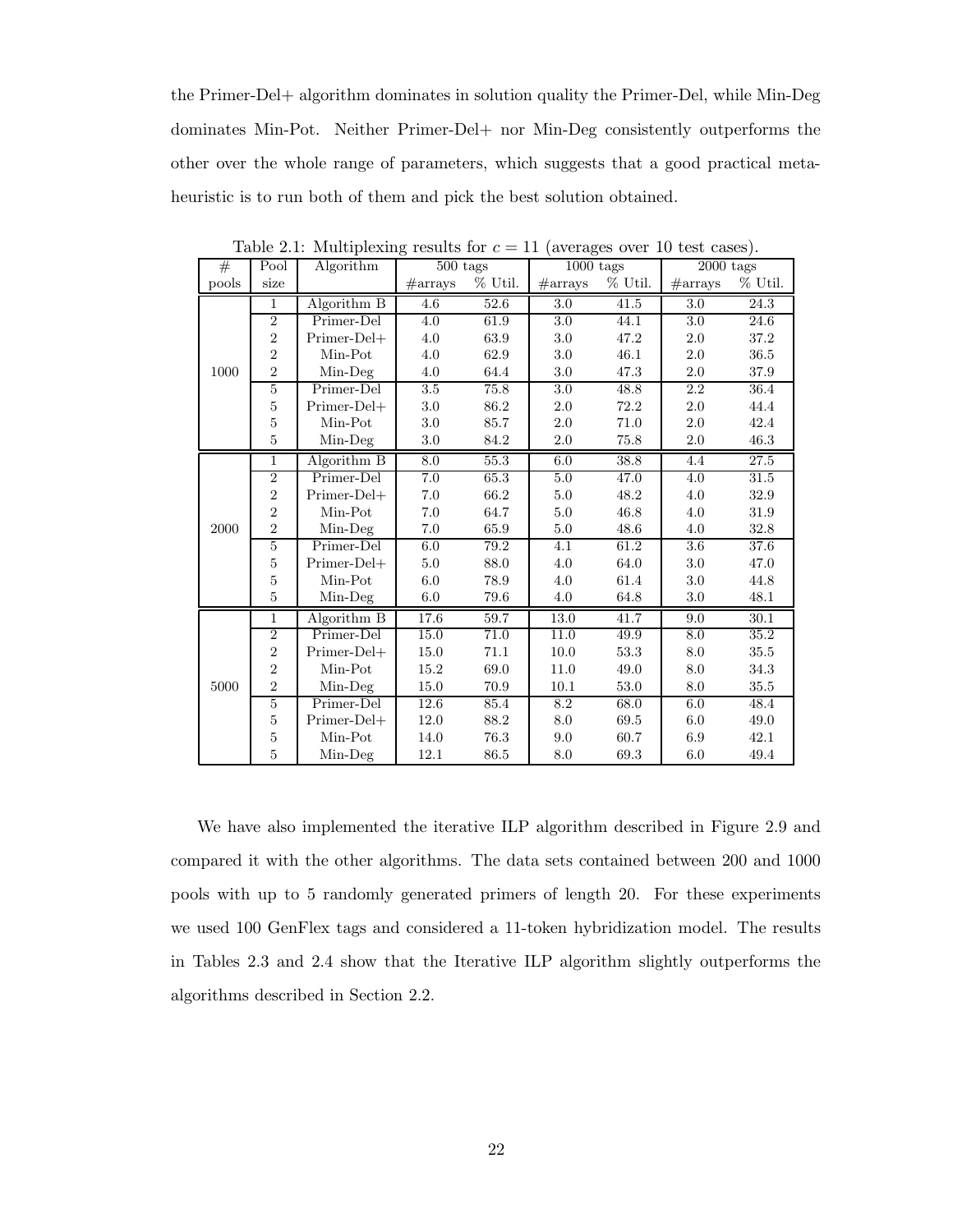| #     | Pool           | Algorithm     | $500$ tags |            | $1000$ tags       |            | $2000$ tags       |            |
|-------|----------------|---------------|------------|------------|-------------------|------------|-------------------|------------|
| pools | size           |               | #arrays    | $\%$ Util. | $\#\text{arrays}$ | $\%$ Util. | $\#\text{arrays}$ | $\%$ Util. |
|       | $\,1$          | Algorithm B   | 3.0        | 80.4       | 2.0               | 69.9       | 2.0               | 43.4       |
|       | $\overline{2}$ | Primer-Del    | 3.0        | 86.0       | 2.0               | 71.9       | 2.0               | 45.1       |
|       | $\overline{2}$ | Primer-Del+   | $3.0\,$    | 89.1       | 2.0               | 79.6       | 2.0               | 49.5       |
|       | $\overline{2}$ | Min-Pot       | 3.0        | 89.3       | 2.0               | 79.1       | 2.0               | 48.7       |
| 1000  | $\overline{2}$ | Min-Deg       | 3.0        | $87.9\,$   | 2.0               | 80.9       | 2.0               | 49.3       |
|       | $\overline{5}$ | Primer-Del    | 3.0        | 95.5       | 2.0               | 85.5       | 2.0               | 47.7       |
|       | $\overline{5}$ | Primer-Del+   | 3.0        | 97.8       | 2.0               | 91.6       | 1.0               | 50.0       |
|       | $\bf 5$        | Min-Pot       | 3.0        | 97.9       | 2.0               | 91.0       | $1.0\,$           | $50.0\,$   |
|       | $\overline{5}$ | Min-Deg       | 3.0        | 89.9       | 2.0               | 90.7       | 1.0               | $50.0\,$   |
|       | $\,1$          | Algorithm B   | $6.0\,$    | 75.8       | 4.0               | 61.2       | $3.0\,$           | 45.9       |
|       | $\overline{2}$ | Primer-Del    | 5.9        | 80.9       | 4.0               | 65.3       | 3.0               | 48.0       |
|       | $\overline{2}$ | Primer-Del+   | $5.0\,$    | 89.5       | 3.0               | 79.3       | $2.0\,$           | 68.2       |
|       | $\overline{2}$ | Min-Pot       | 5.0        | 88.8       | 3.3               | 75.5       | 2.3               | 62.4       |
| 2000  | $\overline{2}$ | Min-Deg       | $5.0\,$    | 87.5       | 3.0               | 80.1       | 2.0               | 69.9       |
|       | $\overline{5}$ | Primer-Del    | 5.0        | 96.6       | $\overline{3.0}$  | 89.4       | 2.9               | 52.4       |
|       | $\overline{5}$ | $Primer-Del+$ | $5.0\,$    | 97.6       | 3.0               | 91.4       | 2.0               | 80.9       |
|       | $\bf 5$        | Min-Pot       | 5.0        | 97.7       | 3.0               | 91.5       | 2.0               | 79.9       |
|       | $\overline{5}$ | Min-Deg       | 5.0        | 90.0       | $3.0\,$           | 87.0       | 2.0               | 83.7       |
|       | 1              | Algorithm B   | 13.4       | 78.8       | 9.0               | 61.7       | 6.0               | 47.4       |
|       | $\overline{2}$ | Primer-Del    | 12.0       | 89.0       | $\overline{8.0}$  | 71.2       | $\overline{5.3}$  | 55.6       |
|       | $\overline{2}$ | $Primer-Del+$ | 12.0       | 89.5       | 7.0               | 77.9       | $5.0\,$           | 59.0       |
|       | $\overline{2}$ | Min-Pot       | 12.0       | 88.5       | 8.0               | 71.1       | 5.0               | 57.5       |
| 5000  | $\overline{2}$ | $Min-Deg$     | 12.0       | 88.3       | 7.1               | 76.5       | 5.0               | 59.2       |
|       | 5              | Primer-Del    | 11.0       | 97.9       | $\overline{7.0}$  | 83.3       | 4.2               | 74.2       |
|       | $\overline{5}$ | Primer-Del+   | 11.0       | 98.0       | 6.0               | 92.9       | 4.0               | 78.5       |
|       | $\overline{5}$ | Min-Pot       | 11.0       | 97.6       | 6.0               | 91.9       | 4.0               | 76.2       |
|       | 5              | Min-Deg       | 11.0       | 93.9       | 6.0               | 88.8       | 4.0               | 77.7       |

Table 2.2: Multiplexing results for  $c = 12$  (averages over 10 test cases).

### 2.5 Application to Gene Expression in the Herpes B Virus

In this section we describe an integrated design flow for genomic assays based on universal tag arrays and we use it to design assays for measuring Herpes B viral gene expression in cells derived from macaque and human hosts. After defining a "B virus molecular signature", the assay can provide a sensitive tool for early B virus infection diagnosis and differentiation between B herpes and closely related herpes simplex viruses.

The steps of the proposed design flow are given in Figure 2.10. With small modifications, the flow is appropriate for a wide range of genomic analyses, including gene expression, single nucleotide polymorphism (SNP) genotyping, and micro-organism identification via string barcoding [11]. Below we detail the necessary steps and present experimental results for designing a universal tag array-based assay for studying gene expression in the Herpes B virus.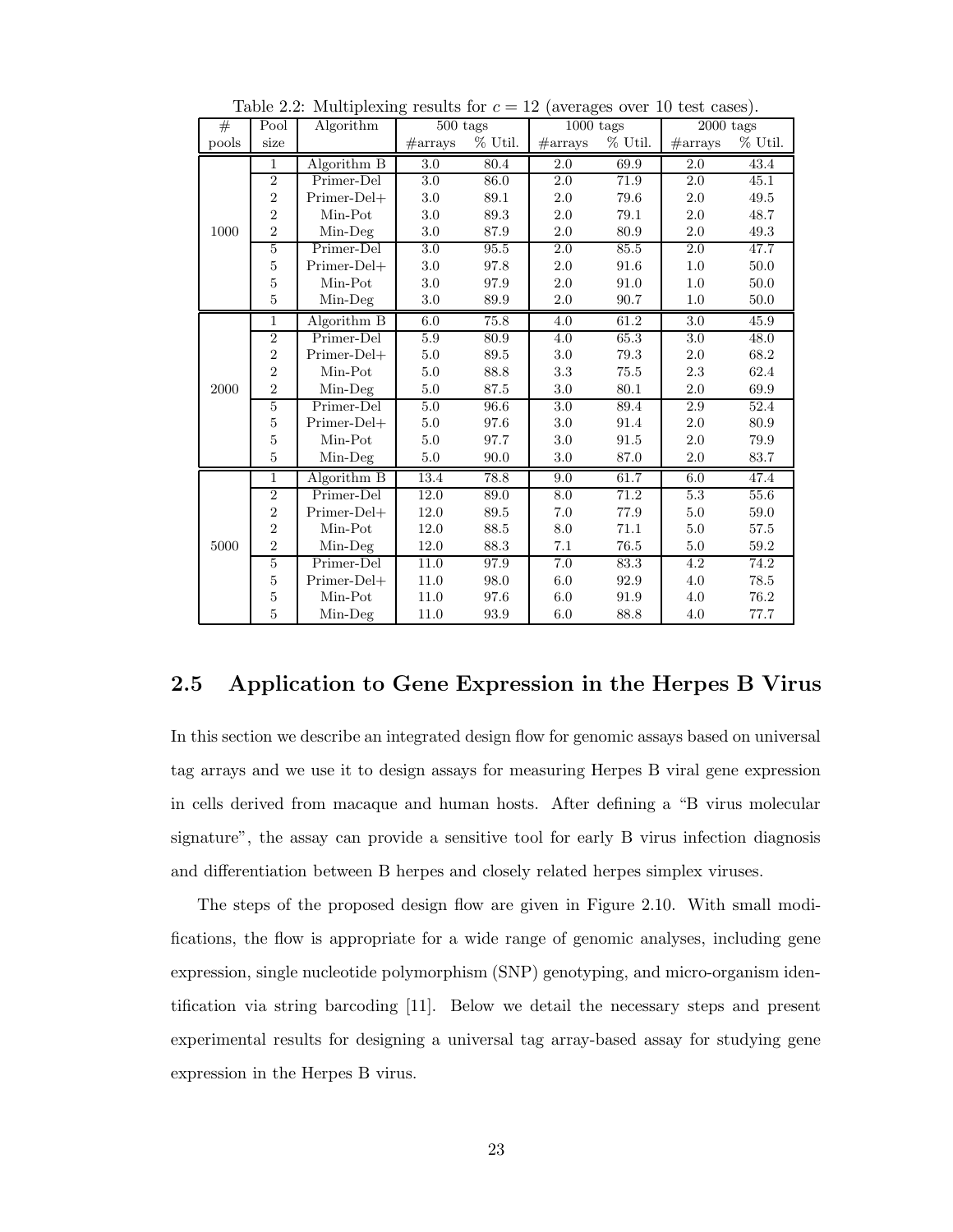

Figure 2.10: DNA Universal Tag Array Design Flow

Reading Genomic Data and Open Reading Frame (ORF) Extraction: ORFs are regions of genetic material beginning with a start codon and ending with a stop codon that might code for a protein. We use ORF extraction programs to extract the set of ORFs relevant to the application. Because of the differences between prokaryotic and eukaryotic transcription systems there are two types of ORFs. There are two approaches to accomplish this. The first one is ORF-Finder [34]. ORFs can be extracted by means of the genome's sequence or id using ORF Finder. It uses the prokaryotic approach, there are limitations in gene prediction using ORF finder. A second approach is to use GenMark [33], which provides identification of protein coding, uses both prokaryotic and eukaryotic; and it has several functions. It uses statistical methods to indicate the true beginning of the ORF and mean coding range of the ORF. GenMark extracts very specific ORFs compared to that of ORF finder.

Probe Pool Selection: The probe pool selection step is responsible for implementing the desired functionality of the DNA array. We use the Promide [40] algorithm to select a large number of possibly overlapping oligonucleotide probes (25-mers in our experiments) from every extracted  $ORF<sup>1</sup>$  Promide uses a suffix array with additional

<sup>&</sup>lt;sup>1</sup>The probe pool selection step is application dependent, e.g., probe candidates are chosen from the whole genomic sequence in string barcoding applications [11], or immediately preceding the target SNP on the sense or antisense strands in SNP genotyping.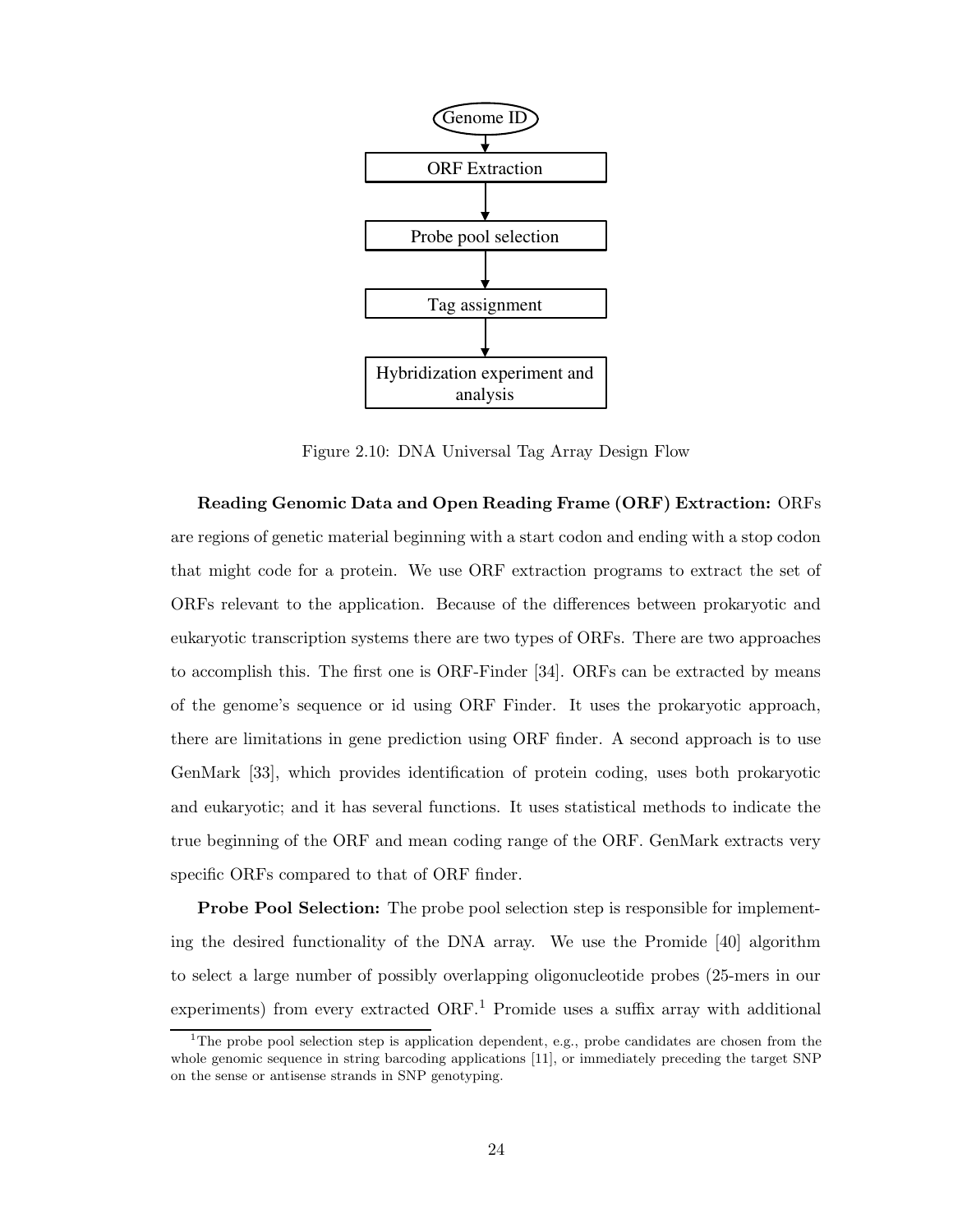information to rank all candidate oligos according to their hybridization specificity. It also introduce the concept of master sequences to describe the sequences from which oligos are to be selected. Constraints such as oligo length, melting temperature, and self-complementarily are incorporated in the master sequence at a preprocessing stage and thus kept separate from the main selection problem.

Tag Assignment: For the Tag Assignment step we integrated in our flow both Algorithm B from [6] (which is using only one candidate from each pool) and the poolaware Primer-Del+ algorithm presented in Section 2.2.

We used our flow to design an assay for studying the expression of 78 genes in the Herpes B virus. We varied the prescribed temperature for the hybridization experiment between 60 and 70 degrees Celcius, and selected approximately 20 probes per gene in each case. In a first set of experiments we used 500, 1000, respectively 2000 tags of length 20 from the GenFlex Tag Array (see Table 2.5). We compared the results obtained in these experiments with the ones obtained when using the same number of so-called periodic tags generated using the Cycle Packing Algorithm in [30] (Table 2.6). The two tables report the number of arrays and the multiplexing rate (defined as average tag utilization computed over all arrays except the last) for both Algorithm B and Primer-Del+ algorithm. We observe that the results are significantly better when using periodic tags. This happens because the periodic tags, by construction, contain fewer c-tokens than the tags on the GenFlex Tag Array, so they generate a sparser conflict graph.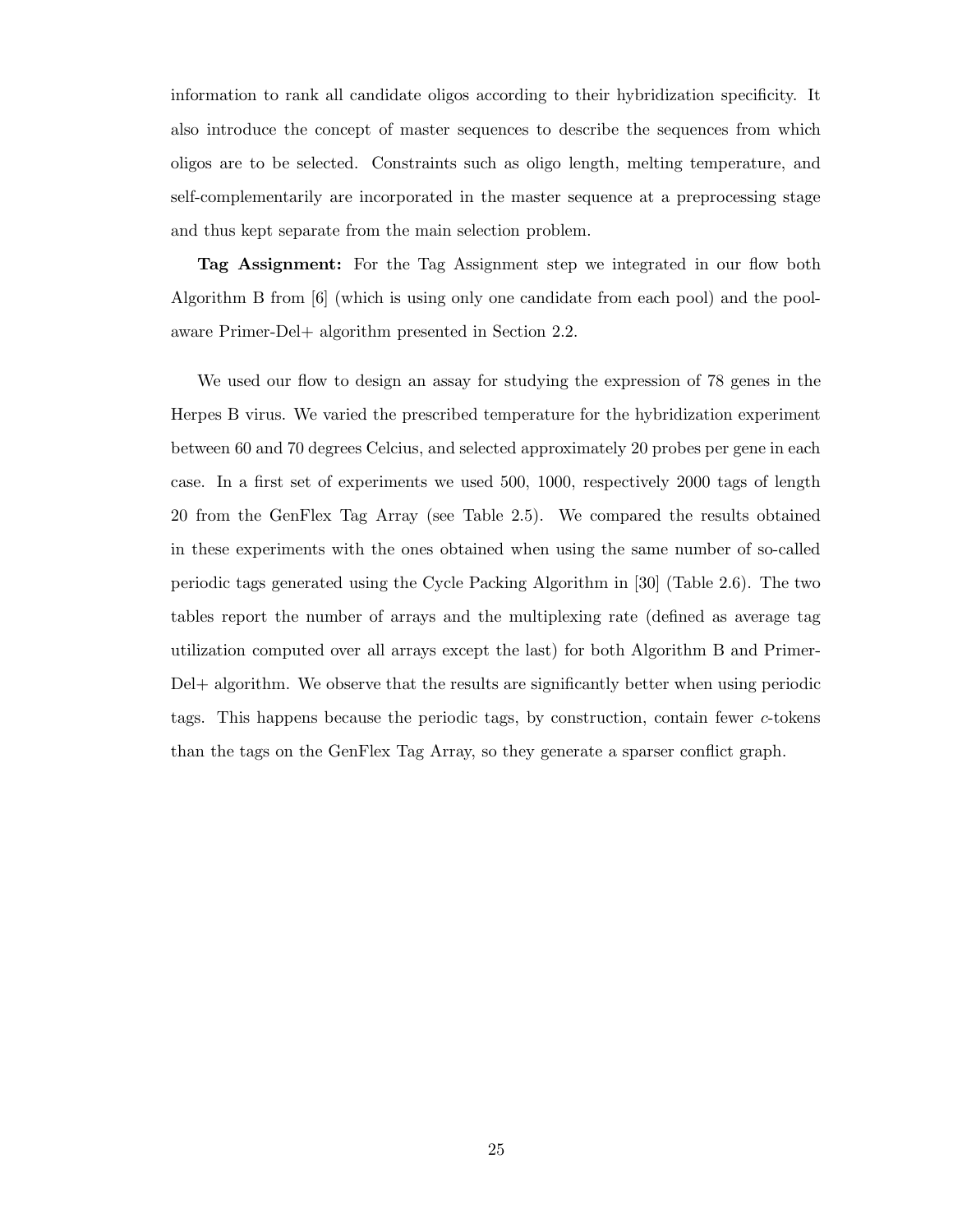| #     | Pool             | Algorithm     | $100$ tags       |                     |
|-------|------------------|---------------|------------------|---------------------|
| pools | size             |               | #arrays          | % Util.             |
|       | 1                | Iterative-ILP | 3.0              | 91.0                |
|       | $\mathbf{1}$     | Algorithm B   | $3.0\,$          | 89.0                |
|       | $\overline{2}$   | Iterative-ILP | $\overline{3.0}$ | 98.5                |
|       | $\overline{2}$   | Primer-Del    | 3.0              | 94.0                |
|       | $\overline{2}$   | Primer-Del+   | 3.0              | 96.0                |
| 200   | $\overline{2}$   | Min-Pot       | 3.0              | 95.0                |
|       | $\overline{2}$   | Min-Deg       | $3.0\,$          | $93.0\,$            |
|       | $\overline{5}$   | Iterative-ILP | $\overline{2.0}$ | 100.0               |
|       | 5                | Primer-Del    | $3.0\,$          | 99.5                |
|       | $\mathbf 5$      | Primer-Del+   | 2.0              | 100.0               |
|       | $\overline{5}$   | Min-Pot       | 2.0              | 100.0               |
|       | $\overline{5}$   | Min-Deg       | $3.0\,$          | $\boldsymbol{93.5}$ |
|       | 1                | Iterative-ILP | 4.0              | 92.7                |
|       | $\,1$            | Algorithm B   | $4.0\,$          | 86.7                |
|       | $\overline{2}$   | Iterative-ILP | 4.0              | 98.0                |
|       | $\overline{2}$   | Primer-Del    | 4.0              | 92.7                |
|       | $\overline{2}$   | Primer-Del+   | 4.0              | 94.0                |
| 300   | $\overline{2}$   | Min-Pot       | 4.0              | 94.7                |
|       | $\overline{2}$   | Min-Deg       | 4.0              | 90.7                |
|       | 5                | Iterative-ILP | 3.0              | 100.0               |
|       | $\overline{5}$   | Primer-Del    | 4.0              | 98.7                |
|       | $\overline{5}$   | Primer-Del+   | 4.0              | 99.7                |
|       | $\overline{5}$   | Min-Pot       | 4.0              | 99.0                |
|       | $\overline{5}$   | Min-Deg       | 4.0              | 91.3                |
|       | $\mathbf{1}$     | Iterative-ILP | $5.0\,$          | 92.8                |
|       | $\mathbf{1}$     | Algorithm B   | $5.0\,$          | $87.2\,$            |
|       | $\overline{2}$   | Iterative-ILP | 5.0              | 98.8                |
|       | $\overline{2}$   | Primer-Del    | $5.0\,$          | 95.0                |
|       | $\overline{2}$   | Primer-Del+   | $5.0\,$          | 95.8                |
| 400   | $\overline{2}$   | Min-Pot       | 5.0              | 96.2                |
|       | $\overline{2}$   | Min-Deg       | $5.0\,$          | 91.8                |
|       | $\overline{5}$   | Iterative-ILP | 4.0              | 100.0               |
|       | $\overline{5}$   | Primer-Del    | 5.0              | 99.0                |
|       | $\overline{5}$   | Primer-Del+   | $5.0\,$          | 99.8                |
|       | $\overline{5}$   | Min-Pot       | 5.0              | 99.8                |
|       | 5                | Min-Deg       | 5.0              | 92.2                |
|       | $\mathbf 1$      | Iterative-ILP | 6.0              | 93.0                |
|       | $\overline{1}$   | Algorithm B   | 7.0              | 82.5                |
|       | $\boldsymbol{2}$ | Iterative-ILP | 6.0              | 98.4                |
|       | $\overline{2}$   | Primer-Del    | 6.0              | 94.0                |
|       | $\overline{2}$   | Primer-Del+   | 6.0              | 94.4                |
| 500   | $\overline{2}$   | Min-Pot       | 6.0              | 94.2                |
|       | $\overline{2}$   | Min-Deg       | 6.0              | 91.2                |
|       | $\bf 5$          | Iterative-ILP | 5.0              | 100.0               |
|       | 5                | Primer-Del    | 6.0              | 99.2                |
|       | $\bf 5$          | Primer-Del+   | 6.0              | 99.6                |
|       | $\mathbf 5$      | Min-Pot       | 6.0              | 99.8                |
|       | $\overline{5}$   | Min-Deg       | 6.0              | 92.0                |

Table 2.3: Multiplexing results for 200–500 pools with  $c = 11$ .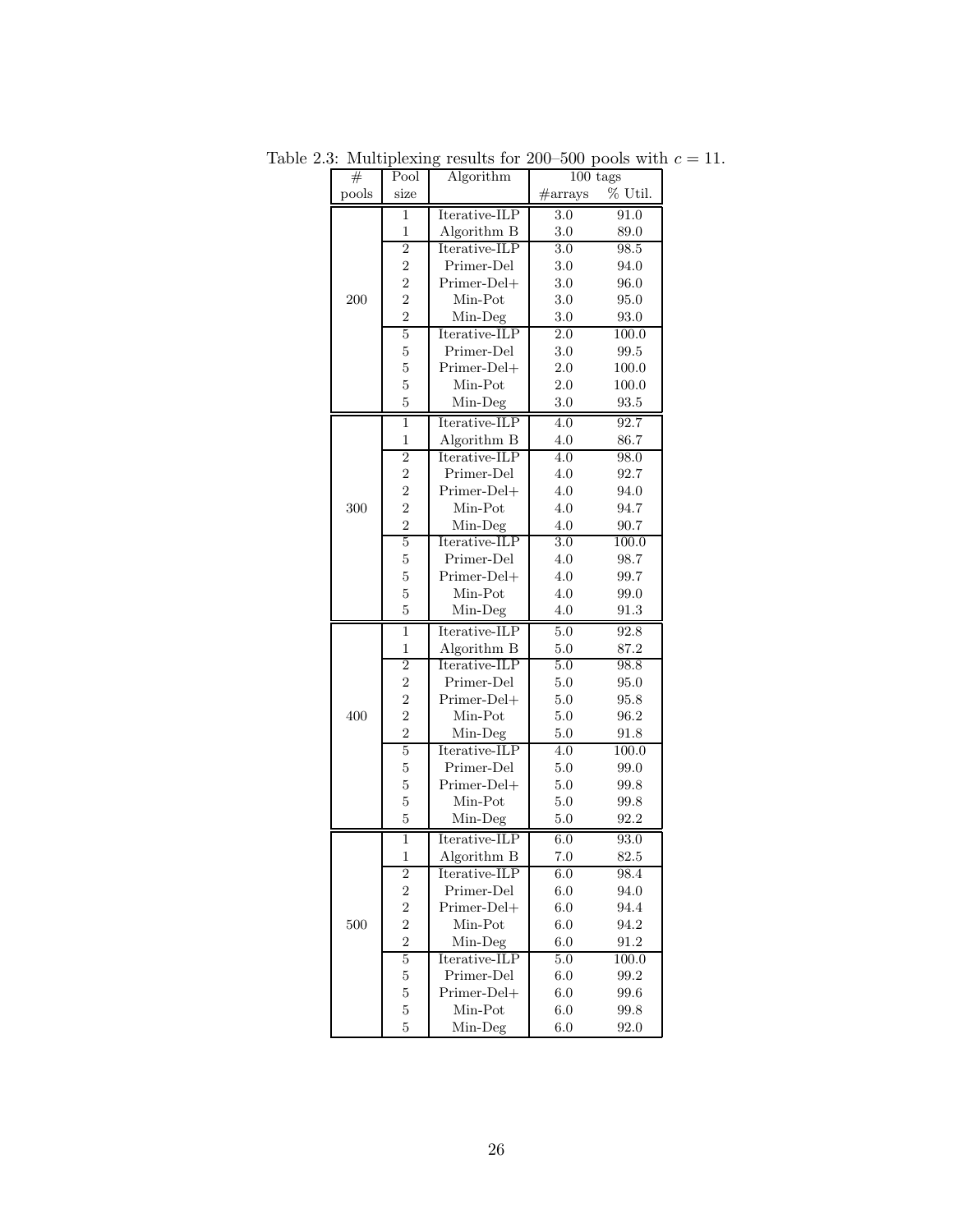| $^{\#}$ | Pool           | Algorithm     | $100$ tags                    |       |
|---------|----------------|---------------|-------------------------------|-------|
| pools   | size           |               | % Util.<br>$\#\mathrm{array}$ |       |
|         | 1              | Iterative-ILP | 7.0                           | 94.0  |
|         | $\mathbf 1$    | Algorithm B   | 8.0                           | 84.3  |
|         | $\overline{2}$ | Iterative-ILP | 7.0                           | 98.3  |
|         | $\overline{2}$ | Primer-Del    | 7.0                           | 94.3  |
|         | $\overline{2}$ | Primer-Del+   | $7.0\,$                       | 94.8  |
| 600     | $\overline{2}$ | Min-Pot       | $7.0\,$                       | 94.7  |
|         | $\overline{2}$ | Min-Deg       | 7.0                           | 91.7  |
|         | 5              | Iterative-ILP | 6.0                           | 100.0 |
|         | $\overline{5}$ | Primer-Del    | $7.0\,$                       | 99.3  |
|         | $\overline{5}$ | Primer-Del+   | 6.0                           | 100.0 |
|         | $\overline{5}$ | Min-Pot       | $7.0\,$                       | 99.8  |
|         | $\overline{5}$ | Min-Deg       | $7.0\,$                       | 92.5  |
|         | $\overline{1}$ | Iterative-ILP | $\overline{8.0}$              | 94.0  |
|         | 1              | Algorithm B   | $9.0\,$                       | 86.0  |
|         | $\overline{2}$ | Iterative-ILP | 8.0                           | 98.6  |
| 700     | $\overline{2}$ | Primer-Del    | 8.0                           | 94.6  |
|         | $\overline{2}$ | Primer-Del+   | 8.0                           | 94.9  |
|         | $\overline{2}$ | Min-Pot       | 8.0                           | 94.4  |
|         | $\overline{2}$ | Min-Deg       | 8.0                           | 92.4  |
|         | $\mathbf{1}$   | Iterative-ILP | 9.0                           | 94.2  |
|         | $\mathbf{1}$   | Algorithm B   | 10.0                          | 86.4  |
|         | $\overline{2}$ | Iterative-ILP | 9.0                           | 98.5  |
| 800     | $\overline{2}$ | Primer-Del    | 9.0                           | 95.0  |
|         | $\overline{2}$ | Primer-Del+   | 9.0                           | 94.8  |
|         | $\overline{2}$ | Min-Pot       | 9.0                           | 94.6  |
|         | $\overline{2}$ | Min-Deg       | 9.0                           | 92.8  |
|         | $\overline{1}$ | Iterative-ILP | 11.0                          | 89.9  |
|         | 1              | Algorithm B   | 11.0                          | 86.6  |
|         | $\overline{2}$ | Iterative-ILP | 10.0                          | 98.7  |
| 900     | $\overline{2}$ | Primer-Del    | 10.0                          | 95.0  |
|         | $\overline{2}$ | Primer-Del+   | 10.0                          | 94.9  |
|         | $\overline{2}$ | Min-Pot       | 10.0                          | 94.4  |
|         | $\overline{2}$ | Min-Deg       | 10.0                          | 92.8  |
|         | $\overline{1}$ | Iterative-ILP | 12.0                          | 90.8  |
|         | $\mathbf{1}$   | Algorithm B   | 12.0                          | 87.7  |
|         | $\overline{2}$ | Iterative-ILP | 11.0                          | 98.7  |
| 1000    | $\overline{2}$ | Primer-Del    | 11.0                          | 95.5  |
|         | $\overline{2}$ | Primer-Del+   | 11.0                          | 95.3  |
|         | $\overline{2}$ | Min-Pot       | 11.0                          | 94.9  |
|         | $\overline{2}$ | Min-Deg       | 11.0                          | 93.3  |

Table 2.4: Multiplexing results for 600–1000 pools with  $c = 11$ .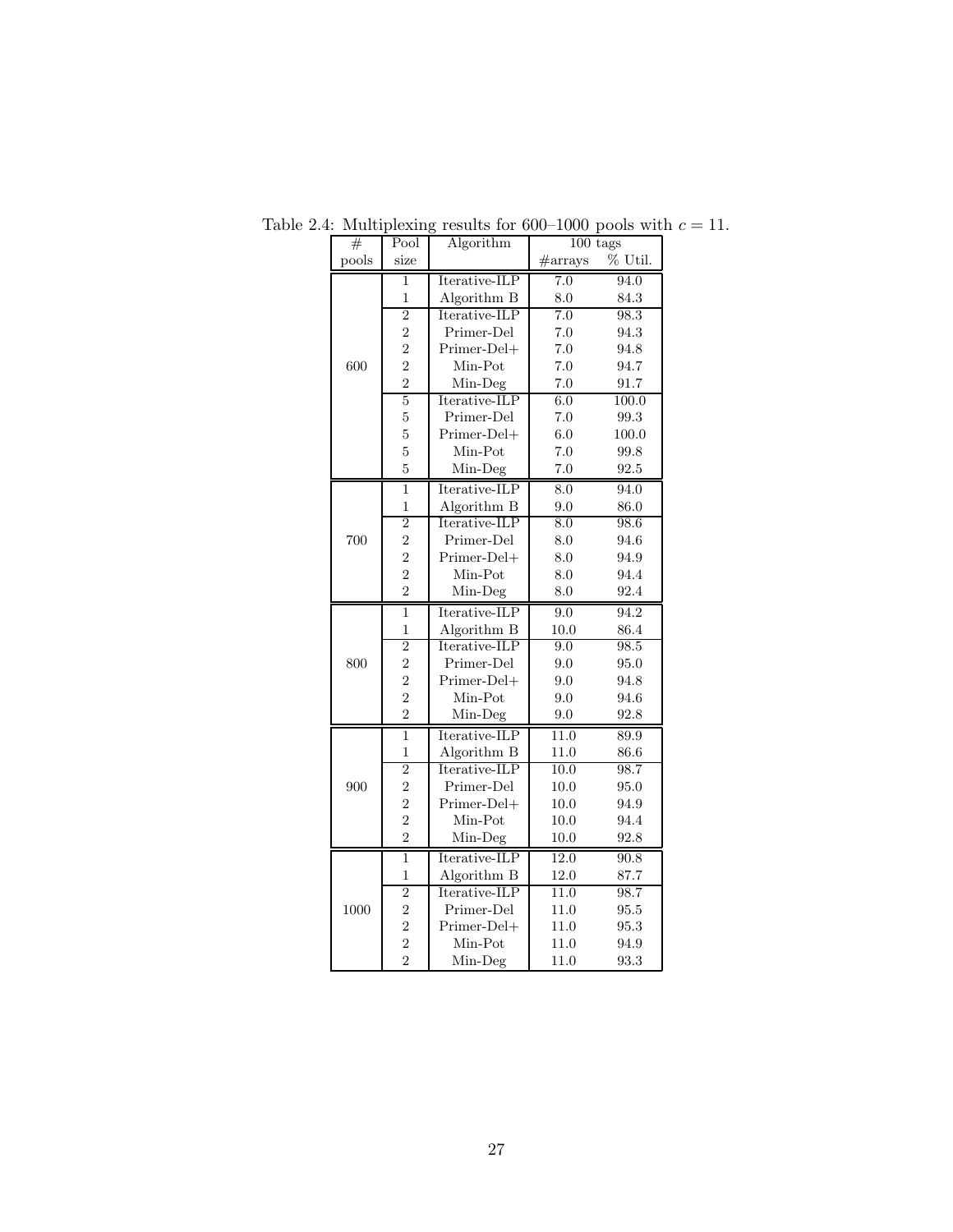Table 2.5: Results for GenFlex tags

| $T_m$ | #     | Pool | Algorithm     | $500$ tags        |           | $1000$ tags       |           | $2000$ tags       |           |
|-------|-------|------|---------------|-------------------|-----------|-------------------|-----------|-------------------|-----------|
|       | pools | size |               | $\#\text{arrays}$ | $%$ Util. | $\#\text{arrays}$ | $%$ Util. | $\#\text{arrays}$ | $%$ Util. |
| 60    | 1446  |      | Algorithm B   | 5                 | 68.50     | 3                 | 56.45     | $\overline{2}$    | 46.25     |
| 60    | 1446  | 5    | $Primer-Del+$ | 5                 | 71.85     | 3                 | 60.20     | $\overline{2}$    | 49.75     |
| 67    | 1560  |      | Algorithm B   | 6                 | 62.20     | 4                 | 48.90     | 3                 | 37.52     |
| 67    | 1560  | 5    | $Primer-Del+$ | 5                 | 72.25     | 4                 | 51.90     | $\overline{2}$    | 49.15     |
| 70    | 522   |      | Algorithm B   | 5                 | 70.45     | 3                 | 58.80     | $\overline{2}$    | 49.50     |
| 70    | 1522  | 5    | $Primer-Del+$ | 5                 | 75.15     | 3                 | 63.15     | $\overline{2}$    | 54.25     |

Table 2.6: Results for periodic tags

| $T_m$ | #     | Pool | Algorithm     | $500$ tags        |           | $1000$ tags       |           | $2000$ tags       |           |
|-------|-------|------|---------------|-------------------|-----------|-------------------|-----------|-------------------|-----------|
|       | pools | size |               | $\#\text{arrays}$ | $%$ Util. | $\#\text{arrays}$ | $%$ Util. | $\#\text{arrays}$ | $%$ Util. |
| 60    | 1446  |      | Algorithm B   | 4                 | 91.07     | 2                 | 92.00     |                   | 72.30     |
| 60    | 1446  | 5    | $Primer-Del+$ | 4                 | 93.40     | $\overline{2}$    | 95.30     |                   | 72.30     |
| 67    | 1560  |      | Algorithm B   | 4                 | 93.40     | 2                 | 95.20     |                   | 78.00     |
| 67    | 1560  | 5    | $Primer-Del+$ | 4                 | 95.80     | $\overline{2}$    | 97.20     |                   | 78.00     |
| 70    | 1522  |      | Algorithm B   | 4                 | 94.13     | $\overline{2}$    | 96.40     |                   | 76.10     |
| 70    | 1522  | 5    | $Primer-Del+$ | 4                 | 95.80     | $\overline{2}$    | 97.80     |                   | 76.10     |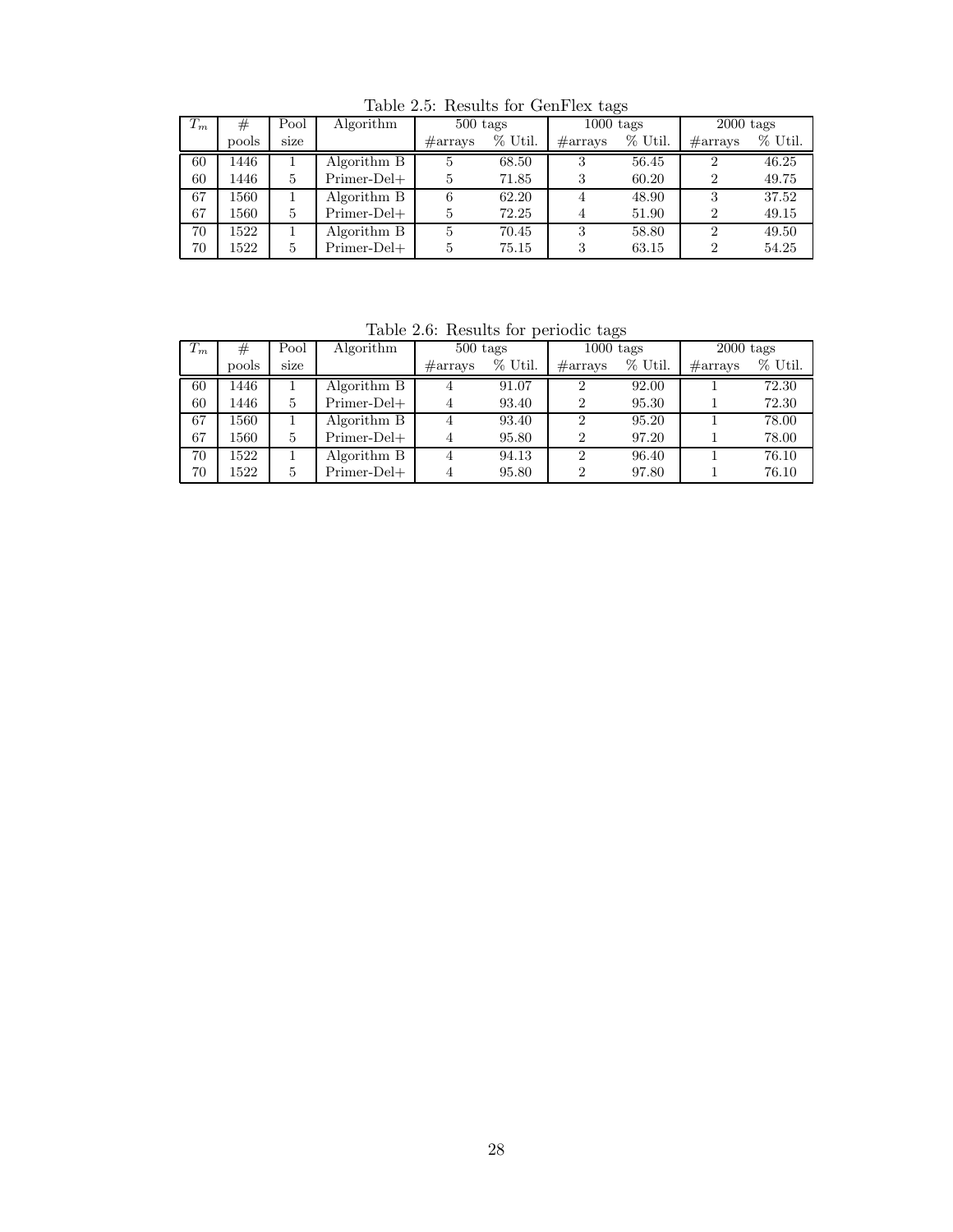### Chapter 3

# High-Throughput SNP Genotyping by SBE/SBH

### 3.1 Introduction

In the k-mer array format [13], all  $4^k$  DNA probes of length k are spotted or synthesized on the solid array substrate (values of  $k$  of up to 10 are feasible with current high-density in-situ synthesis technologies). This format was originally proposed for performing sequencing by hybridization *(SBH)*, which seeks to reconstruct an unknown DNA sequence based on its k-mer spectrum [38]. However, the sequence length for which unambiguous reconstruction is possible with high probability is surprisingly small [39], and, despite several suggestions for improvement, such as the use of gapped probes [18] and pooling of target sequences [20], the SBH scheme has not become practical so far.

In this chapter we propose a new genotyping assay architecture combining multiplexed solution-phase single-base extension (SBE) reactions with sequencing by hybridization (SBH) using universal DNA arrays such as all  $k$ -mer arrays. SNP genotyping using SBE/SBH assays requires the following steps (see Figure 3.1): (1) Synthesizing primers complementing the genomic sequence immediately preceding SNPs of interest; (2) Hybridizing primers with the genomic DNA; (3) Extending each primer by a single base using polymerase enzyme and dideoxynucleotides labeled with 4 different fluorescent dyes; and finally (4) Hybridizing extended primers to a universal DNA array and determining the identity of the bases that extend each primer by hybridization pattern analysis.

To the best of our knowledge the combination of the two technologies in the context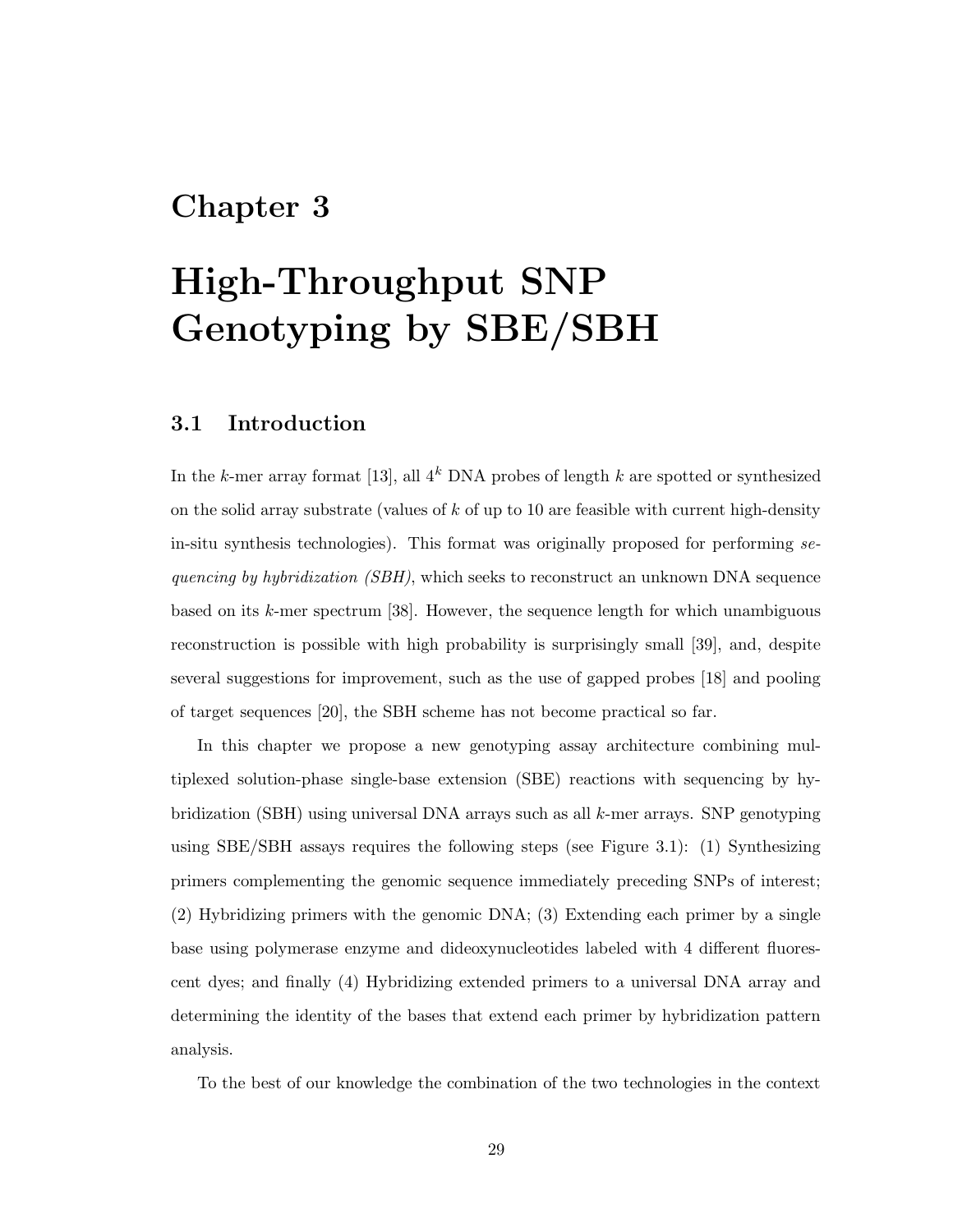of SNP genotyping has not been explored thus far. The most closely related genotyping assay is the generic Polymerase Extension Assay (PEA) recently proposed in [43]. In PEA, short amplicons containing the SNPs of interest are hybridized to an all k-mers array of primers that are subsequently extended via single-base extension reactions. Hence, in PEA the SBE reactions take place on solid support, similar to *arrayed primer* extension (APEX) assays which use SNP specific primers spotted on the array [45].

As in [20], the SBE/SBH assay leads to high array probe utilization since we hybridize to the array a large number of short extended primers. However, the main power of the method lies in the fact that the sequences of the labeled oligonucleotides hybridized to the array are a priori known (up to the identity of extending nucleotides). While genotyping with SBE/SBH assays uses similar general principles as the PEA assays proposed in [43], there are also significant differences. A major advantage of SBE/SBH is the much shorter length of extended primers compared to that of PCR amplicons used in PEA. A second advantage is that *all* probes hybridizing to an extended primer are informative in SBE/SBH assays, regardless of array probe length (in contrast, only probes hybridizing with a substring containing the SNP site are informative in PEA assays). As shown by the experimental results in Section 3.4 these advantages translate into an increase by orders of magnitude in multiplexing rate compared to the results reported in [43]. We further note that PEA's effectiveness crucially depends on the ability to amplify very short (preferably 40bp or less) genomic fragments spanning the SNP loci of interest. This limits the achievable degree of multiplexing in PCR amplification [23], making PCR amplification the main bottleneck for PEA assays. Full flexibility in picking PCR primers is preserved in SBE/SBH assays.

The rest of the chapter is organized as follows. In Section 3.2 we formalize two problems that arise in genotyping large sets of SNPs using SBE/SBH assays: the problem of partitioning a set of SNPs into the minimum number of "decodable" subsets, i.e., subsets of SNPs that can be unambiguously genotyped using a single SBE/SBH assay, and that of finding a maximum decodable subset of a given set of SNPs. We also establish hardness results for the latter problem. In Section 3.3 we propose several efficient heuristics. Finally, in Section 3.4 we present experimental results on both randomly generated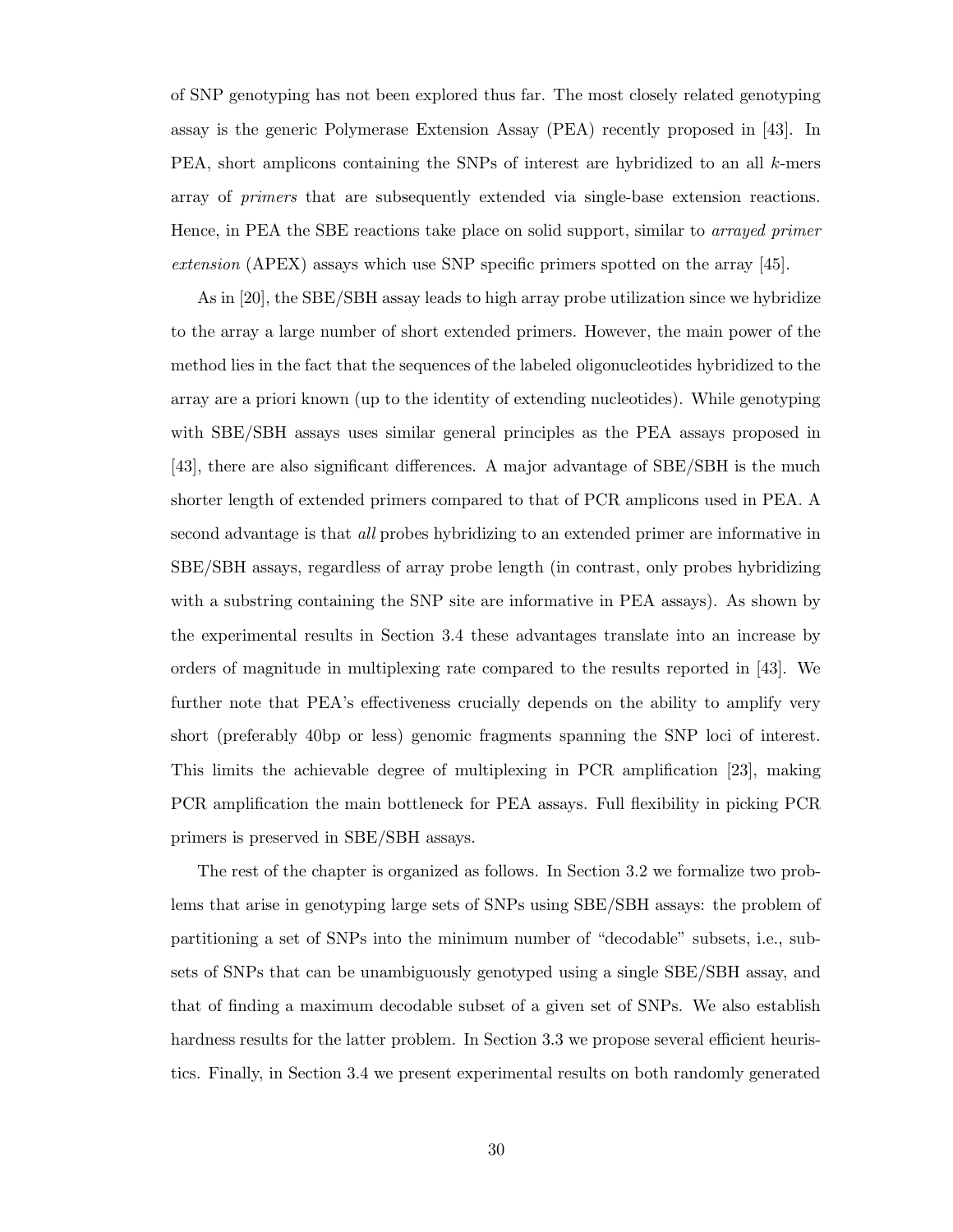

Figure 3.1: SBE/SBH assay: (a) Primers complementing genomic sequence upstream of each SNP locus are mixed in solution with the genomic DNA sample. (b) Temperature is lowered allowing primers to hybridize to the genomic DNA. (c) Polymerase enzyme and dideoxynucleotides labeled with 4 different fluorescent dyes are added to the solution, causing each primer to be extended by a nucleotide complementing the SNP allele. (d) Extended primers are hybridized to a universal DNA array (an all  $k$ -mer array for  $k=2$ is shown) and SNP genotypes are determined by analyzing the resulting hybridization pattern. Under the assumption of perfect hybridization, unambiguous genotyping of the SNPs requires that each primer hybridizes to at least one array probe that hybridizes to no other primer that can be extended by a common base.

datasets and instances extracted from the NCBI dbSNP database, exploring achievable tradeoffs between the type/number of array probes and primer length on one hand and number of SNPs that can be assayed per array on the other. Our results suggest that the SBE/SBH architecture provides a flexible and cost-effective alternative to genotyping assays currently used in the industry, enabling genotyping of up to hundreds of thousands of user-selected SNPs per assay.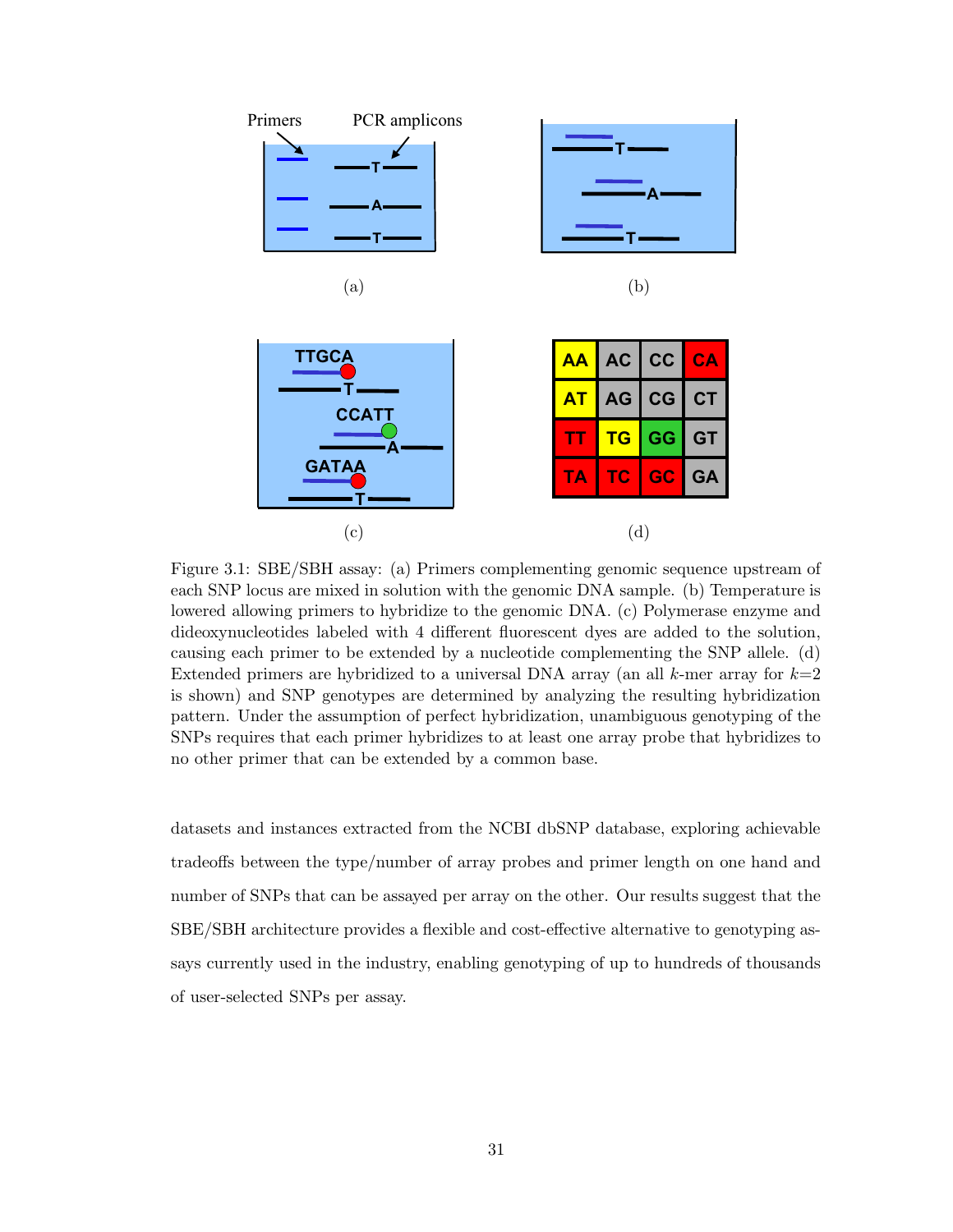### 3.2 Problem Formulations and Complexity

A set of SNP loci can be unambiguously genotyped by SBE/SBH if every combination of SNP genotypes yields a different hybridization pattern (defined as the vector of dye colors observed at each array probe). To formalize the requirements of unambiguous genotyping, let us first consider a simplified SBE/SBH assay consisting of four parallel single-color SBE/SBH reactions, one for each possible SNP allele. Under this scenario, only one type of dideoxynucleotide is added to each SBE reaction, corresponding to the complement of the tested SNP allele. Therefore, a primer is extended in such a reaction if the tested allele is present at the SNP locus probed by the primer, and is left un-extended otherwise.

Let  $P$  be the set of primers used in a single-color SBE/SBH reaction involving dideoxynucleotide  $e \in \{A, C, G, T\}$ . From the resulting hybridization pattern we must be able to infer for every  $p \in \mathcal{P}$  whether or not p was extended by e. The extension of p by e will result in a fluorescent signal at all array probes that hybridize with  $pe$ . However, some of these probes can give a fluorescent signal even when  $p$  is not extended by e, due to hybridization to other extended primers. Since in the worst case all other primers are extended, it must be the case that at least one of the probes that hybridize to pe does not hybridize to any other extended primer.

Formally, let  $X \subset \{A, C, G, T\}^*$  be the set of array probes. For every string  $y \in$  $\{A, C, G, T\}^*$ , let the *spectrum of y in X*, denoted  $Spec_X(y)$ , be the set of probes of X that hybridize with y. Under the assumption of perfect hybridization,  $Spec_X(y)$  consists of those probes of  $X$  that are Watson-Crick complements of substrings of  $y$ . Then, a set of primers  $P$  is said to be *decodable* with respect to extension e if and only if, for every  $p \in \mathcal{P},$ 

$$
Spec_X(pe) \setminus \bigcup_{p' \in \mathcal{P} \setminus \{p\}} Spec_X(p'e) \neq \emptyset
$$
\n(3.1)

Decoding constraints (3.1) can be directly extended to 4-color SBE/SBH experiments, in which each type of extending base is labeled by a different fluorescent dye. As before, let P be the set of primers, and, for each primer  $p \in \mathcal{P}$ , let  $E_p \subseteq \{A, C, G, T\}$  be the set of possible extensions of  $p$ , i.e., Watson-Crick complements of corresponding SNP alleles.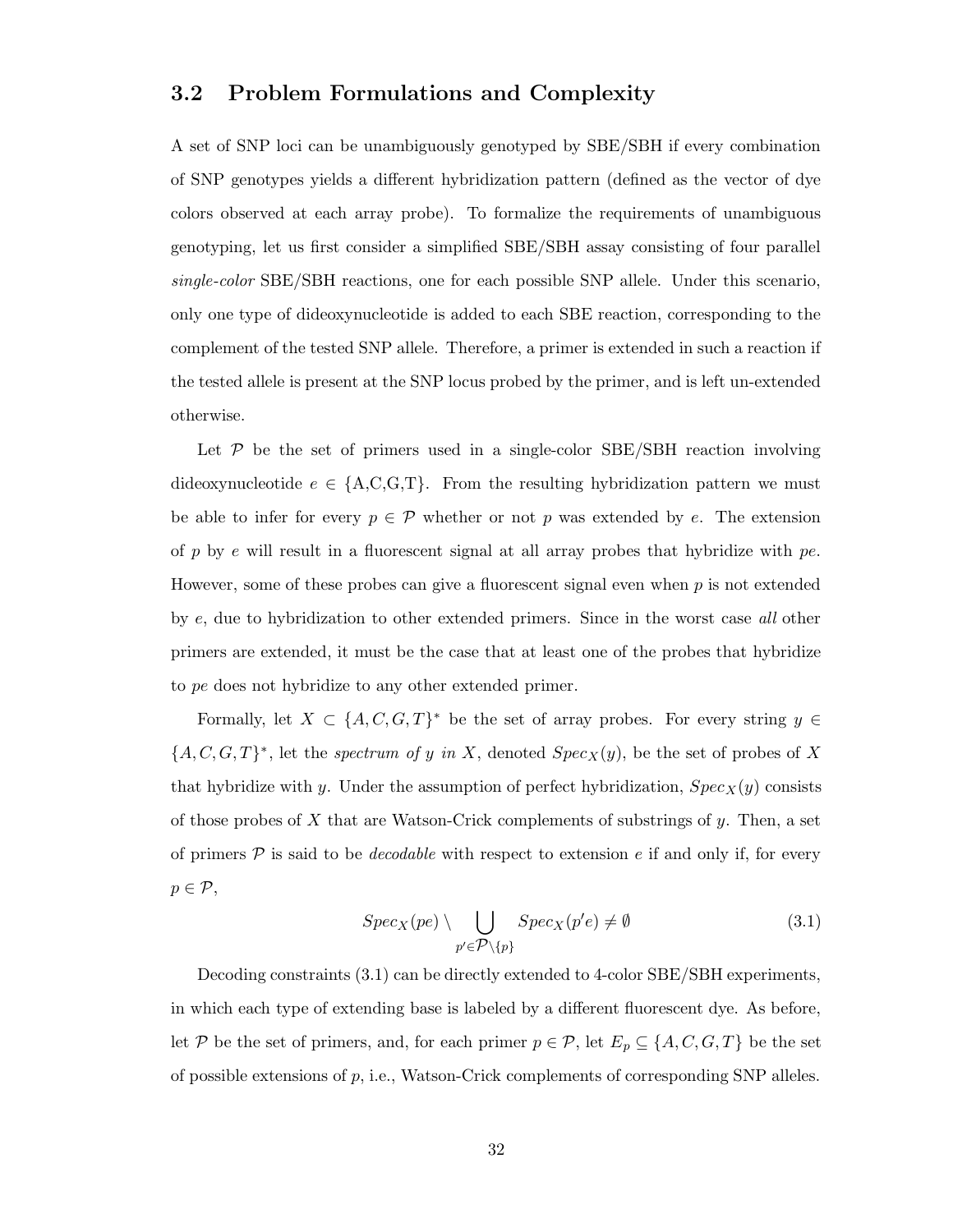If we assume that any combination of dyes can be detected at an array probe location, unambiguous decoding is guaranteed if, for every  $p \in \mathcal{P}$  and every extending nucleotide  $e \in E_p$ ,

$$
Spec_X(pe) \setminus \bigcup_{p' \in \mathcal{P} \setminus \{p\}, e \in E_{p'}} Spec_X(p'e) \neq \emptyset
$$
\n(3.2)

In the following, we refine (3.2) to improve practical reliability of SBE/SBH assays. More precisely, we impose additional constraints on the set of probes considered to be informative for each SNP allele. First, to enable reliable genotyping of genomic samples that contain SNP alleles at very different concentrations (as a result of uneven efficiency in the PCR amplification step or of pooling DNA from different individuals), we require that a probe that is informative for a certain SNP locus must not hybridize to primers corresponding to different SNP loci, regardless of their extension. Second, since recent studies by Naef et al. [31] suggest that fluorescent dyes can significantly interfere with oligonucleotide hybridization on solid support, possibly destabilizing hybridization to a complementary probe on the array, we use a conservative approach and require that each probe that is informative for a certain SNP allele must hybridize to a strict substring of the corresponding primer. On the other hand, informative probes are still required not to hybridize with any other extended primer, even if such hybridizations involve fluorescently labeled nucleotides. Finally, we introduce a *decoding redundancy* parameter  $r \geq 1$ , and require that each SNP have at least  $r$  informative probes, i.e., probes that hybridize to the corresponding primer but do not hybridize to any other extended primer. Such a redundancy constraint facilitates reliable genotype calling in the presence of hybridization errors. Clearly, the larger the value of  $r$ , the more hybridization errors that can be tolerated. If a simple majority voting scheme is used for making allele calls, the assay can tolerate up to  $\lfloor r/2 \rfloor$  hybridization errors involving the r informative probes of each SNP. Furthermore, since the informative probes of a SNP are required to hybridize exclusively with the primer corresponding to the SNP, the redundancy requirement provides a powerful mechanism for detecting and gauging the extent of hybridization errors. Indeed, each unintended hybridization at an informative probe for a bi-allelic SNP has a dye complementary to one of the SNP alleles with probability of  $1/2$ , and the probability that  $k$  such errors pass undetected decreases exponentially in  $k$ .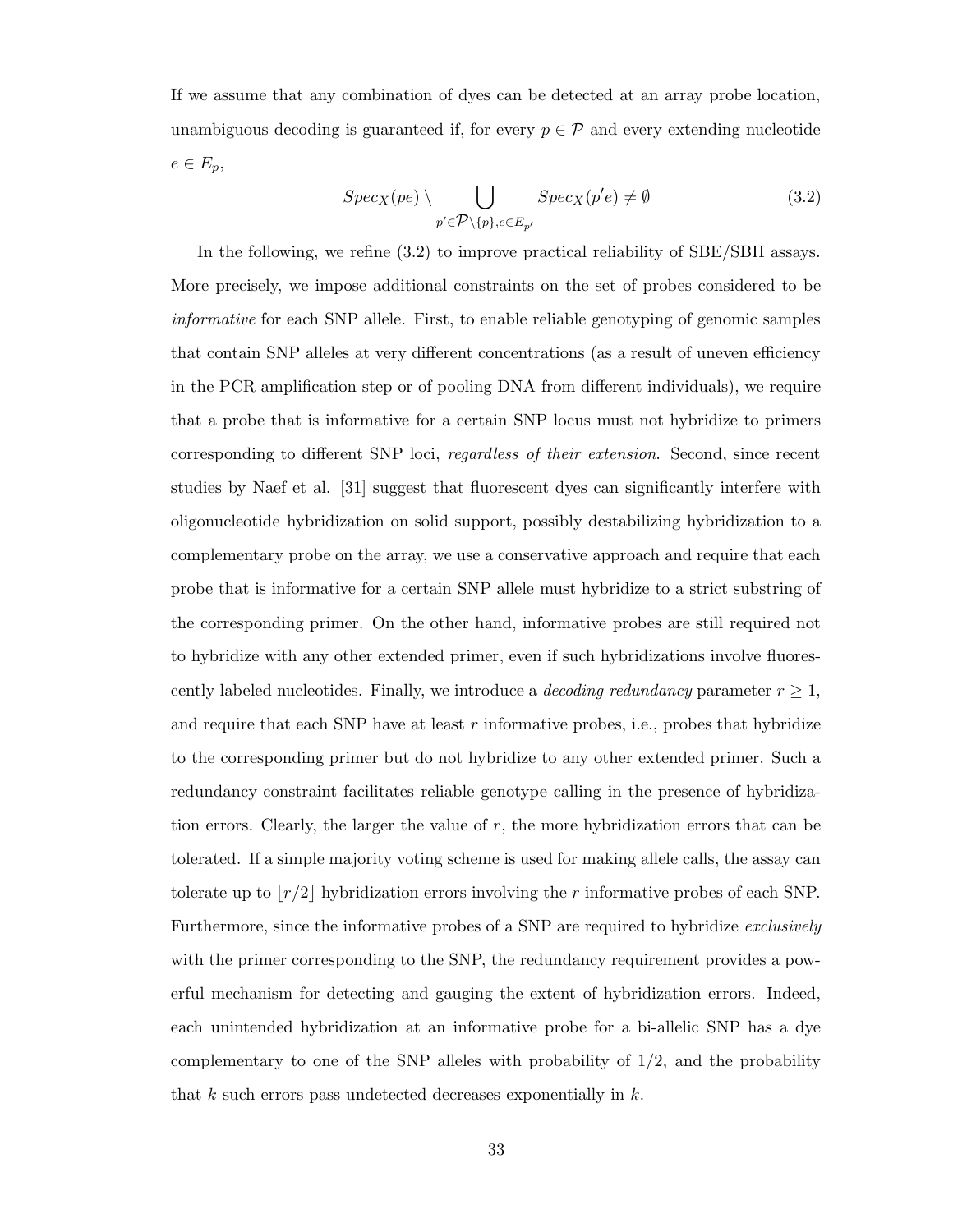The refined set of constraints is captured by the following definition, where, for every primer  $p \in \{A, C, G, T\}^*$  and set of extensions  $E \subseteq \{A, C, G, T\}$ , we let

$$
Spec_X(p, E) = \bigcup_{e \in E} Spec_X(pe)
$$

**Definition 1** A set of primers  $\mathcal P$  is said to be strongly r-decodable with respect to extension sets  $E_p$ ,  $p \in \mathcal{P}$ , if and only if, for every  $p \in \mathcal{P}$ ,

$$
\left| Spec_X(p) \setminus \bigcup_{p' \in \mathcal{P} \setminus \{p\}} Spec_X(p', E_{p'}) \right| \ge r \tag{3.3}
$$

 $\overline{1}$ 

Note that testing whether or not a given set of primers is strongly  $r$ -decodable can be easily accomplished in time linear in the total length of the primers.

Genotyping a large set of SNPs will, in general, need more than one SBE/SBH assay. This rises the problem of partitioning a given set of SNPs into the smallest number of subsets that can each be genotyped using a single SBE/SBH assay. For each SNP locus there are typically two different primers that can be used for genotyping. As shown in [28] for the case of SNP genotyping using tag arrays, exploiting this degree of freedom significantly increases achievable multiplexing rates. Therefore, we next extend our definitions to capture this degree of freedom.

Let  $P_i$  be the *pool of primers* that can be used to genotype the SNP at locus i. Similarly to Definition 1, we have:

**Definition 2** A set of primer pools  $P = \{P_1, \ldots, P_n\}$  is said to be strongly r-decodable if and only if there is a primer  $p_i$  in each pool  $P_i$  such that  $\{p_1, \ldots, p_n\}$  is strongly r-decodable with respect to the respective extension sets  $E_{p_i}$ ,  $i=1,\ldots,n$ .

Primers  $p_1, p_2, \ldots, p_n$  above are called the *representative primers* of pools  $P_1, P_2, \ldots, P_n$ , respectively.

The SNP partitioning problem can then be formulated as follows:

Minimum Pool Partitioning Problem (MPPP): Given primer pools  $P = \{P_1, \ldots, P_n\}$ , associated extension sets  $E_p$ ,  $p \in \bigcup_{i=1}^n P_i$ , probe set X, and redundancy r, find a partitioning of  $P$  into the minimum number of strongly r-decodable subsets.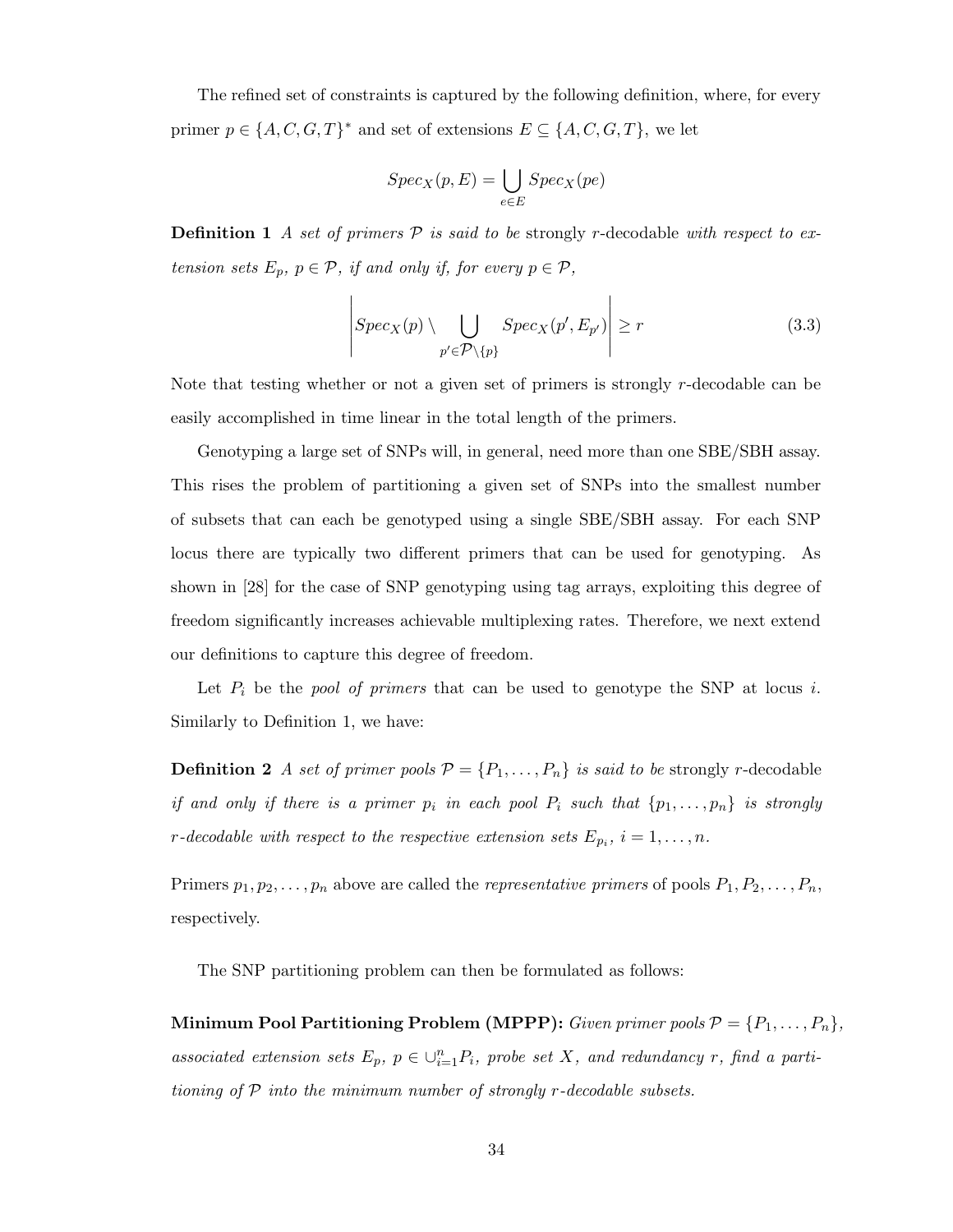A natural strategy for solving MPPP, similar to the greedy algorithm for the wellknown set cover problem, is to find a maximum strongly r-decodable subset of pools, remove it from  $P$ , and then repeat the procedure until no more pools are left in  $P$ . This greedy strategy for solving MPPP has been shown to empirically outperform other algorithms for solving the similar partitioning problem for PEA assays [43]. In the case of SBE/SBH, the optimization involved in the main step of the greedy strategy is formalized as follows:

Maximum r-Decodable Pool Subset Problem (MDPSP): Given primer pools  $P = \{P_1, \ldots, P_n\}$ , associated extension sets  $E_p$ ,  $p \in \bigcup_{i=1}^n P_i$ , probe set X, and redundancy r, find a strongly r-decodable subset  $\mathcal{P}' \subseteq \mathcal{P}$  of maximum size. In addition, for each pool  $P_i \in \mathcal{P}'$ , find its representative primer.

Unfortunately, as shown in next theorem, MDPSP is NP-hard even for the case when the redundancy parameter is 1 and each pool has exactly one primer.

**Theorem 4** MDPSP is NP-hard, even when restricted to instances with  $r = 1$  and  $|P| = 1$  for every  $P \in \mathcal{P}$ .

**Proof.** We will use a reduction from the *maximum induced matching* problem in bipartite graphs, which is defined as follows:

Maximum Induced Matching (MIM) Problem in Bipartite Graphs: Given a bipartite graph  $G = (U \cup V, E)$ , find maximum size subsets  $U' \subseteq U$ ,  $V' \subseteq V$ , with  $|U'| = |V'|$  such that the subgraph of G induced by  $U' \cup V'$  is a matching.

The MIM problem in bipartite graphs is known to be NP-hard even for graphs with maximum degree 3 [25]. Let  $G = (U \cup V, E)$  be such a bipartite graph with maximum degree 3. Without loss of generality we may assume that every vertex in  $G$  has degree at least 1. We will denote by  $N(u)$  the neighborhood of vertex  $u \in U \cup V$ , i.e., the set of vertices adjacent with  $u$  in  $G$ .

We construct an instance of MDPSP as follows: Let  $r = 1$  and  $l = \lceil \log_2 |V| \rceil$ . For every  $v \in V$  we add to X a distinct probe  $x_v \in \{A,T\}^l$ ; note that this can be done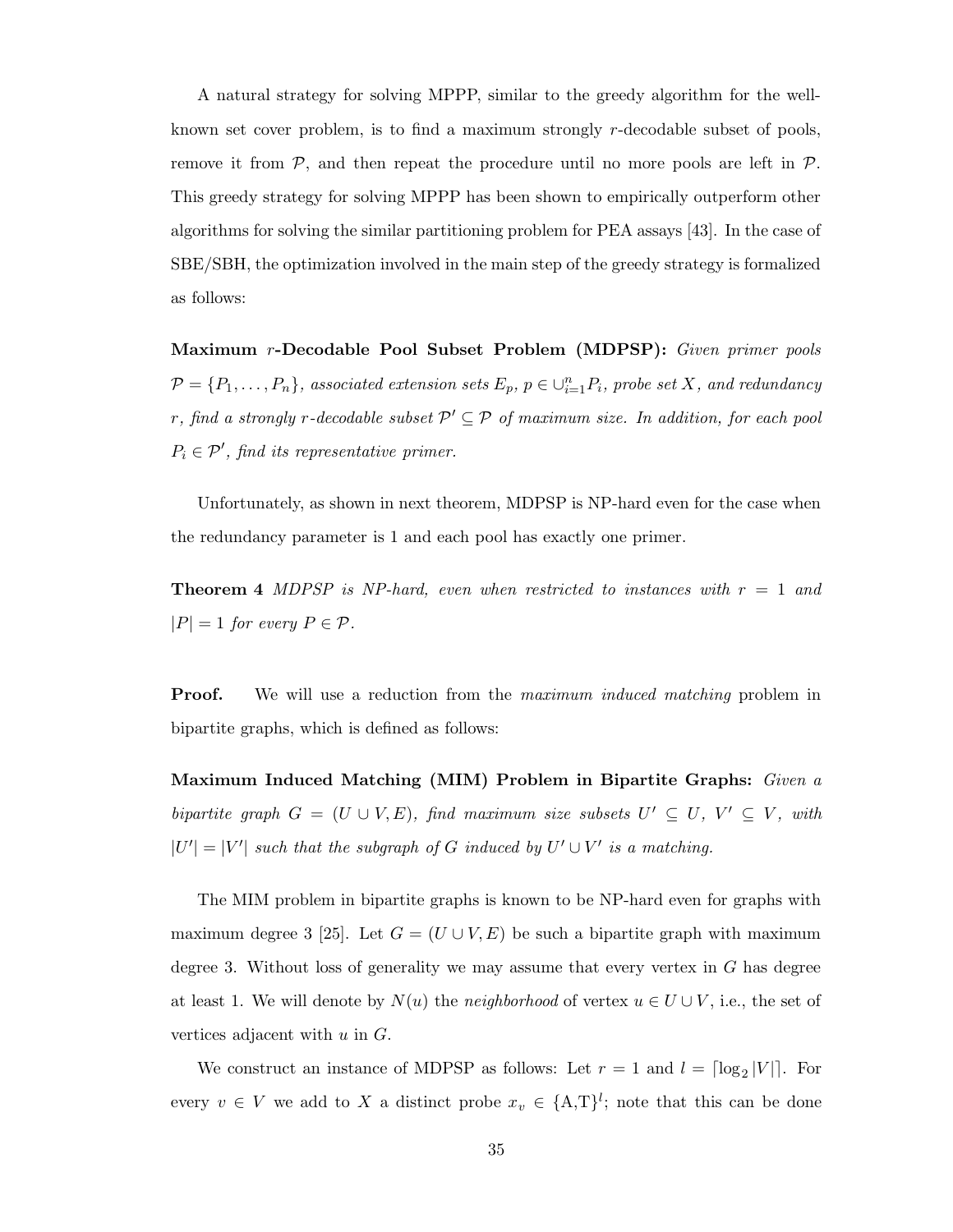since  $|\{\mathbf{A},\mathbf{T}\}^l| = 2^l > |V|$  by our choice of l. For every  $u \in U$ , with neighborhood  $N(u) = \{v_1, v_2, v_3\}$ , we construct a primer  $p_u = x_{v_1} C x_{v_2} C x_{v_3}$  and set  $P_u = \{p_u\}$ . We use a similar construction for vertices  $u \in U$  with only 1 or 2 neighbors. Note that in each case the pool  $P_u$  consists of a single primer  $p_u$  of length at most  $3l + 2$ . For each constructed primer p, the set of possible extensions is defined as  $E_p = \{G, C\}$ . Since the probes of X contain only A's and T's, for every primer  $p_u, u \in U$ ,

$$
Spec_X(p_u, E_{p_u}) = Spec_X(p_u) = \{x_v \in X | v \in N(u)\}
$$

Let  $U' \subseteq U$ ,  $V' \subseteq V$ ,  $|U'| = |V'|$ , be subsets of vertices such that  $U' \cup V'$  induces a matching in G. Let  $\mathcal{P}' = \{P_u | u \in U'\}$ . For every  $u \in U'$ , exactly one of u's neighbors, denoted  $v_u$ , appears in V', because  $U' \cup V'$  induces a matching. Furthermore, for each  $u' \in U' \setminus \{u\}, (u', v_u) \notin E$ , and therefore  $x_{v_u} \notin Spec_X(p_{u'}, E_{p_{u'}})$ . Thus, for every  $u \in U'$ ,

$$
x_{v_u} \in Spec_X(p_u) \setminus \bigcup_{\{p_{u'}\} \in \mathcal{P}' \setminus \{p_u\}} Spec_X(p_{u'}, E_{p_{u'}})
$$

which means that  $\mathcal{P}'$  is a strongly 1-decodable subset of pools of the same size as the induced matching of G.

Conversely, let  $\mathcal{P}'$  be a strongly 1-decodable subset of  $\mathcal{P}$ , and let  $U' = \{u \in U | \{p_u\} \in \mathcal{P}\}$  $\mathcal{P}'$ }. Since  $\mathcal{P}'$  is 1-decodable, for every primer  $p_u$  with  $\{p_u\} \in \mathcal{P}'$ , there must exist a probe  $x \in X$  such that  $x \in Spec_X(p_u)$  and  $x \notin Spec_X(p_{u'}, E_{p_{u'}})$  for every  $\{p_{u'}\} \in \mathcal{P}' \setminus \{p_u\}.$ Because  $Spec_X(p_u) = \{x_v \in X | v \in N(u)\},\$ it follows that every vertex  $u \in U'$  has a neighbor  $v \in V$  that is not a neighbor of any other  $u' \in U' \setminus \{u\}$ . Let  $v_u$  be such a neighbor (pick  $v_u$  arbitrarily if more than one vertex in V satisfies above property), and let  $V' = \{v_u | u \in U'\}$ . It is clear that  $U' \cup V'$  induce a matching of size  $|\mathcal{P}'|$  in G.

Thus, for every integer  $k$ , there is a one-to-one correspondence between induced matchings of size k in G and strongly 1-decodable subsets of k pools in the constructed instance of MDPSP, and NP-hardness of MDPSP follows.  $\Box$ 

The reduction in the proof of Theorem 4 preserves the size of the optimal solution, and therefore any hardness of approximation result for the MIM in bipartite graphs will also hold for MDPSP, even when restricted to instances with  $r = 1$  and  $|P| = 1$  for every  $P \in \mathcal{P}$ . Since Duckworth et al. [15] proved that it is NP-hard to approximate MIM in bipartite graphs with maximum degree 3 within a factor of 6600/6659, we get: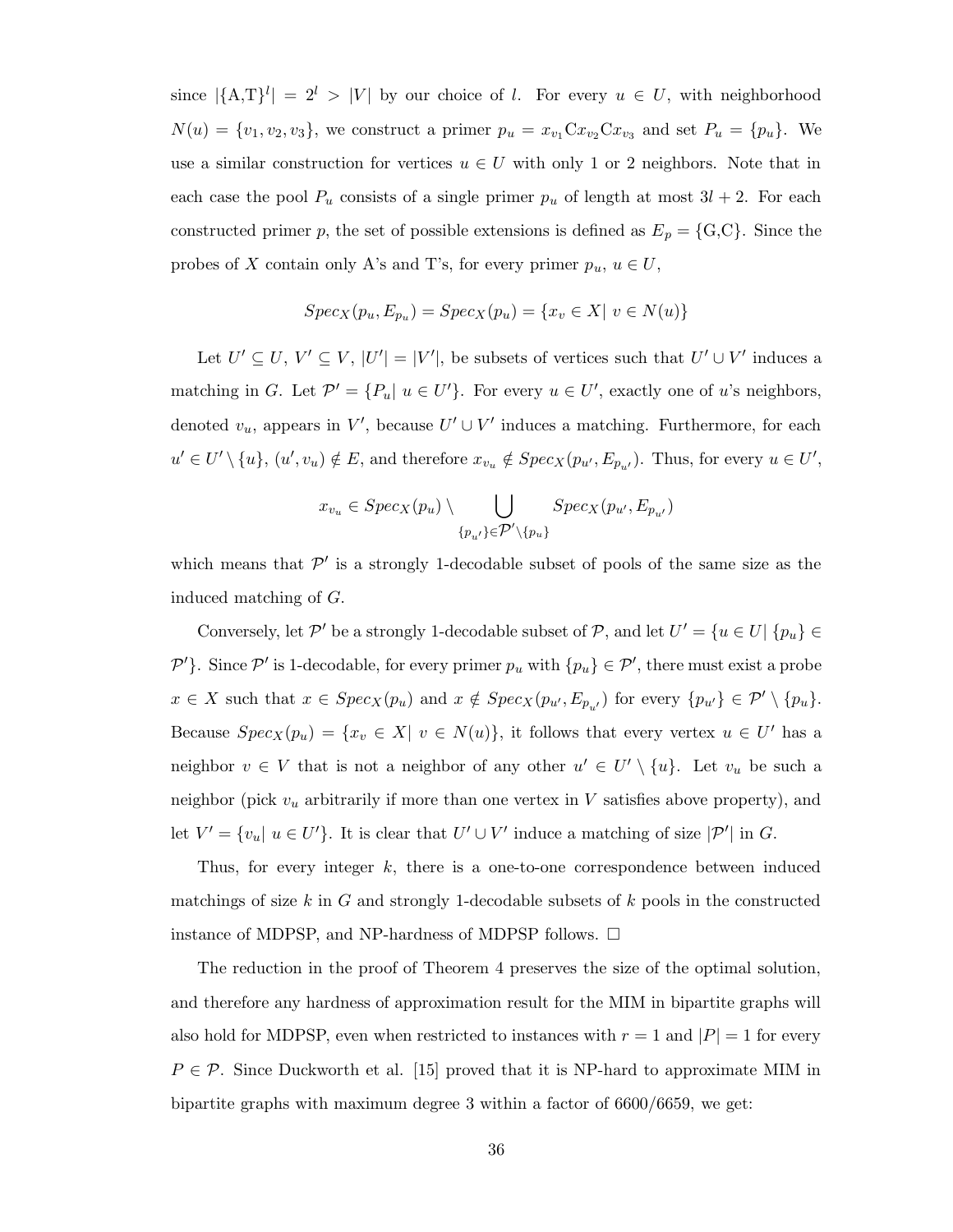Input: Pools  $P = \{P_1, \ldots, P_n\}$ , extension sets  $E_p, p \in \bigcup_{i=1}^n P_i$ , probe set X, and redundancy r **Output:** Strongly *r*-decodable subset of pools  $\mathcal{P}' \subseteq \mathcal{P}$  and set R of representative primers for the pools in  $\mathcal{P}'$  $0. \mathcal{P}' \leftarrow \emptyset, \ R \leftarrow \emptyset$ 1. For each  $P \in \mathcal{P}$  do<br>2. For each  $p \in P$ 2. For each  $p \in P$  do<br>3. If  $R \cup \{p\}$  satis: If  $R \cup \{p\}$  satisfies (3.3) Then 4. P  $\gamma' \leftarrow \mathcal{P}' \cup \mathcal{P}$ 4.  $R \leftarrow R \cup \{p\}$ <br>5. Exit inner Fo 5. Exit inner For End If End For End For

Figure 3.2: The Sequential Greedy algorithm.

**Theorem 5** It is NP-hard to approximate MDPSP within a factor of 6600/6659, even when restricted to instances with  $r = 1$  and  $|P| = 1$  for every  $P \in \mathcal{P}$ .

### 3.3 Algorithms

In this section we describe three heuristic approaches to MDPSP. The first one is a naive greedy algorithm that sequentially evaluates the primers in the given pools in an arbitrary order. The algorithm picks a primer p to be the representative of pool  $P \in \mathcal{P}$  if p together with the representatives already picked satisfy condition  $(3.3)$ . The pseudocode of this algorithm, which we refer to as Sequential Greedy, is given in Figure 3.2.

The next two algorithms are inspired by the MinGreedy algorithm in [15], which approximates MIM in d-regular graphs within a factor of  $d-1$ . For the MIM problem, the MinGreedy algorithm picks at each step a vertex  $u$  of minimum degree and a vertex v, which is a minimum degree neighbor of u. All the neighbors of u and v are deleted and the edge  $(u, v)$  is added to the induced matching. The algorithm stops when the graph becomes empty.

Each instance of MDPSP can be represented as a bipartite hybridization graph  $G =$  $((\bigcup_{i=1}^n P_i) \cup X, E)$ , with the left side containing all primers in the given pools and the right side containing the array probes, i.e.,  $X$ . There is an edge between primer  $p$  and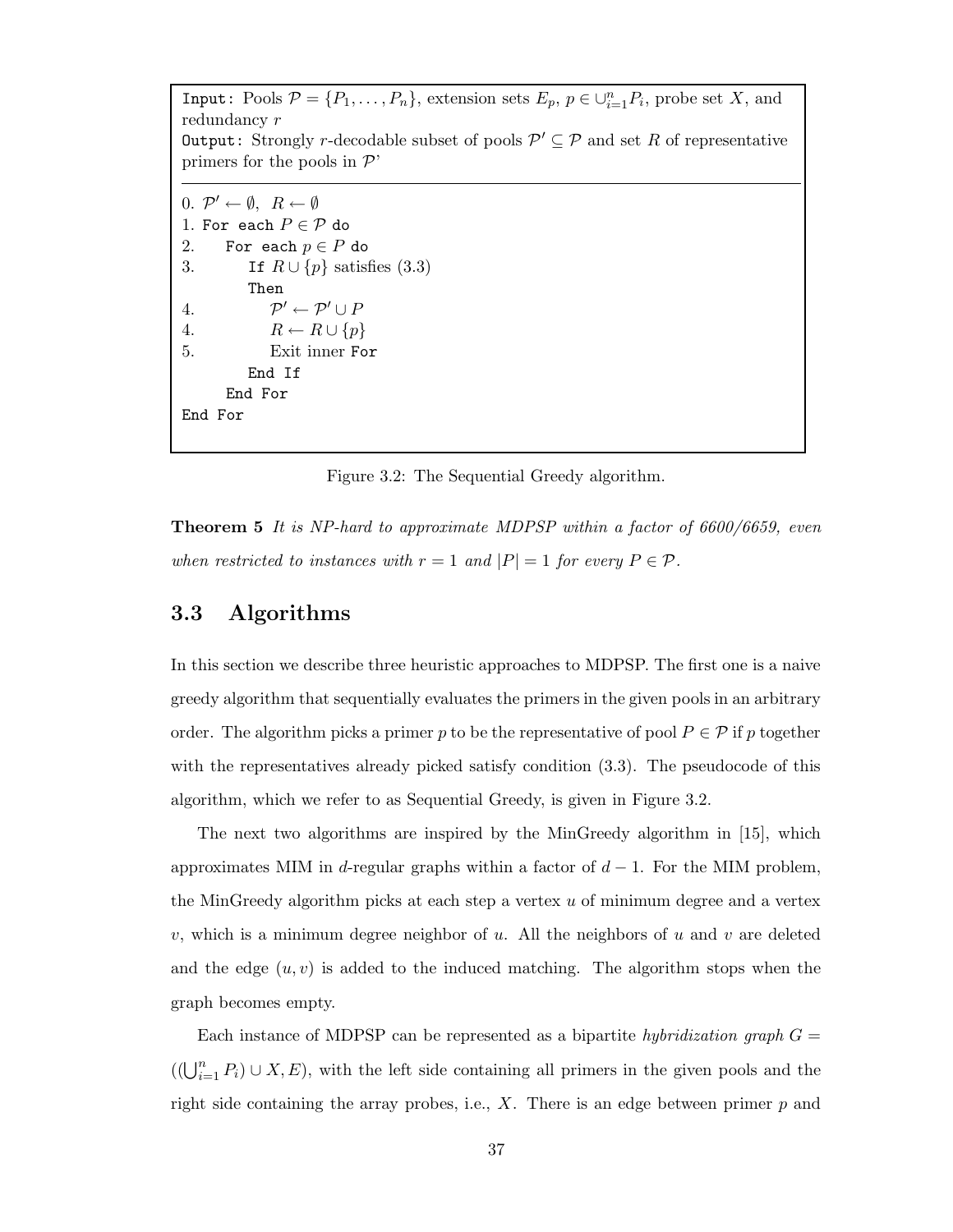probe  $x \in X$  iff  $x \in Spec_X(p, E_p)$ . As discussed in Section 3.2, we need to distinguish between the hybridizations that involve fluorescently labeled nucleotides and those that do not. Thus, for every primer p, we let  $N^+(p) = Spec_X(p)$  and  $N^-(p) = Spec_X(p, E_p)\setminus$  $Spec_X(p)$ . Similarly, for each probe  $x \in X$ , we let  $N^+(x) = \{p | x \in N^+(p)\}$  and  $N^-(x) = \{p | x \in N^-(p)\}.$ 

We considered two versions of the MinGreedy algorithm when run on the bipartite hybridization graph, depending on the side from which the minimum degree vertex is picked. In the first version, referred to as MinPrimerGreedy, we pick first a minimum degree node from the primers side, while in the second version, referred to as MinProbeGreedy, we pick first a minimum degree node from the probes side. Thus, MinPrimerGreedy greedy picks at each step a minimum degree primer p and pairs it with a minimum degree probe  $x \in N^+(p)$ . MinProbeGreedy greedy, selects at each step a minimum degree probe x and pairs it with a minimum degree primer p in  $N^+(x)$ . In both algorithms, all neighbors of p and x and their incident edges are removed from  $G$ . Also, at each step, the algorithms remove all vertices u, for which  $N^+(u) = \emptyset$ . These deletions ensure that the primers  $p$  selected at each step satisfy condition  $(3.3)$ . Both algorithms stop when the graph becomes empty.

As described so far, the MinPrimerGreedy and MinProbeGreedy algorithms work when each pool contains only one primer and when the redundancy is 1. We extended the two variants to handle pools of size greater than 1 by simply removing from the graph all primers  $p' \in P \setminus \{p\}$  when picking primer p from pool P. If the redundancy r is greater than 1, then whenever we pick a primer  $p$ , we also pick it's r probe neighbors from  $N^+(p)$  with the smallest degrees (breaking ties arbitrarily). The primer neighbors of all these  $r$  probes will then be deleted from the graph. Moreover, at each step, all primers p for which  $|N^+(p)| < r$  are removed from the graph. Thus, the algorithm maintains the invariant that  $|N^+(p)| \ge r$  for every primer p and  $|N^+(x)| \ge 1$  for every probe x. Figures 3.5 and 3.6 give the pseudocode for the MinPrimerGreedy, respectively the MinProbeGreedy greedy algorithms. For the sake of clarity, they use two subroutines for removing a primer vertex, respectively a probe vertex, which are described in Figures 3.3 and 3.4.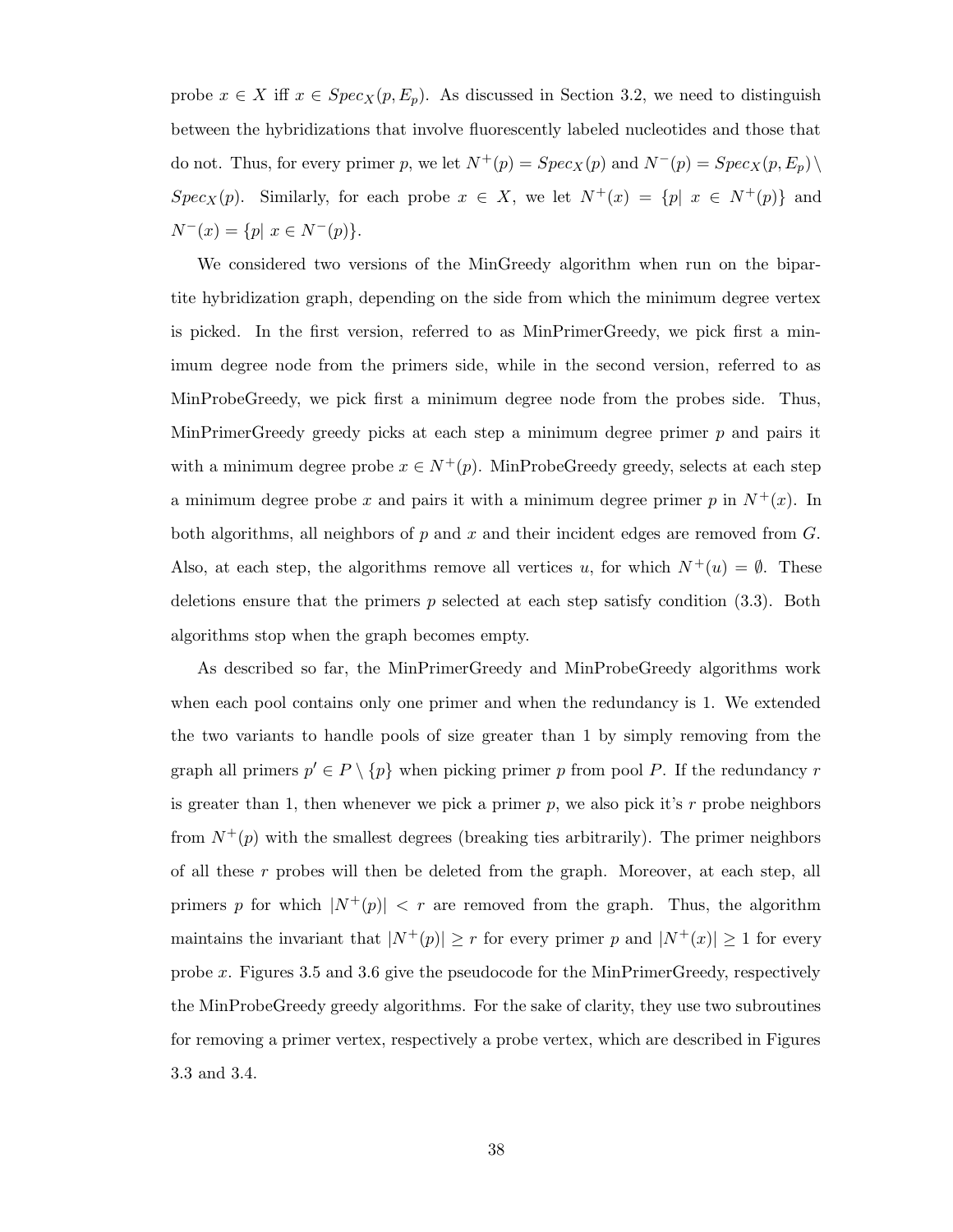```
remove-primer (p)Begin
      For all x \in N^+(p) do
          N^+(x) \leftarrow N^+(x) \setminus \{p\}If |N^+(x)| = 0Then remove-probe (x)End If
      End For
      For all x \in N^-(p) do
          N^-(x) \leftarrow N^-(x) \setminus \{p\}End For
      Delete vertex p from graph GEnd
```
Figure 3.3: The remove-primer subroutine.

Algorithms MinPrimerGreedy and MinProbeGreedy can be implemented efficiently using a Fibonacci heap for maintaining the degrees of primers, respectively of probes. Let N be the total number of primers in the n pools, m be the number of probes in  $X$ , and  $k$  be the size of the r-decodable set returned by the algorithm. Since each primer has bounded degree, the sorting of probe degrees requires  $O(k)$  total time. The total number of edges in the hybridization graph is  $O(N + m)$ . Since by using a Fibonacci heap, finding a minimum degree primer (probe) can be done in  $O(\log N)$  (respectively  $O(\log m)$  and each primer degree update can be done in amortized  $O(1)$  time, it follows that the total runtime for MinPrimerGreedy algorithm is  $O(k \log N + N + m)$ , and the total runtime for MinProbeGreedy algorithm is  $O(k \log m + N + m)$ .

### 3.4 Experimental Results

We considered two types of data sets:

- Randomly generated datasets containing between 1,000 to 200,000 pools with 1 or 2 primers of length between 10 and 30.
- Two-primer pools representing over 9 million reference SNPs in human chromosomes 1-22, X, and Y extracted from the NCBI dbSNP database build 125. We disregarded reference SNPs for which available flanking sequence was insufficient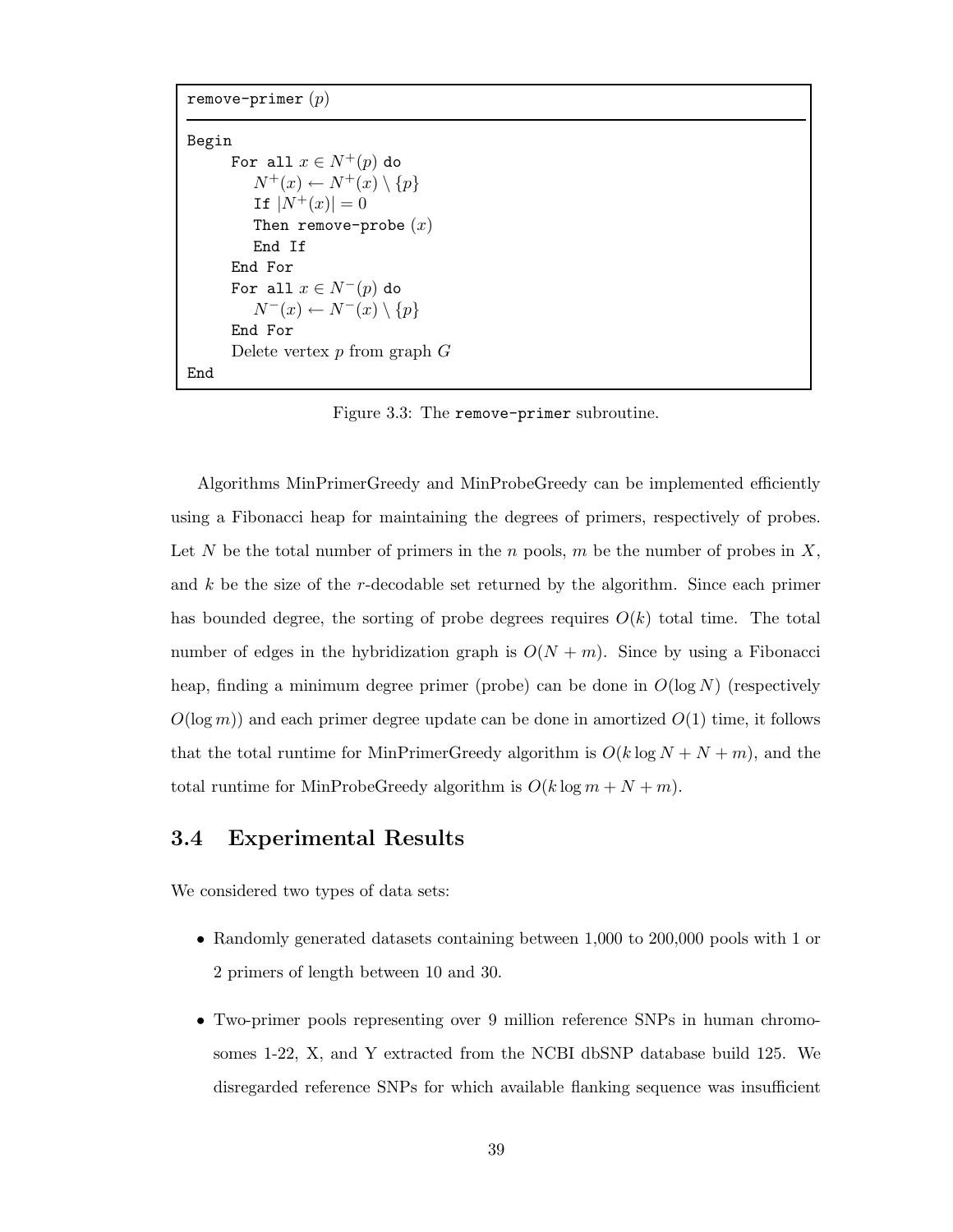```
remove-probe (x)
```

```
Begin
      For all p \in N^+(x) do
          N^+(p) \leftarrow N^+(p) \setminus \{x\}If |N^+(p)| < rThen remove-primer (p)End If
      End For
      For all p \in N^-(x) do
          N^-(p) \leftarrow N^-(p) \setminus \{x\}End For
      Delete vertex x from graph GEnd
```
Figure 3.4: The remove-probe subroutine.

for determining two non-degenerate primers of desired length (due, e.g., to the presence of degenerate bases near the SNP locus).

We used two types of array probe sets. First, we used probe sets containing all k-mers, for k between 8 and 10. All k-mer arrays are well studied in the context of sequencing by hybridization. However, a major drawback of all  $k$ -mer arrays is that the k-mers have a wide range of melting temperatures, making it difficult to ensure reliable hybridization results. For short oligonucleotides, a good approximation of the melting temperature is obtained using the simple 2-4 rule of Wallace [46], according to which the melting temperature of a probe is approximately twice the number of A and T bases, plus four times the number of C and G bases. As in [5], we define the weight of a DNA string to be the number of A and T bases plus twice the number of C and G bases. For a given integer c, a DNA string is called a c-token if it has a weight c or more and all its proper suffixes have weight strictly less than  $c$ . Since the weight of a  $c$ -token is either c or  $c + 1$ , it follows that the 2-4 rule computed melting temperature of all ctokens varies in a range of about 4 ◦C. In our experiments we used probe sets consisting of all c-tokens, with c varying between 11 and 13. The considered values of  $k$  and  $c$ were picked such that the resulting number of probes is representative of current array manufacturing technologies: there are roughly 65,000 8-mers, 262,000 9-mers, 1 million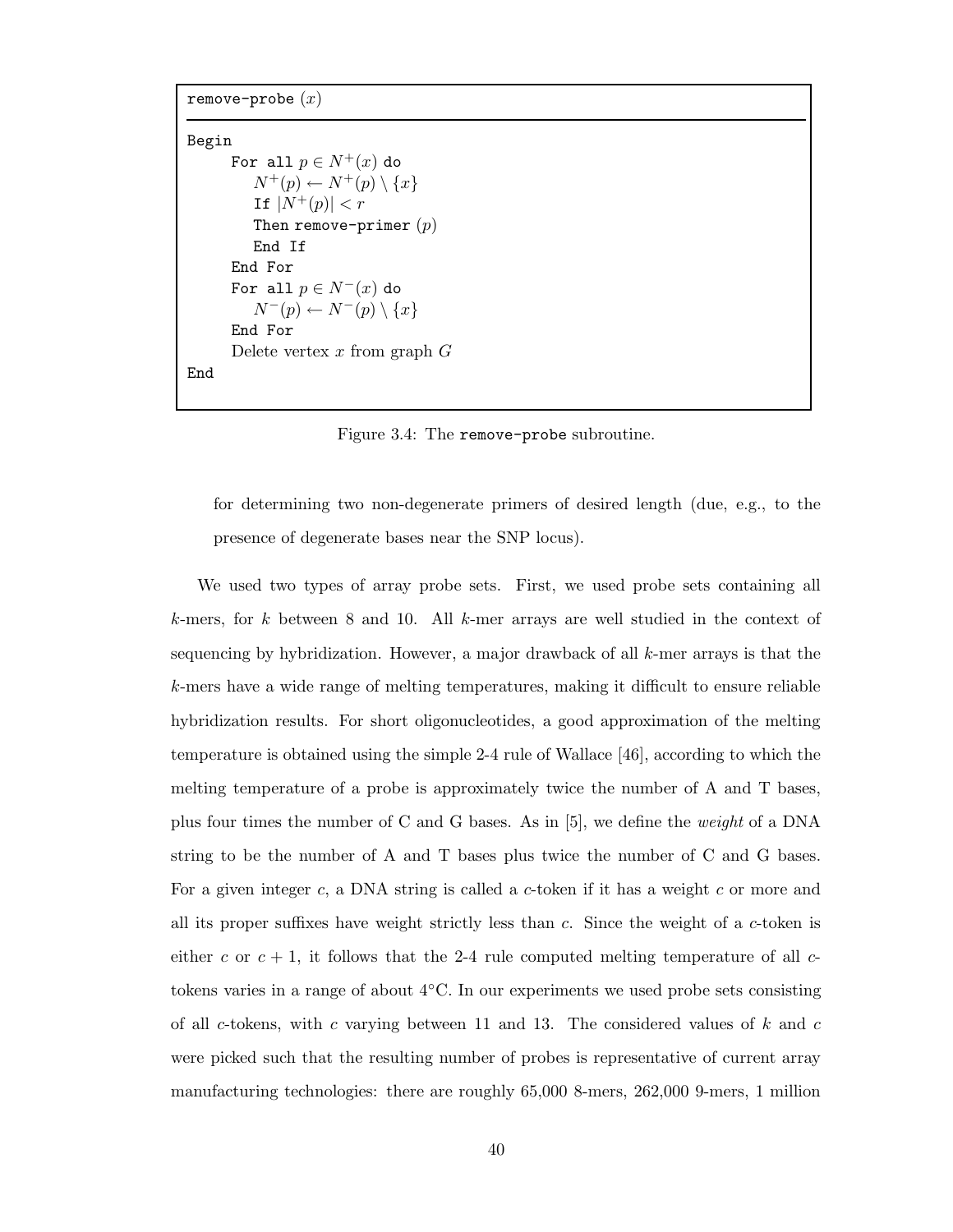Input: Pools  $P = \{P_1, \ldots, P_n\}$ , extension sets  $E_p, p \in \bigcup_{i=1}^n P_i$ , probe set X, and redundancy r **Output:** Strongly *r*-decodable subset of pools  $\mathcal{P}' \subseteq \mathcal{P}$  and set R of representative primers for the pools in  $\mathcal{P}'$ Construct hybridization graph G  $\mathcal{P}' \leftarrow \emptyset$  $R \leftarrow \emptyset$ While  $G$  is not empty do Find a minimum degree primer  $p$ , and let  $P$  be the pool of  $p$  $\mathcal{P}' \leftarrow \mathcal{P}' \cup \{P\}$  $R \leftarrow R \cup \{p\}$ For each  $(p')\in P\setminus\{p\}$  do  $\texttt{remove-primer}(p')$ End For Let  $|N^+(p)| = k$  and let  $\{x_1, \ldots, x_k\}$  be the probes in  $N^+(p)$ , indexed in increasing order of their degrees For each  $x \in \{x_1, \ldots, x_r\}$  do For each  $(p') \in N^+(x) \cup N^-(x)$  do remove-primer $(p^{\prime})$ End For Delete vertex  $x$  from  $G$ End For For each  $x \in \{x_{r+1}, \ldots, x_k\} \cup N^-(p)$  do  $remove-probe(x)$ End For End While

Figure 3.5: MinPrimerGreedy greedy algorithm.

10-mers, 86,000 11-tokens, 236,000 12-tokens, and 645,000 13-tokens – the smaller probe sets can be spotted using current oligonucleotide printing robots, while the larger probe sets can be synthesized in situ using photolithographic techniques.

### 3.4.1 Results on Synthetic Datasets

In a first set of experiments on the randomly generated datasets we compared the three MDPSP algorithms on instances with primer length set to 20, which is the typical length used, e.g., in genotyping using tag arrays. In these experiments the set of possible extensions was considered to be  ${A, C, T, G}$  for all primers. Such a conservative choice gives an estimate of multiplexing rates achievable by SBE/SBH assays in more demanding genomic analyses such as microorganism identification by DNA barcoding [12], in which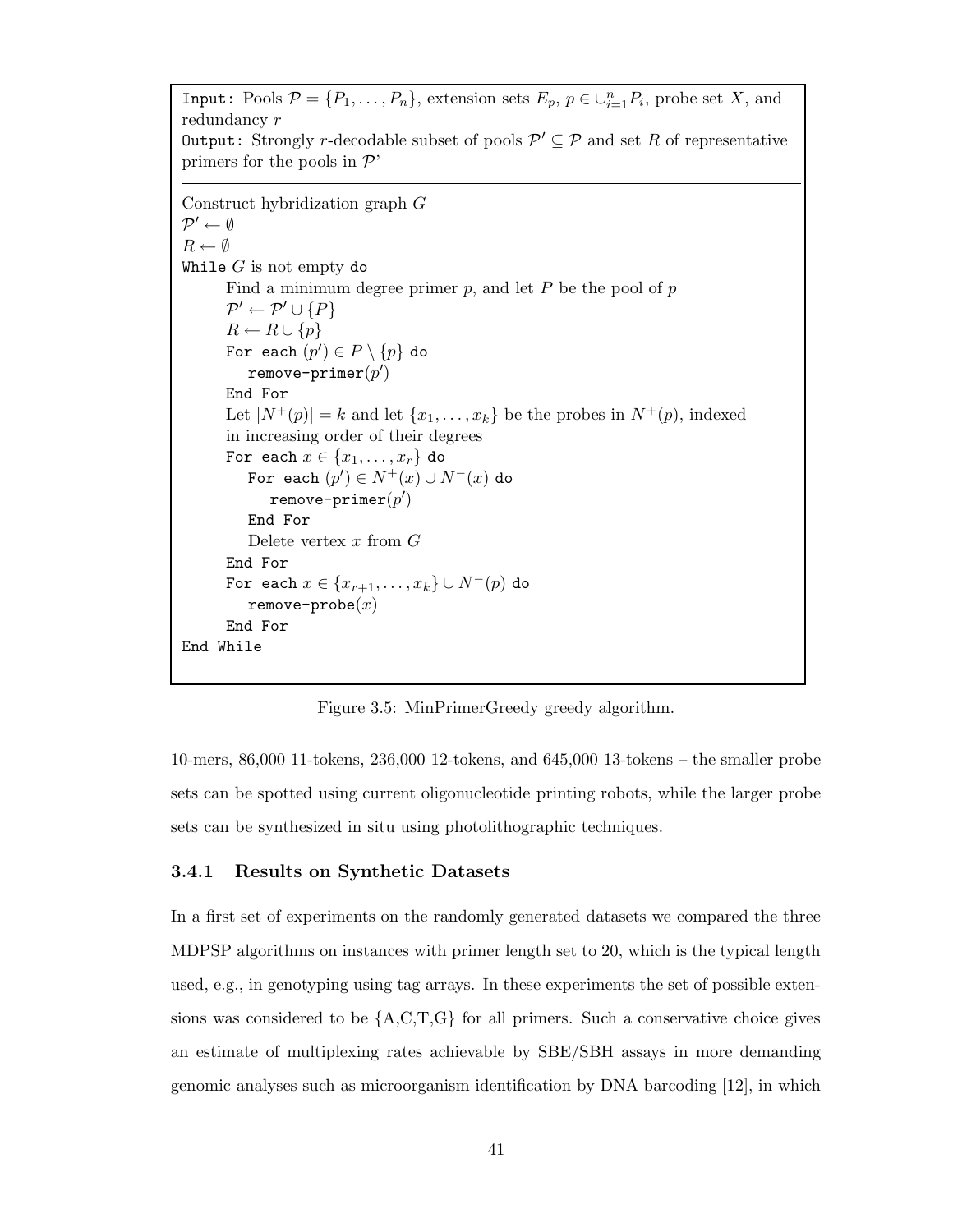Input: Pools  $P = \{P_1, \ldots, P_n\}$ , extension sets  $E_p, p \in \bigcup_{i=1}^n P_i$ , probe set X, and redundancy r **Output:** Strongly *r*-decodable subset of pools  $\mathcal{P}' \subseteq \mathcal{P}$  and set R of representative primers for the pools in  $\mathcal{P}'$ Construct hybridization graph G  $\mathcal{P}' \leftarrow \emptyset$  $R \leftarrow \emptyset$ While  $G$  is not empty do Find a minimum degree probe x Find a minimum degree primer p in  $N^+(x)$ , and let P be the pool of p  $\mathcal{P}' \leftarrow \mathcal{P}' \cup \{P\}$  $R \leftarrow R \cup \{p\}$ For each  $p' \in P \setminus \{p\}$  do  $\texttt{remove-primer}(p')$ End For Let  $|N^+(p)| = k$  and let  $\{x_1, \ldots, x_k\}$  be the probes in  $N^+(p)$ , indexed in increasing order of their degrees For each  $x \in \{x_1, \ldots, x_r\}$  do For each  $p'\in N^+(x)\cup N^-(x)$  do remove-primer $(p^{\prime})$ End For Delete vertex  $x$  from  $G$ End For For each  $x \in \{x_{r+1}, \ldots, x_k\} \cup N^-(p)$  do remove-probe $(x)$ End For End While

Figure 3.6: MinProbeGreedy greedy algorithm.

a primer (typically referred to as a distinguisher in this context) may be extended by any of the DNA bases in different microorganisms. The results of these experiments for all  $k$ -mer and all c-token probe sets are presented in Tables 3.1 and 3.2, respectively. The results show that using the flexibility of picking primers from either strand of the genomic sequence yields an improvement of up to  $10\%$  in the number of r-decodable pools. The MinProbeGreedy algorithm typically produces better results compared to the MinPrimerGreedy variant. On the other hand, neither Sequential Greedy nor MinProbe-Greedy dominates the other algorithms for all range of instance parameters – Sequential Greedy generally gives the better results for k-mer experiments with high redundancy values, while MinProbeGreedy generally gives better results for  $k$ -mer experiments with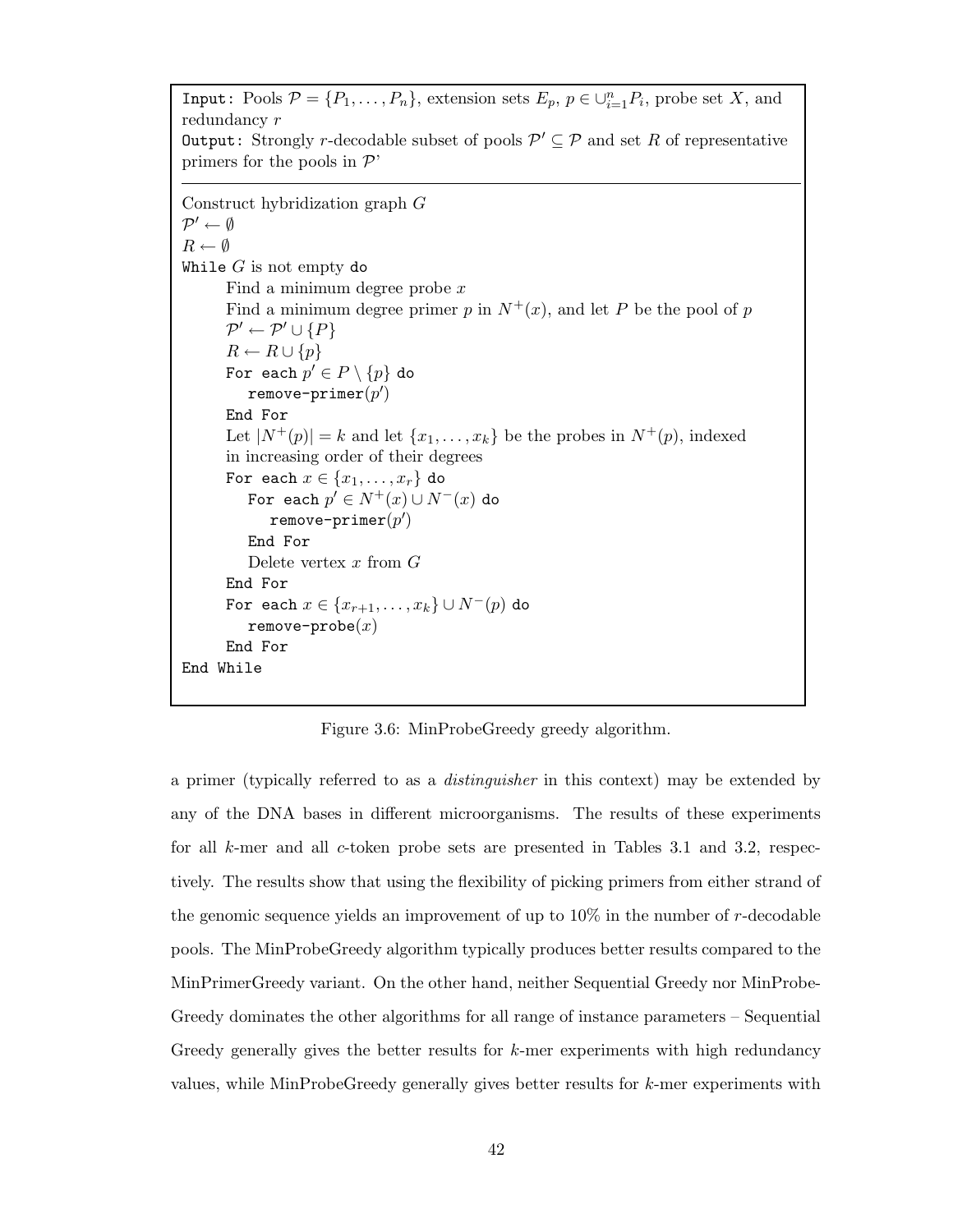large number of pools and low redundancy and for c-token experiments.

In the second set of experiments we ran the three MDPSP algorithms on datasets with the same primer length of 20, pool size of 2, and with the number of possible extensions of each primer set to 4 as in DNA-barcoding applications, and to 2 as in SNP genotyping. The results for all  $k$ -mer and all  $c$ -token probe sets are given in Tables 3.3 and 3.4. The relative performance of the algorithms is similar to that observed in the first set of experiments. As expected, taking into account the reduced number of possible extensions increases the size of computed decodable pool subsets, often by more than 5%.

In the third set of experiments we explored the degree of freedom given by the primer length. For any fixed array probe set and redundancy requirement, we need a minimum primer length to be able to satisfy constraints (3.3). Increasing the primer length beyond this minimum primer length is often beneficial, as it increases the number of array probes that hybridize with the primer. However, if primer length increases too much, an increasing number of these probes become non-specific, and the multiplexing rate starts to decline. Figure 3.7 gives the tradeoff between primer length and the size of the strongly r-decodable pool subsets computed by the three MDPSP algorithms for pools with 2 primers, 2 possible extensions per primer and all 10-mers, respectively all 13-tokens, as array probes. We notice that the optimal primer length increases with the redundancy parameter.

### 3.4.2 Results on dbSNP Data

To stress-test our methods, we extracted a total of over 9 million 2-primer pools corresponding to reference SNPs in human chromosomes 1-22, X, and Y in the NCBI dbSNP database build 125. We constructed a dataset for each of the 24 chromosomes by creating a 2-primer pool for each reference SNP for which dbSNP contains at least 20 non-degenerate base pairs of flanking sequence on both sides (the number of reference SNPs and extracted pools for each chromosome are given in Table 3.5). Since these large sets of pools must be partitioned between multiple SBE/SBH experiments, we used a simple MPPP algorithm which iteratively finds maximum r-decodable pool subsets using the sequential greedy algorithm.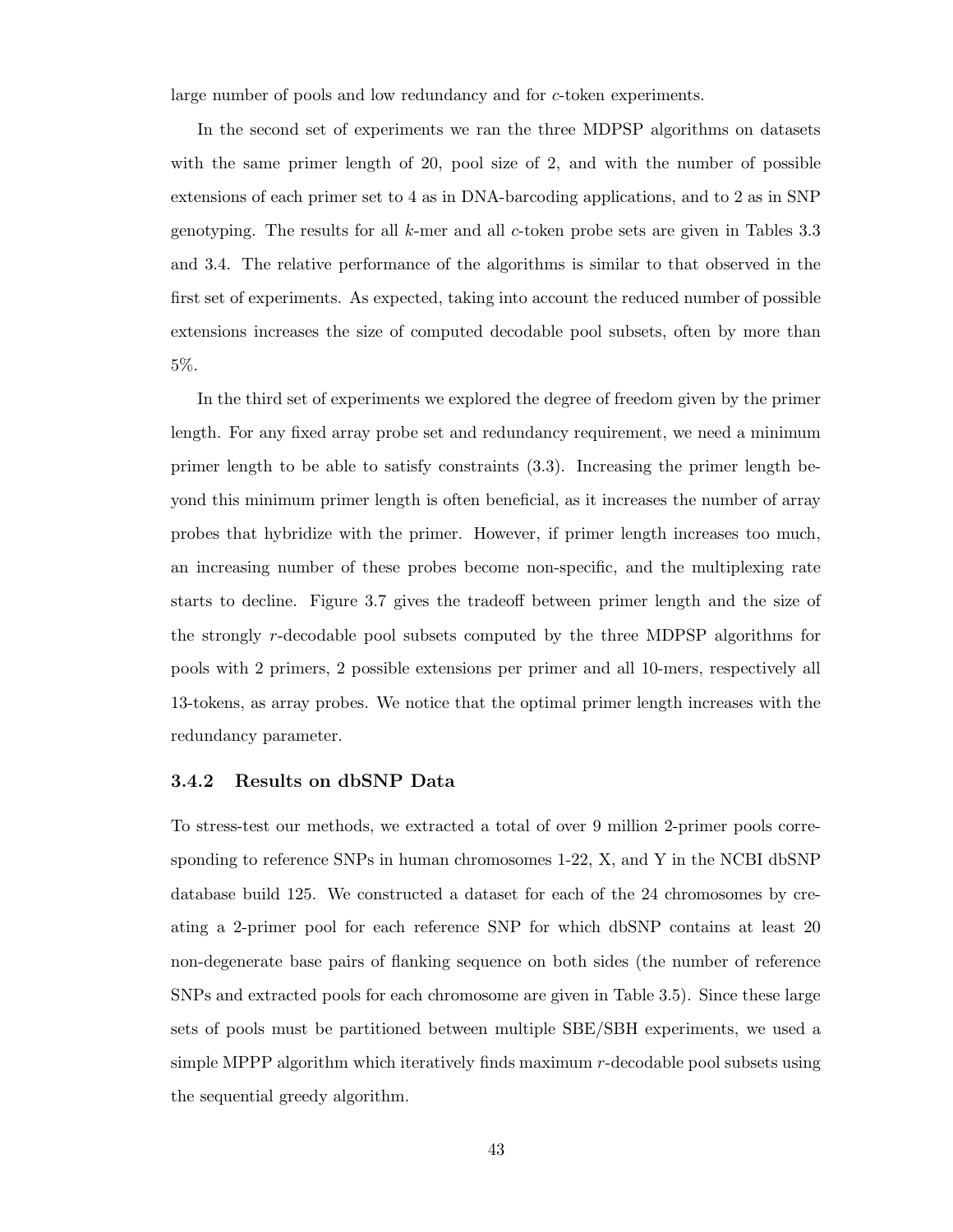Figures 3.8 and 3.9 give the cumulative coverage percentage for the first 50 arrays of all 10-mers, respectively all 13-tokens, on the set of pools extracted from the human chromosome 1. In these experiments we used redundancy between 1 and 5, and primer length 14 or 20. While the MDPSP size in the first few iterations of our MPPP algorithm is comparable to those reported for randomly generated datasets in Section 3.4.1, the number of SNPs assayed per array decreases constantly with array number – as we need to assay more and more "difficult" SNPs. Somehow unexpectedly, the results also suggest using primers of different lengths in different SBE/SBH experiments: while a primer length of 14 seems to be optimal for the first few arrays, longer primers improve the degree of multiplexing when only hard to differentiate SNPs remain, especially for high redundancy.

Finally, in Table 3.5 we give the number of arrays (containing either all 10-mers or all 13-tokens) required to cover 90%, respectively 95% of the extracted reference SNPs, when using primers of length 20. In practical association studies a much lower SNP coverage (and hence much fewer arrays) would be required due to the high degree of linkage disequilibrium between the SNPs in the human population [37].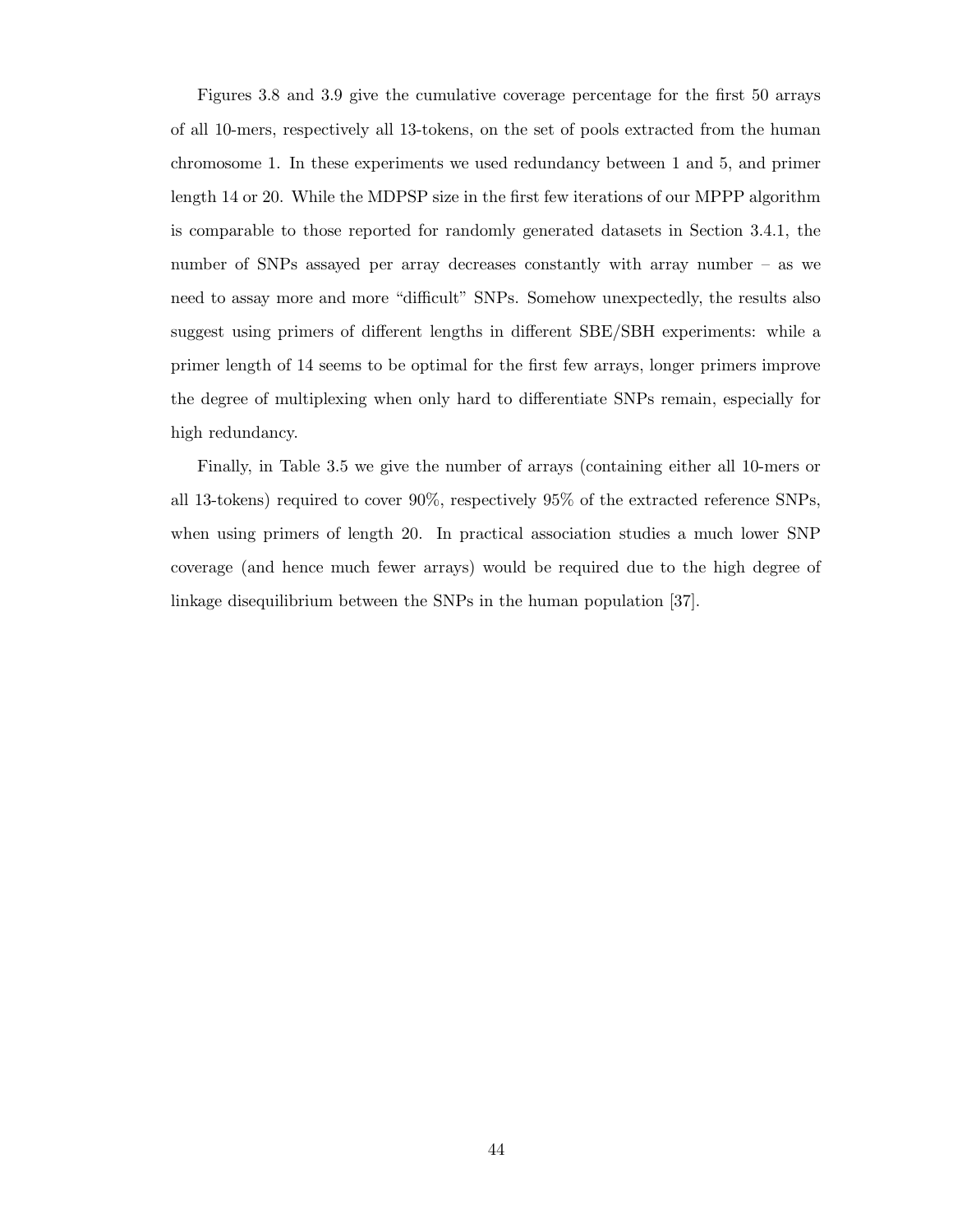Table 3.1: Size of the strongly r-decodable pool subset computed by the three MDPSP algorithms for primer length 20 and set of possible extensions {A,C,T,G}, with redundancy  $r \in \{1, 2, 5\}$  and all k-mer probe sets for  $k \in \{8, 9, 10\}$  (averages over 10 test cases).

| $\bf r$      | #              | Algorithm               |               | $k=8$          |                                                                                                                                                                                                                              | $k=9$     | $k=10$           |                  |  |  |
|--------------|----------------|-------------------------|---------------|----------------|------------------------------------------------------------------------------------------------------------------------------------------------------------------------------------------------------------------------------|-----------|------------------|------------------|--|--|
|              | pools          |                         | 1 primer      | 2 primers      | 1 primer                                                                                                                                                                                                                     | 2 primers | 1 primer         | 2 primers        |  |  |
|              |                | Sequential              | 1000          | 1000           | 1000                                                                                                                                                                                                                         | 1000      | 1000             | 1000             |  |  |
|              | 1000           | MinPrimer               | 1000          | 1000           | 1000                                                                                                                                                                                                                         | 1000      | 1000             | 1000             |  |  |
|              |                | MinProbe                | 1000          | 1000           | 1000                                                                                                                                                                                                                         | 1000      | 1000             | 1000             |  |  |
|              |                | Sequential              | 2000          | 2000           | 2000                                                                                                                                                                                                                         | 2000      | 2000             | 2000             |  |  |
|              | 2000           | MinPrimer               | $2000\,$      | 2000           | 2000                                                                                                                                                                                                                         | 2000      | 2000             | 2000             |  |  |
|              |                | MinProbe                | 2000          | 2000           | 2000                                                                                                                                                                                                                         | 2000      | 2000             | $2000\,$         |  |  |
|              |                | Sequential              | 7740          | 8574           | 9991                                                                                                                                                                                                                         | 10000     | 10000            | 10000            |  |  |
|              | 10000          | MinPrimer               | 7714          | 8319           | 9991                                                                                                                                                                                                                         | 9999      | 10000            | 10000            |  |  |
| $\mathbf{1}$ |                | MinProbe                | 7768          | 8803           | 9991                                                                                                                                                                                                                         | 10000     | 10000            | 10000            |  |  |
|              |                | Sequential              | 9967          | 11071          | 19436                                                                                                                                                                                                                        | 19948     | 19999            | 20000            |  |  |
|              | 20000          | MinPrimer               | 9889          | 10999          | 19447                                                                                                                                                                                                                        | 19745     | 19999            | 20000            |  |  |
|              |                | MinProbe                | 9886          | 11107          | 19458                                                                                                                                                                                                                        | 19989     | 19999            | 20000            |  |  |
|              |                | Sequential              | 12486         | 12656          | 43279                                                                                                                                                                                                                        | 47688     | 93632            | 98630            |  |  |
|              | 100000         | MinPrimer               | 13864         | 15324          | 42980                                                                                                                                                                                                                        | 48021     | 93642            | 96712            |  |  |
|              |                | MinProbe                | 13993         | 15672          | 43273                                                                                                                                                                                                                        | 48418     | 93837            | 99601            |  |  |
|              |                | Sequential              | 12635         | 12658          | 49062                                                                                                                                                                                                                        | 51646     | 140820           | 157908           |  |  |
|              | 200000         | MinPrimer               | 15476         | 17010          | 50347                                                                                                                                                                                                                        | 56017     | 139787           | 154028           |  |  |
|              |                | MinProbe                | 15822         | 17630          | 50459                                                                                                                                                                                                                        | 56676     | 141614           | 160532           |  |  |
|              |                | Sequential              | 1000          | 1000           | 1000                                                                                                                                                                                                                         | 1000      | 1000             | 1000             |  |  |
|              | 1000           | MinPrimer               | 1000          | 1000           | 1000                                                                                                                                                                                                                         | 1000      | 1000             | 1000             |  |  |
|              |                | MinProbe                | 1000          | 1000           | 1000                                                                                                                                                                                                                         | 1000      | 1000             | 1000             |  |  |
|              | 2000           | Sequential              | 1997          | 2000           | 2000                                                                                                                                                                                                                         | 2000      | 2000             | 2000             |  |  |
|              |                | MinPrimer               | 1997          | 2000           | 2000                                                                                                                                                                                                                         | 2000      | 2000             | 2000             |  |  |
|              |                | MinProbe                | 1997          | 2000           | 2000                                                                                                                                                                                                                         | 2000      | 2000             | 2000             |  |  |
|              | 10000<br>20000 | Sequential              | 6210          | 6901           | 9934                                                                                                                                                                                                                         | 9999      | 10000            | 10000            |  |  |
|              |                | MinPrimer               | 6002          | 6463           | 9932                                                                                                                                                                                                                         | 9977      | 10000            | 10000            |  |  |
| $\sqrt{2}$   |                | MinProbe                | 6174          | 6890           | 9938                                                                                                                                                                                                                         | 9998      | 10000            | 10000            |  |  |
|              |                | Sequential              | 7463          | 8192           | 17948                                                                                                                                                                                                                        | 19274     | 19992            | 20000            |  |  |
|              |                | MinPrimer               | 7052          | 7662           | 17812                                                                                                                                                                                                                        | 18455     | 19992            | 20000            |  |  |
|              |                | MinProbe                | 7435          | 8068           | 18004                                                                                                                                                                                                                        | 19288     | 19993            | 20000            |  |  |
|              |                | Sequential              | 9254          | 9644           | 31845                                                                                                                                                                                                                        | 34855     | 82315            | 90627            |  |  |
|              | 100000         | MinPrimer               | 8917          | 9605           | 30043                                                                                                                                                                                                                        | 32700     | 81056            | 85852            |  |  |
|              |                | MinProbe                | 9404          | 10273          | 31805                                                                                                                                                                                                                        | 34481     | 82522            | 90935            |  |  |
|              |                | Sequential              | 9674          | 9953           |                                                                                                                                                                                                                              |           | 109450           | 122470           |  |  |
|              | 200000         | MinPrimer<br>MinProbe   | 9658<br>10326 | 10333<br>11246 |                                                                                                                                                                                                                              |           | 104891<br>109252 | 114624<br>122986 |  |  |
|              |                |                         |               |                |                                                                                                                                                                                                                              |           |                  |                  |  |  |
|              |                | Sequential              | 995           | 1000           |                                                                                                                                                                                                                              |           | 1000             | 1000             |  |  |
|              | 1000           | MinPrimer               | 995           | 999            |                                                                                                                                                                                                                              |           | 1000             | 1000             |  |  |
|              |                | MinProbe                | 995<br>1872   | 1000<br>1973   |                                                                                                                                                                                                                              |           | 1000<br>2000     | 1000<br>2000     |  |  |
|              | 2000           | Sequential<br>MinPrimer | 1860          | 1898           |                                                                                                                                                                                                                              |           | 2000             | $2000\,$         |  |  |
|              |                | MinProbe                | 1866          | 1946           |                                                                                                                                                                                                                              |           | 2000             | 2000             |  |  |
|              |                | Sequential              | 3745          | 4161           |                                                                                                                                                                                                                              |           | 9972             | 10000            |  |  |
|              | 10000          | MinPrimer               | 3376          | 3635           |                                                                                                                                                                                                                              |           | 9969             | 9998             |  |  |
| 5            |                | MinProbe                | 3480          | 3845           | 37891<br>35514<br>33479<br>36247<br>35228<br>$38498\,$<br>1000<br>1000<br>1000<br>1000<br>$1000\,$<br>1000<br>1998<br>2000<br>1998<br>2000<br>1998<br>2000<br>8674<br>9483<br>8484<br>8881<br>9233<br>8564<br>12204<br>13750 |           | 9970             | 10000            |  |  |
|              |                | Sequential              | 4289          | 4705           |                                                                                                                                                                                                                              |           | 19498            | 19967            |  |  |
|              | 20000          | MinPrimer               | 3748          | 4029           | 11393                                                                                                                                                                                                                        | 12360     | 19435            | 19804            |  |  |
|              |                | MinProbe                | 3943          | 4286           | 11680                                                                                                                                                                                                                        | 12960     | 19468            | 19931            |  |  |
|              |                | Sequential              | 5241          | 5520           | 17920                                                                                                                                                                                                                        | 19612     | 52078            | 59021            |  |  |
|              | 100000         | MinPrimer               | 4450          | 4726           | 15580                                                                                                                                                                                                                        | 16781     | 47922            | 52711            |  |  |
|              |                | MinProbe                | 4818          | 5171           | 16521                                                                                                                                                                                                                        | 17990     | 49329            | 55573            |  |  |
|              |                | Sequential              | 5534          | 5775           | 19767                                                                                                                                                                                                                        | 21251     | 62791            | 70334            |  |  |
|              | 200000         | MinPrimer               | 4724          | 4990           | 16959                                                                                                                                                                                                                        | 18116     | 56160            | 61406            |  |  |
|              |                | MinProbe                | 5177          | 5531           | 18175                                                                                                                                                                                                                        | 19757     | 58565            | 65344            |  |  |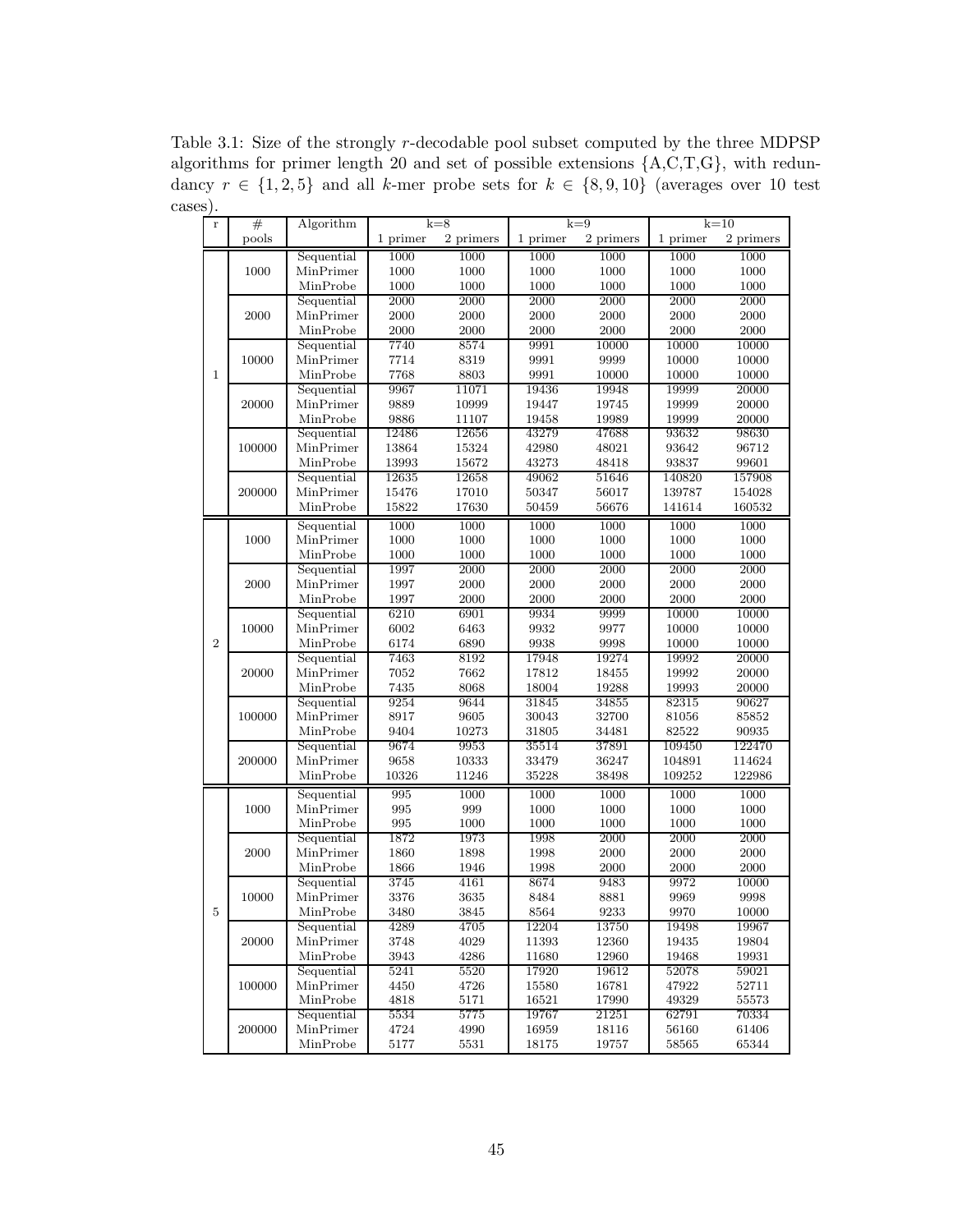Table 3.2: Size of the strongly r-decodable pool subset computed by the three MDPSP algorithms for primer length 20 and set of possible extensions {A,C,T,G}, with redundancy  $r \in \{1, 2, 5\}$  and all c-token probe sets for  $c \in \{11, 12, 13\}$  (averages over 10 test cases).

| $\mathbf r$  | #      | $c = 11$<br>Algorithm |                    |           |          | $c=12$    | $c=13$             |           |  |  |
|--------------|--------|-----------------------|--------------------|-----------|----------|-----------|--------------------|-----------|--|--|
| pools        |        |                       | 1 primer           | 2 primers | 1 primer | 2 primers | 1 primer           | 2 primers |  |  |
|              |        | Sequential            | 991                | 1000      | 999      | 1000      | 1000               | 1000      |  |  |
|              | 1000   | MinPrimer             | $\boldsymbol{992}$ | 999       | 999      | 1000      | 1000               | 1000      |  |  |
|              |        | MinProbe              | 993                | 1000      | 999      | 1000      | 1000               | 1000      |  |  |
|              |        |                       | 1881               |           |          | 2000      | 1999               | 2000      |  |  |
|              | 2000   | Sequential            |                    | 1982      | 1986     |           |                    |           |  |  |
|              |        | MinPrimer             | 1890               | 1959      | 1987     | 1998      | 1999               | 2000      |  |  |
|              |        | MinProbe              | 1906               | 1994      | 1988     | $2000\,$  | 1999               | $2000\,$  |  |  |
|              |        | Sequential            | 5745               | 6993      | 8006     | 9218      | 9420               | 9927      |  |  |
|              | 10000  | MinPrimer             | 5556               | 6401      | 8005     | 8782      | 9472               | 9801      |  |  |
| $\mathbf{1}$ |        | MinProbe              | 6385               | 7972      | 8436     | 9688      | 9550               | 9980      |  |  |
|              |        | Sequential            | 7968               | 9733      | 12458    | 15191     | 16656              | 18931     |  |  |
|              | 20000  | MinPrimer             | 7490               | 8798      | 12242    | 14080     | 16673              | 18204     |  |  |
|              |        | MinProbe              | 9190               | 11548     | 13684    | 17094     | 17430              | 19613     |  |  |
|              |        | Sequential            | 13708              | 16042     | 26407    | 32202     | 45064              | 56064     |  |  |
|              | 100000 | MinPrimer             | 12564              | 14736     | 24482    | 29336     | 42824              | 51540     |  |  |
|              |        | MinProbe              | 16820              | 20277     | 31414    | 39202     | 51448              | 65877     |  |  |
|              |        | Sequential            | 16241              | 18516     | 33278    | 39552     | 61351              | 76037     |  |  |
|              | 200000 | MinPrimer             | 14967              | 17278     | 30762    | 36618     | 57530              | 70048     |  |  |
|              |        | MinProbe              | 20574              | 24329     | 40580    | 49300     | 72230              | 91488     |  |  |
|              |        | Sequential            | 965                | 998       | 997      | 1000      | 1000               | 1000      |  |  |
|              | 1000   | MinPrimer             | $965\,$            | 986       | 997      | 999       | 1000               | 1000      |  |  |
|              |        | MinProbe              | 972                | 998       | 997      | 1000      | 1000               | 1000      |  |  |
|              |        | Sequential            | 1711               | 1905      | 1940     | 1995      | 1995               | 2000      |  |  |
|              | 2000   | MinPrimer             | 1697               | 1815      | 1942     | 1981      | 1995               | 2000      |  |  |
|              |        | MinProbe              | 1766               | 1948      | 1951     | 1997      | 1996               | 2000      |  |  |
|              | 10000  | Sequential            | 4216               | 5107      | 6578     | 7891      | 8616               | 9611      |  |  |
|              |        | MinPrimer             | 3926               | 4571      | 6344     | 7252      | 8572               | 9214      |  |  |
| $\sqrt{2}$   |        | MinProbe              | 4876               | 6059      | 7138     | 8610      | 8896               | 9783      |  |  |
|              |        | Sequential            | 5482               | 6589      | 9450     | 11615     | 14060              | 16839     |  |  |
|              | 20000  | MinPrimer             | 5024               | 5901      | 8919     | 10551     | 13699              | 15613     |  |  |
|              |        | MinProbe              | 6635               | 8151      | 10796    | 13540     |                    | 17980     |  |  |
|              |        |                       |                    |           |          |           | 15152              |           |  |  |
|              |        | Sequential            | 8587               | 9839      | 17469    | 20811     | 32223              | 39839     |  |  |
|              | 100000 | MinPrimer             | 7897               | 9071      | 16133    | 19192     | 30138              | 36595     |  |  |
|              |        | MinProbe              | 10990              | 12695     | 21738    | 26341     | 38246              | 48131     |  |  |
|              |        | Sequential            | 9899               | 11114     | 21192    | 24696     | 41783              | 50811     |  |  |
|              | 200000 | MinPrimer             | 9149               | 10418     | 19730    | 23155     | 39125              | 47357     |  |  |
|              |        | MinProbe              | 12782              | 14541     | 26957    | 31714     | 51198              | 63112     |  |  |
|              |        | Sequential            | 787                | 906       | 947      | 992       | 992                | 1000      |  |  |
|              | 1000   | MinPrimer             | 767                | 837       | 941      | 971       | 992                | 999       |  |  |
|              |        | MinProbe              | 794                | 905       | 947      | 990       | $\boldsymbol{992}$ | $1000\,$  |  |  |
|              |        | Sequential            | 1187               | 1433      | 1646     | 1870      | 1914               | 1991      |  |  |
|              | 2000   | MinPrimer             | 1112               | 1284      | 1600     | 1753      | $1903\,$           | 1960      |  |  |
|              |        | MinProbe              | 1204               | 1437      | 1652     | 1856      | 1914               | 1986      |  |  |
|              |        | Sequential            | 2262               | 2713      | 4046     | 4988      | 6284               | 7662      |  |  |
|              | 10000  | MinPrimer             | 2067               | 2467      | 3732     | 4495      | 5939               | 6976      |  |  |
| 5            |        | MinProbe              | 2363               | 2875      | 4154     | 5118      | 6324               | 7651      |  |  |
|              |        | Sequential            | 2779               | 3279      | 5347     | 6540      | 9139               | 11399     |  |  |
|              | 20000  | MinPrimer             | 2553               | 2998      | 4908     | 5956      | 8504               | 10308     |  |  |
|              |        | MinProbe              | 2957               | 3562      | 5520     | 6808      | 9222               | 11530     |  |  |
|              |        | Sequential            | 4020               | 4536      | 8753     | 10211     | 17580              | 21359     |  |  |
|              | 100000 | MinPrimer             | 3738               | 4250      | 8122     | 9494      | 16252              | 19645     |  |  |
|              |        | MinProbe              | 4509               | 5208      | 9284     | 11078     | 18048              | 22119     |  |  |
|              |        | Sequential            | 4538               | 5035      | 10286    | 11738     | 21762              | 25859     |  |  |
|              | 200000 | MinPrimer             | 4264               | 4749      | 9609     | 11054     | 20226              | 24058     |  |  |
|              |        | MinProbe              | 5221               | 5926      | 11149    | 12986     | 22602              | 27186     |  |  |
|              |        |                       |                    |           |          |           |                    |           |  |  |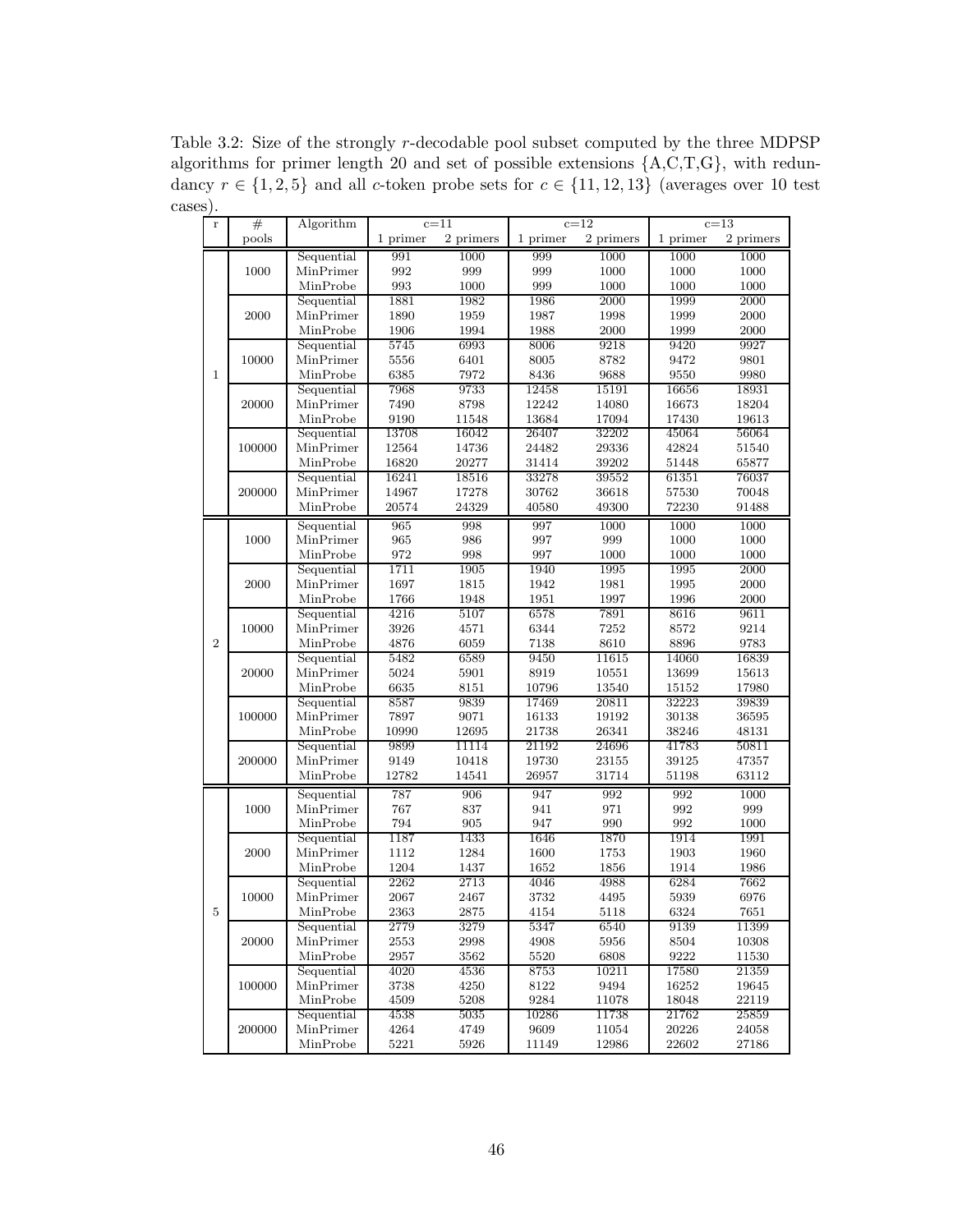Table 3.3: Size of the strongly  $r$ -decodable pool subset computed by the three MDPSP algorithms for primer length 20 and 2 primers per pool, with number of possible extensions  $|E_p| \in \{2, 4\}$ , redundancy  $r \in \{1, 2, 5\}$  and all k-mer probe sets for  $k \in \{8, 9, 10\}$ (averages over 10 test cases).

| $\bf r$      | #           | Algorithm               | $k=8$        |              |                | $k=9$          | $k=10$         |                |  |  |
|--------------|-------------|-------------------------|--------------|--------------|----------------|----------------|----------------|----------------|--|--|
|              | <b>SNPs</b> |                         | $ E_p =4$    | $ E_p =2$    | $ E_p =4$      | $ E_p =2$      | $ E_p =4$      | $ E_p =2$      |  |  |
|              | 1000        | Sequential              | 1000         | 1000         | 1000           | 1000           | 1000           | 1000           |  |  |
|              |             | MinPrimer               | 1000         | 1000         | 1000           | 1000           | 1000           | 1000           |  |  |
|              |             | MinProbe                | 1000         | 1000         | 1000           | 1000           | 1000           | 1000           |  |  |
|              |             | Sequential              | 2000         | 2000         | 2000           | 2000           | 2000           | 2000           |  |  |
|              | 2000        | MinPrimer               | 2000         | 2000         | 2000           | 2000           | 2000           | 2000           |  |  |
|              |             | MinProbe                | 2000         | 2000         | 2000           | 2000           | 2000           | 2000           |  |  |
|              |             | Sequential              | 8574         | 8950         | 10000          | 10000          | 10000          | 10000          |  |  |
|              | 10000       | MinPrimer               | 8319         | 8752         | 9999           | 10000          | 10000          | 10000          |  |  |
| $\mathbf{1}$ |             | MinProbe                | 8803         | 9358         | 10000          | 10000          | 10000          | 10000          |  |  |
|              |             | Sequential              | 11071        | 11673        | 19948          | 19981          | 20000          | 20000          |  |  |
|              | 20000       | MinPrimer               | 10999        | 11898        | $19745\,$      | 19873          | 20000          | 20000          |  |  |
|              |             | MinProbe                | 11107        | 12051        | 19989          | 19998          | 20000          | $20000\,$      |  |  |
|              |             | Sequential              | 12656        | 13813        | 47688          | 50643          | 98630          | 99478          |  |  |
|              | 100000      | MinPrimer               | 15324        | 16551        | 48021          | 52263          | 96712          | 98209          |  |  |
|              |             | MinProbe                | 15672        | 16800        | 48418          | 52712          | $99601\,$      | 99885          |  |  |
|              |             | Sequential              | 12658        | 13890        | 51646          | 55694          | 157908         | 166796         |  |  |
|              | 200000      | MinPrimer               | 17010        | 18216        | 56017          | 60962          | 154028         | 164696         |  |  |
|              |             | MinProbe                | 17630        | 18783        | 56676          | 61488          | 160532         | 173910         |  |  |
|              |             | Sequential              | 1000         | 1000         | 1000           | 1000           | 1000           | 1000           |  |  |
|              | 1000        | MinPrimer               | 1000         | 1000         | 1000           | 1000           | 1000           | 1000           |  |  |
|              |             | MinProbe                | 1000         | 1000         | 1000           | 1000           | 1000           | 1000           |  |  |
|              | 2000        | Sequential              | 2000         | 2000         | 2000           | 2000           | 2000           | 2000           |  |  |
|              |             | MinPrimer               | 2000         | 2000         | 2000           | 2000           | 2000           | 2000           |  |  |
|              |             | MinProbe                | 2000         | 2000         | 2000           | 2000           | 2000           | 2000           |  |  |
|              |             | Sequential              | 6901         | 7325         | 9999           | 10000          | 10000          | 10000          |  |  |
|              | 10000       | MinPrimer               | 6463         | 6977         | 9977           | 9993           | 10000          | 10000          |  |  |
| $\,2$        |             | MinProbe                | 6890         | 7443         | 9998           | 9999           | 10000          | 10000          |  |  |
|              |             | Sequential              | 8192         | 8639         | 19274          | 19670          | 20000          | 20000          |  |  |
|              | 20000       | MinPrimer               | 7662         | 8348         | 18455          | 18988          | 20000          | 20000          |  |  |
|              |             | MinProbe                | 8068         | 8808         | 19288          | 19661          | 20000          | 20000          |  |  |
|              |             | Sequential              | 9644         | 10175        | 34855          | 36886          | 90627          | 94420          |  |  |
|              | 100000      | MinPrimer               | 9605         | 10398        | 32700          | 35771          | 85852          | 90098          |  |  |
|              |             | MinProbe                | 10273        | 11093        | 34481          | 37743          | 90935          | 94868          |  |  |
|              |             | Sequential              | 9953         | 10535        | 37891          | 40060          | 122470         | 130911         |  |  |
|              | 200000      | MinPrimer               | 10333        | 11143        | 36247          | 39619          | 114624         | 125287         |  |  |
|              |             | MinProbe                | 11246        | 12068        | 38498          | 41857          | 122986         | 134342         |  |  |
|              |             | Sequential              | 1000         | 1000         | 1000           | 1000           | 1000           | 1000           |  |  |
|              | 1000        | MinPrimer               | 999          | 1000         | 1000           | 1000           | 1000           | 1000           |  |  |
|              |             | MinProbe                | 1000         | 1000         | 1000           | 1000           | 1000           | 1000           |  |  |
|              |             | Sequential              | 1973         | 1989         | 2000           | 2000           | 2000           | 2000           |  |  |
|              | 2000        | MinPrimer               | 1898         | 1933         | 2000           | 2000           | 2000           | 2000           |  |  |
|              |             | MinProbe                | 1946         | 1975         | 2000           | 2000           | 2000           | 2000           |  |  |
|              |             | Sequential              | 4161         | 4405         | 9483           | 9722           | 10000          | 10000          |  |  |
|              | 10000       | MinPrimer               | 3635         | 3970         | 8881           | 9211           | 9998           | 9999           |  |  |
| 5            |             | MinProbe                | 3845         | 4204         | 9233           | 9546           | 10000          | 10000          |  |  |
|              |             | Sequential<br>MinPrimer | 4705         | 4924         | 13750          | 14739          | 19967          | 19985          |  |  |
|              | 20000       |                         | 4029         | 4391         | 12360          | 13378          | 19804          | 19905<br>19973 |  |  |
|              |             | MinProbe<br>Sequential  | 4286         | 4690         | 12960<br>19612 | 14110<br>20634 | 19931          |                |  |  |
|              |             | MinPrimer               | 5520<br>4726 | 5727<br>5114 | 16781          | 18352          | 59021<br>52711 | 63631<br>57521 |  |  |
|              | 100000      | MinProbe                | 5171         | 5581         | 17990          | 19741          | 55573          | 61043          |  |  |
|              |             | Sequential              | 5775         | 5970         | 21251          | 22193          | 70334          | 75361          |  |  |
|              | 200000      | MinPrimer               | 4990         | 5375         | 18116          | 19732          | 61406          | 67565          |  |  |
|              |             | MinProbe                | 5531         | 5939         | 19757          | 21555          | 65344          | 72313          |  |  |
|              |             |                         |              |              |                |                |                |                |  |  |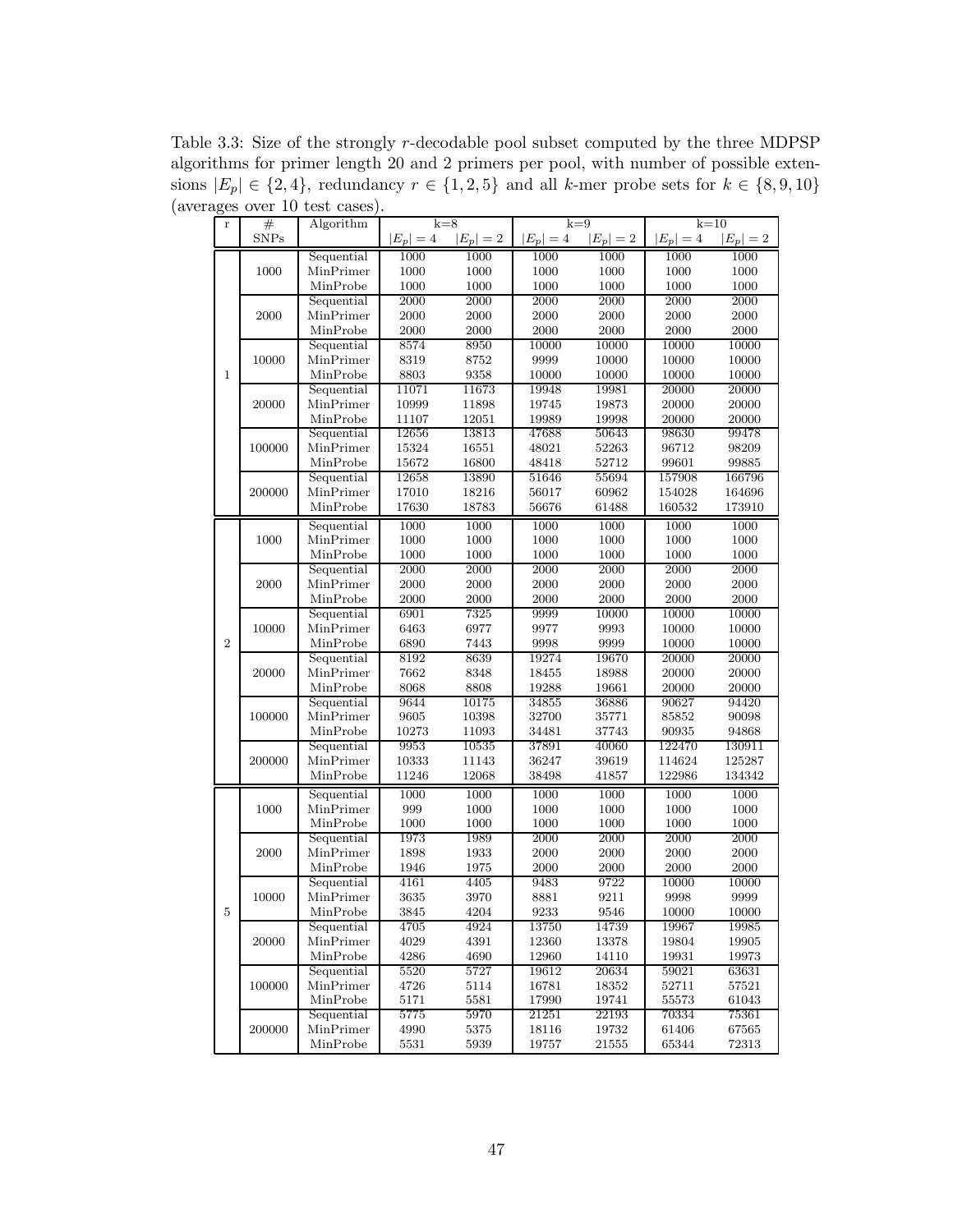Table 3.4: Size of the strongly r-decodable pool subset computed by the three MDPSP algorithms for primer length 20 and 2 primers per pool, with number of possible extensions  $|E_p| \in \{2, 4\}$ , redundancy  $r \in \{1, 2, 5\}$  and all c-token probe sets for  $c \in \{11, 12, 13\}$ (averages over 10 test cases).

| $\bf r$      | #           | Algorithm  | $c=11$    |           |           | $c = 12$  | $c=13$    |            |  |  |
|--------------|-------------|------------|-----------|-----------|-----------|-----------|-----------|------------|--|--|
|              | <b>SNPs</b> |            | $ E_p =4$ | $ E_p =2$ | $ E_p =4$ | $ E_p =2$ | $ E_p =4$ | $ E_p =2$  |  |  |
|              |             | Sequential | 1000      | 1000      | 1000      | 1000      | 1000      | 1000       |  |  |
|              | 1000        | MinPrimer  | 999       | 999       | 1000      | 1000      | 1000      | 1000       |  |  |
|              |             | MinProbe   | 1000      | 1000      | 1000      | 1000      | 1000      | 1000       |  |  |
|              |             | Sequential | 1982      | 1990      | 2000      | 2000      | 2000      | 2000       |  |  |
|              | 2000        | MinPrimer  | 1959      | 1968      | 1998      | 1998      | 2000      | 2000       |  |  |
|              |             | MinProbe   | 1994      | 1998      | 2000      | 2000      | 2000      | 2000       |  |  |
|              |             | Sequential | 6993      | 7324      | 9218      | 9412      | 9927      | 9953       |  |  |
| $\mathbf{1}$ | 10000       | MinPrimer  | 6401      | 6776      | 8782      | 9034      | 9801      | 9866       |  |  |
|              |             | MinProbe   | 7972      | 8280      | 9688      | 9782      | 9980      | 9990       |  |  |
|              |             | Sequential | 9733      | 10358     | 15191     | 15843     | 18931     | 19197      |  |  |
|              | 20000       | MinPrimer  | 8798      | 9489      | 14080     | 14797     | 18204     | 18573      |  |  |
|              |             | MinProbe   | 11548     | 12187     | 17094     | 17599     | 19613     | 19746      |  |  |
|              |             | Sequential | 16042     | 17216     | 32202     | 34459     | 56064     | 59498      |  |  |
|              | 100000      | MinPrimer  | 14736     | 15817     | 29336     | 31608     | 51540     | 55031      |  |  |
|              |             | MinProbe   | 20277     | 21599     | 39202     | 41665     | 65877     | 69188      |  |  |
|              |             | Sequential | 18516     | 19789     | 39552     | 42556     | 76037     | 81443      |  |  |
|              | 200000      | MinPrimer  | 17278     | 18483     | 36618     | 39500     | 70048     | 75470      |  |  |
|              |             | MinProbe   | 24329     | 25757     | 49300     | 52534     | 91488     | 97154      |  |  |
|              |             | Sequential | 998       | 998       | 1000      | 1000      | 1000      | 1000       |  |  |
|              | 1000        | MinPrimer  | 986       | 990       | 999       | 1000      | 1000      | 1000       |  |  |
|              |             | MinProbe   | 998       | 999       | 1000      | 1000      | 1000      | 1000       |  |  |
|              |             | Sequential | 1905      | 1931      | 1995      | 1998      | 2000      | 2000       |  |  |
|              | 2000        | MinPrimer  | 1815      | 1852      | 1981      | 1986      | 2000      | 2000       |  |  |
|              |             | MinProbe   | 1948      | 1962      | 1997      | 1999      | 2000      | $\,2000\,$ |  |  |
|              |             | Sequential | 5107      | 5431      | 7891      | 8231      | 9611      | 9716       |  |  |
| $\,2$        | 10000       | MinPrimer  | 4571      | 4924      | 7252      | 7621      | 9214      | 9381       |  |  |
|              |             | MinProbe   | 6059      | 6372      | 8610      | 8833      | 9783      | 9851       |  |  |
|              |             | Sequential | 6589      | 7036      | 11615     | 12312     | 16839     | 17409      |  |  |
|              | 20000       | MinPrimer  | 5901      | 6388      | 10551     | 11255     | 15613     | 16231      |  |  |
|              |             | MinProbe   | 8151      | 8674      | 13540     | 14184     | 17980     | 18396      |  |  |
|              |             | Sequential | 9839      | 10552     | 20811     | 22486     | 39839     | 42814      |  |  |
|              | 100000      | MinPrimer  | 9071      | 9819      | 19192     | 20864     | 36595     | 39542      |  |  |
|              |             | MinProbe   | 12695     | 13562     | 26341     | 28190     | 48131     | 51125      |  |  |
|              |             | Sequential | 11114     | 11894     | 24696     | 26659     | 50811     | 54858      |  |  |
|              | 200000      | MinPrimer  | 10418     | 11212     | 23155     | 25122     | 47357     | 51390      |  |  |
|              |             | MinProbe   | 14541     | 15467     | 31714     | 34015     | 63112     | 67567      |  |  |
|              |             | Sequential | 906       | 932       | 992       | 996       | 1000      | 1000       |  |  |
|              | 1000        | MinPrimer  | 837       | 868       | 971       | 981       | 999       | 999        |  |  |
|              |             | MinProbe   | 905       | 928       | 990       | 994       | 1000      | 1000       |  |  |
|              |             | Sequential | 1433      | 1497      | 1870      | 1896      | 1991      | 1995       |  |  |
|              | 2000        | MinPrimer  | 1284      | 1350      | 1753      | 1800      | 1960      | 1974       |  |  |
|              |             | MinProbe   | 1437      | 1511      | 1856      | 1885      | 1986      | 1990       |  |  |
|              |             | Sequential | 2713      | 2944      | 4988      | 5343      | 7662      | 8000       |  |  |
|              | 10000       | MinPrimer  | 2467      | 2668      | 4495      | 4825      | 6976      | 7324       |  |  |
| 5            |             | MinProbe   | 2875      | 3081      | 5118      | 5436      | 7651      | 7988       |  |  |
|              |             | Sequential | 3279      | 3552      | 6540      | 7040      | 11399     | 12143      |  |  |
|              | 20000       | MinPrimer  | 2998      | 3273      | 5956      | 6424      | 10308     | 11007      |  |  |
|              |             | MinProbe   | 3562      | 3817      | 6808      | 7314      | 11530     | 12240      |  |  |
|              |             | Sequential | 4536      | 4912      | 10211     | 11140     | 21359     | 23232      |  |  |
|              | 100000      | MinPrimer  | 4250      | 4610      | 9494      | 10352     | 19645     | 21421      |  |  |
|              |             | MinProbe   | 5208      | 5602      | 11078     | 11932     | 22119     | 23977      |  |  |
|              |             | Sequential | 5035      | 5443      | 11738     | 12809     | 25859     | 28234      |  |  |
|              | 200000      | MinPrimer  | 4749      | 5128      | 11054     | 12022     | 24058     | 26297      |  |  |
|              |             | MinProbe   | 5926      | 6363      | 12986     | 13987     | 27186     | 29439      |  |  |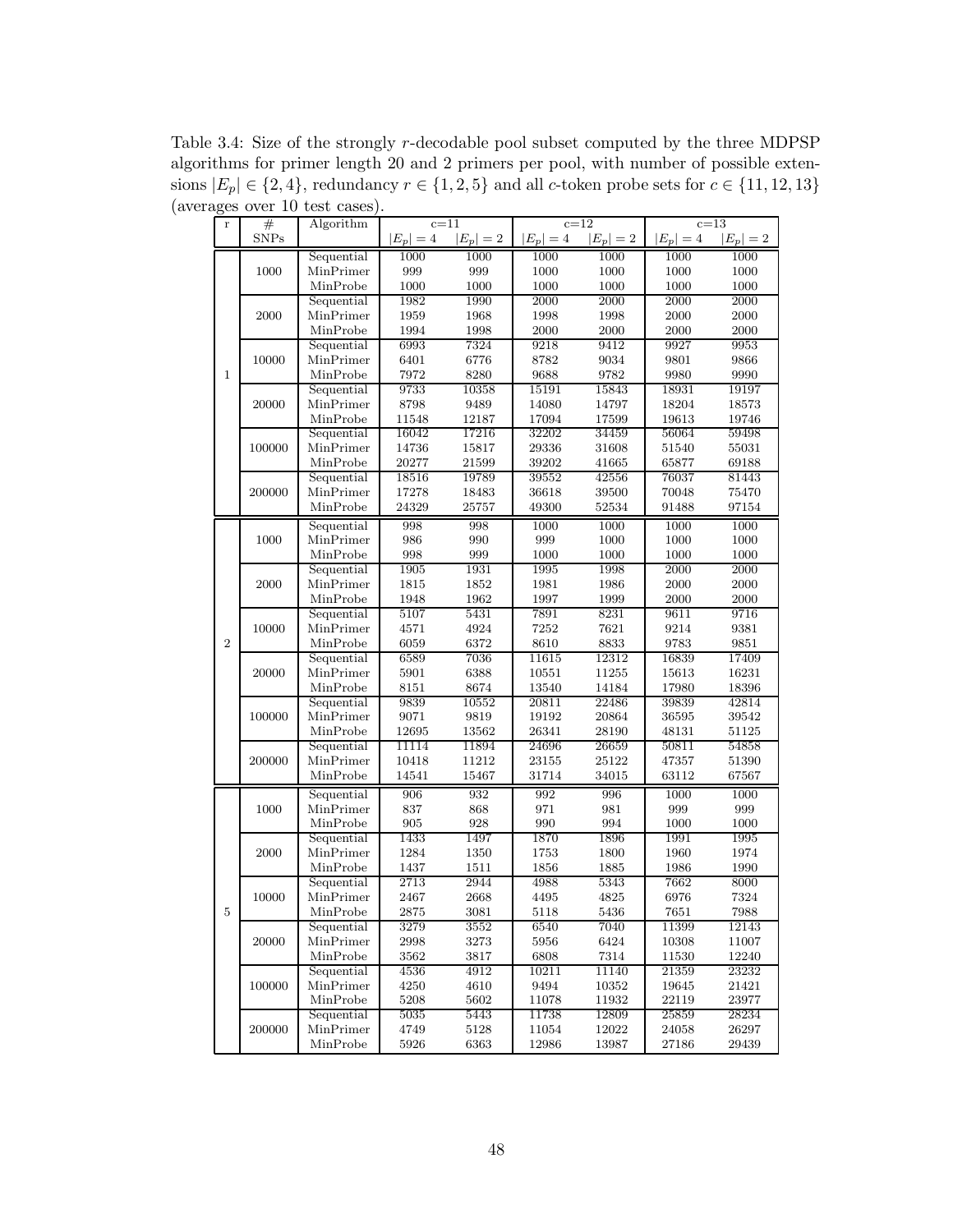



(b)

Figure 3.7: Size of the strongly r-decodable pool subset computed by the three MDPSP algorithms as a function of primer length, for pools with 2 primers, 2 possible extensions per primer, and array probes consisting of all  $4^{10}$  10-mers (a), respectively all 645,376 13-tokens (b) (averages over 10 test cases).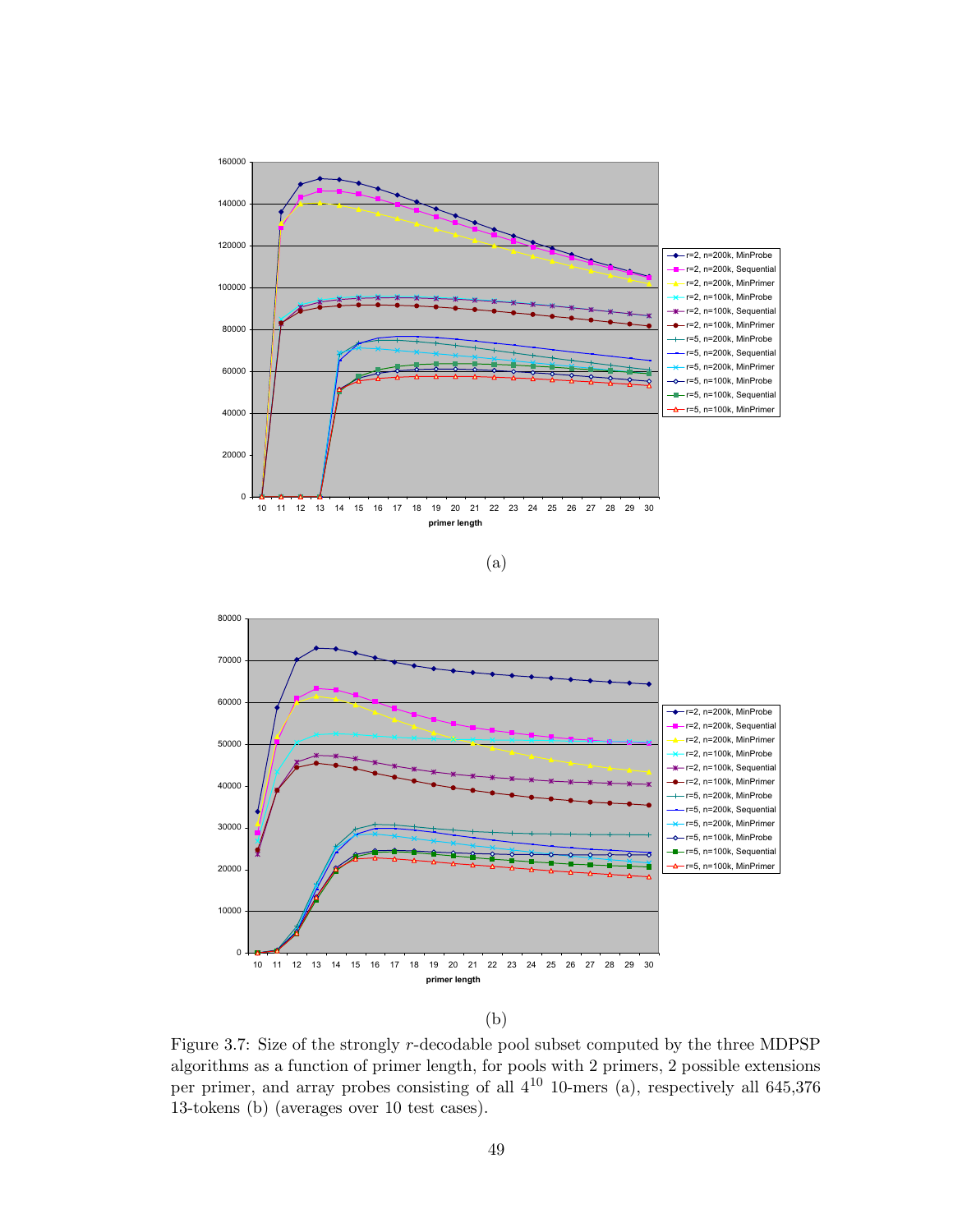

Figure 3.8: Cumulative coverage rates for the first 50 10-mers arrays used to decode the SNPs in Chromosome 1 with primer length 14 or 20 and redundancy  $r \in \{1, 2, 5\}$ .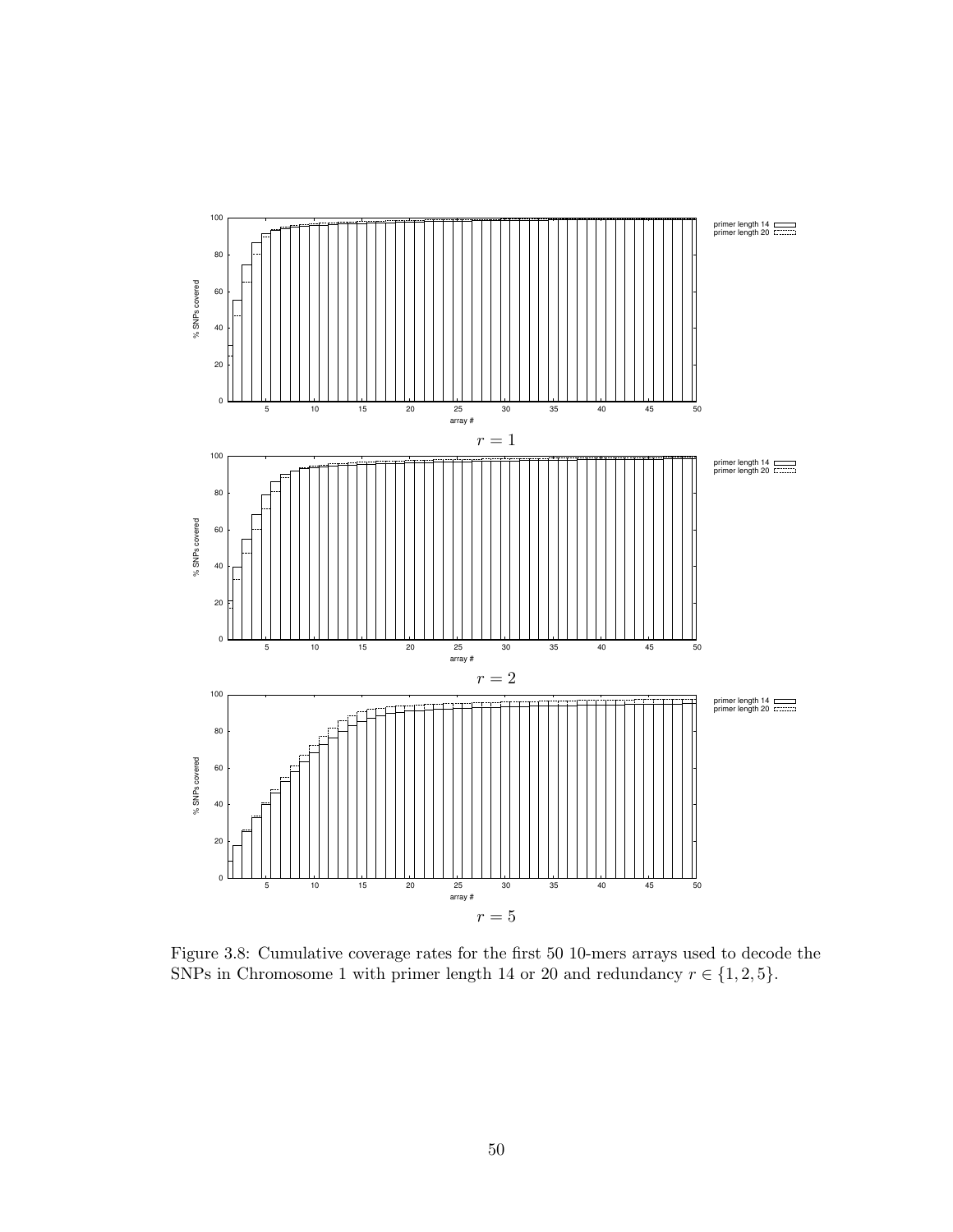

Figure 3.9: Cumulative coverage rates for the first 50 13-tokens arrays used to decode the SNPs in Chromosome 1 with primer length 14 or 20 and redundancy  $r \in \{1, 2, 5\}$ .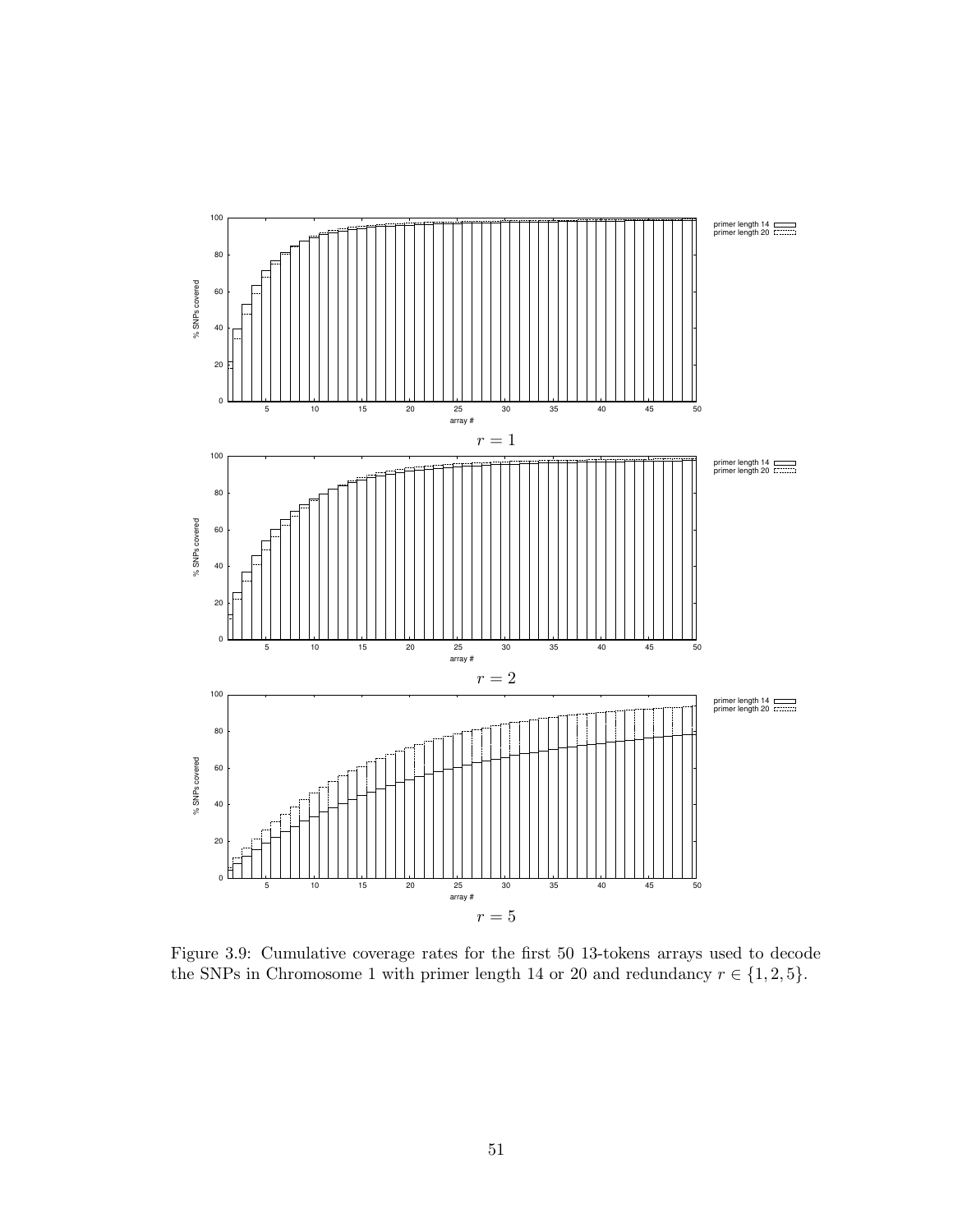| Chr            | #           | #         | #<br>10-mer arrays |                |                |                  |                |         |                |                |                | $#$ 13-token arrays |                |                |
|----------------|-------------|-----------|--------------------|----------------|----------------|------------------|----------------|---------|----------------|----------------|----------------|---------------------|----------------|----------------|
| ID             | Ref.        | Extracted |                    | $r=1$          | $r = 2$        |                  |                | $r = 5$ |                | $r=1$          |                | $r=2$               |                | $r = 5$        |
|                | <b>SNPs</b> | Pools     | 90%                | 95%            | 90%            | 95%              | 90%            | 95%     | 90%            | 95%            | 90%            | 95%                 | 90%            | 95%            |
| 1              | 786058      | 736850    | 5                  | $\overline{7}$ | 8              | 11               | 15             | 24      | 10             | 14             | 17             | 23                  | 39             | 56             |
| $\overline{2}$ | 758368      | 704415    | $\overline{5}$     | 6              | $\overline{7}$ | 9                | 14             | 18      | 9              | 12             | 14             | 18                  | 32             | 42             |
| 3              | 647918      | 587531    | $\overline{5}$     | 6              | $\overline{7}$ | 8                | 13             | 16      | 8              | 10             | 12             | 15                  | 26             | 35             |
| $\overline{4}$ | 690063      | 646534    | $\overline{5}$     | 6              | $\overline{7}$ | 9                | 14             | 17      | 8              | 10             | 12             | 15                  | 26             | 34             |
| 5              | 590891      | 550794    | $\overline{5}$     | 6              | 6              | 8                | 12             | 16      | $\overline{7}$ | 10             | 12             | 15                  | 26             | 34             |
| 6              | 791255      | 742894    | 10                 | 20             | 14             | 29               | 30             | 54      | 15             | 29             | 23             | 38                  | 49             | 73             |
| $\overline{7}$ | 666932      | 629089    | 6                  | 9              | 8              | 12               | 16             | 25      | 10             | 15             | 16             | 22                  | 36             | 48             |
| 8              | 488654      | 456856    | $\overline{4}$     | 5              | 5              | $\overline{7}$   | 10             | 12      | 7              | 8              | 10             | 13                  | 22             | 29             |
| 9              | 465325      | 441627    | $\overline{4}$     | 6              | 6              | 8                | 11             | 17      | $\overline{7}$ | 10             | 11             | 16                  | 26             | 36             |
| 10             | 512165      | 480614    | $\overline{4}$     | 6              | 6              | 8                | 11             | 16      | 8              | 10             | 12             | 16                  | 27             | 38             |
| 11             | 505641      | 476379    | $\overline{4}$     | 6              | 6              | 8                | 11             | 15      | 8              | 10             | 12             | 15                  | 26             | 35             |
| 12             | 474310      | 443988    | $\overline{4}$     | 6              | 6              | 8                | 11             | 18      | $\overline{7}$ | 10             | 11             | 15                  | 25             | 36             |
| 13             | 371187      | 347921    | 3                  | $\overline{4}$ | 5              | 6                | 9              | 11      | 5              | $\overline{7}$ | 8              | 10                  | 16             | 22             |
| 14             | 292173      | 271130    | 3                  | $\overline{4}$ | $\overline{4}$ | $\bf 5$          | $\overline{7}$ | 10      | 5              | $\overline{7}$ | 8              | 10                  | 16             | 23             |
| 15             | 277543      | 258094    | 3                  | $\overline{4}$ | $\overline{4}$ | 5                | $\overline{7}$ | 11      | 5              | $\overline{7}$ | 8              | 10                  | 17             | 24             |
| 16             | 306530      | 288652    | $\overline{4}$     | 6              | 5              | 9                | 9              | 18      | $\overline{7}$ | 10             | 11             | 15                  | 25             | 35             |
| 17             | 269887      | 249563    | 3                  | $\overline{5}$ | $\overline{4}$ | 8                | 9              | 18      | $\overline{7}$ | 10             | 11             | 15                  | 25             | 37             |
| 18             | 268582      | 250594    | 3                  | 3              | $\overline{4}$ | 5                | $\overline{7}$ | 9       | $\overline{4}$ | 6              | 6              | 8                   | 14             | 18             |
| 19             | 212057      | 199221    | $\overline{4}$     | 6              | 5              | $\boldsymbol{9}$ | 11             | 21      | 8              | 11             | 12             | 17                  | 29             | 43             |
| 20             | 292248      | 262567    | 3                  | $\overline{4}$ | $\overline{4}$ | 5                | $\overline{7}$ | 11      | 6              | 8              | 9              | 12                  | 20             | 27             |
| 21             | 148798      | 138825    | $\overline{2}$     | 3              | 3              | 3                | $\overline{5}$ | 6       | 3              | $\overline{4}$ | $\overline{5}$ | 6                   | 10             | 13             |
| 22             | 175939      | 164632    | 3                  | $\overline{4}$ | 3              | 6                | 6              | 13      | 6              | 8              | 9              | 12                  | 21             | 29             |
| Χ              | 380246      | 362778    | $\overline{4}$     | 6              | 6              | 8                | 10             | 15      | 6              | 9              | 9              | 13                  | 19             | 26             |
| Y              | 50725       | 49372     | $\overline{2}$     | $\overline{2}$ | $\overline{2}$ | $\overline{2}$   | 3              | 3       | $\overline{2}$ | $\overline{2}$ | $\overline{2}$ | 3                   | $\overline{4}$ | $\overline{5}$ |

Table 3.5: Number of arrays needed to cover 90 − 95% of the reference SNPs that have unambiguous primers of length 20.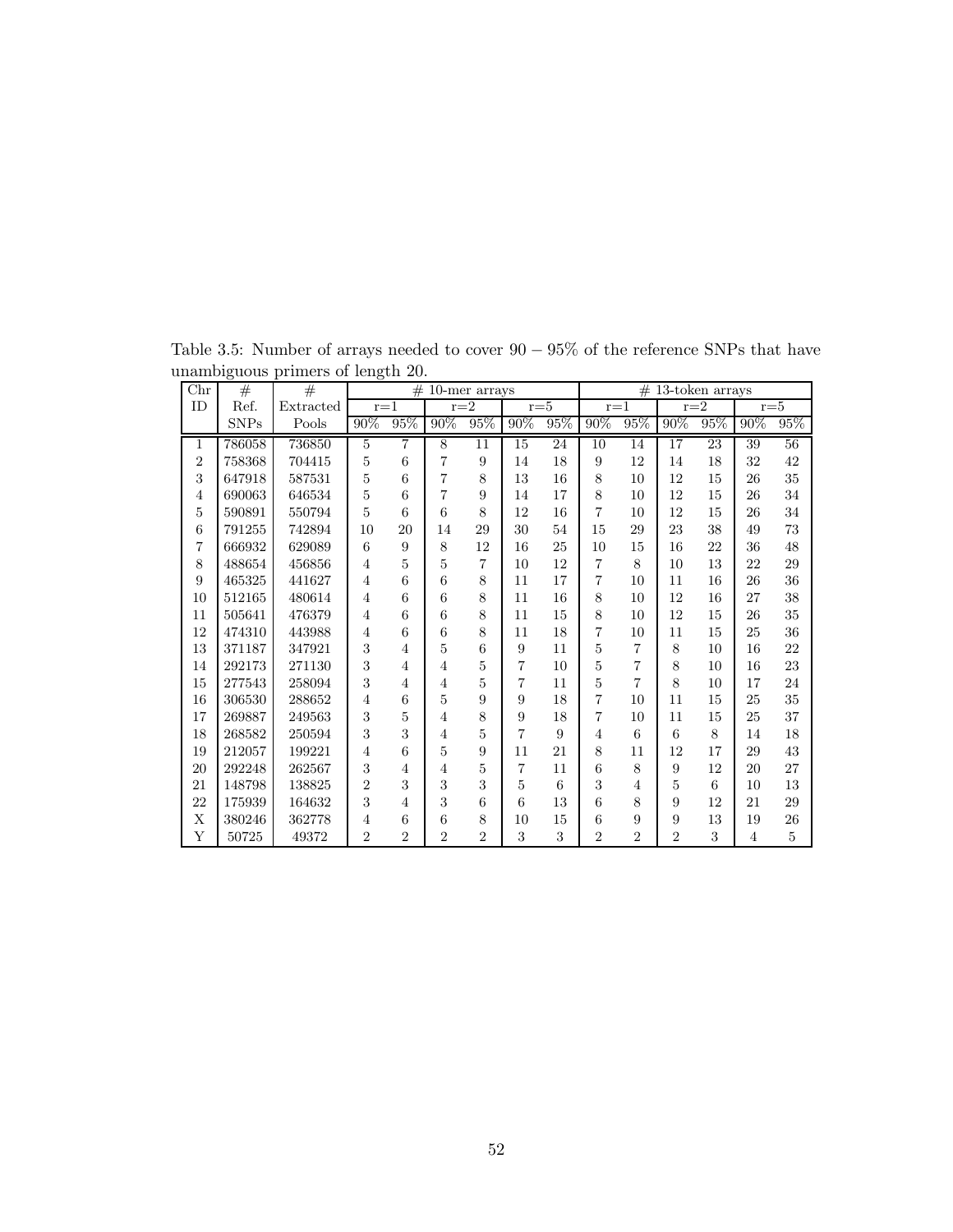# Chapter 4

## Conclusions

In the first part of this thesis we have studied methods for improving the multiplexing rate in SNP genotyping assays involving multiple universal tag arrays. We observed that significant improvements in multiplexing rate can be achieved by combining primer selection with tag assignment, since different primers hybridize to different sets of tags. This integrated optimization is shown to lead to a reduction of up to 50% in the number of required arrays. Our heuristics currently focus on preventing primer-to-tag hybridizations, but they can be extended to avoid other undesired hybridizations, such as primer-toantitag hybridizations. In ongoing work we seek to establish non-trivial approximation guarantees for algorithms solving the pooled tag array multiplexing problem.

In the second part of the thesis, we have proposed a new genotyping assay architecture combining multiplexed solution-phase single-base extension (SBE) reactions with sequencing by hybridization (SBH) using universal DNA arrays such as all k-mer arrays. Our contributions include a study of multiplexing algorithms for SBE/SBH genotyping assays and preliminary experimental results showing the achievable tradeoffs between the number of array probes and primer length on one hand and the number of SNPs that can be assayed simultaneously on the other. We proved that the problem of selecting a maximum size subset of SNPs that can be unambiguously genotyped in a single SBE/SBH assay is NP-hard, and proposed efficient heuristics with good practical performance. Our heuristics take into account the freedom of selecting primers from both strands of the genomic DNA. In addition, our heuristics can enforce user-specified redundancy constraints facilitating reliable genotyping in the presence of hybridization errors. Simulation results on datasets both randomly generated and extracted from the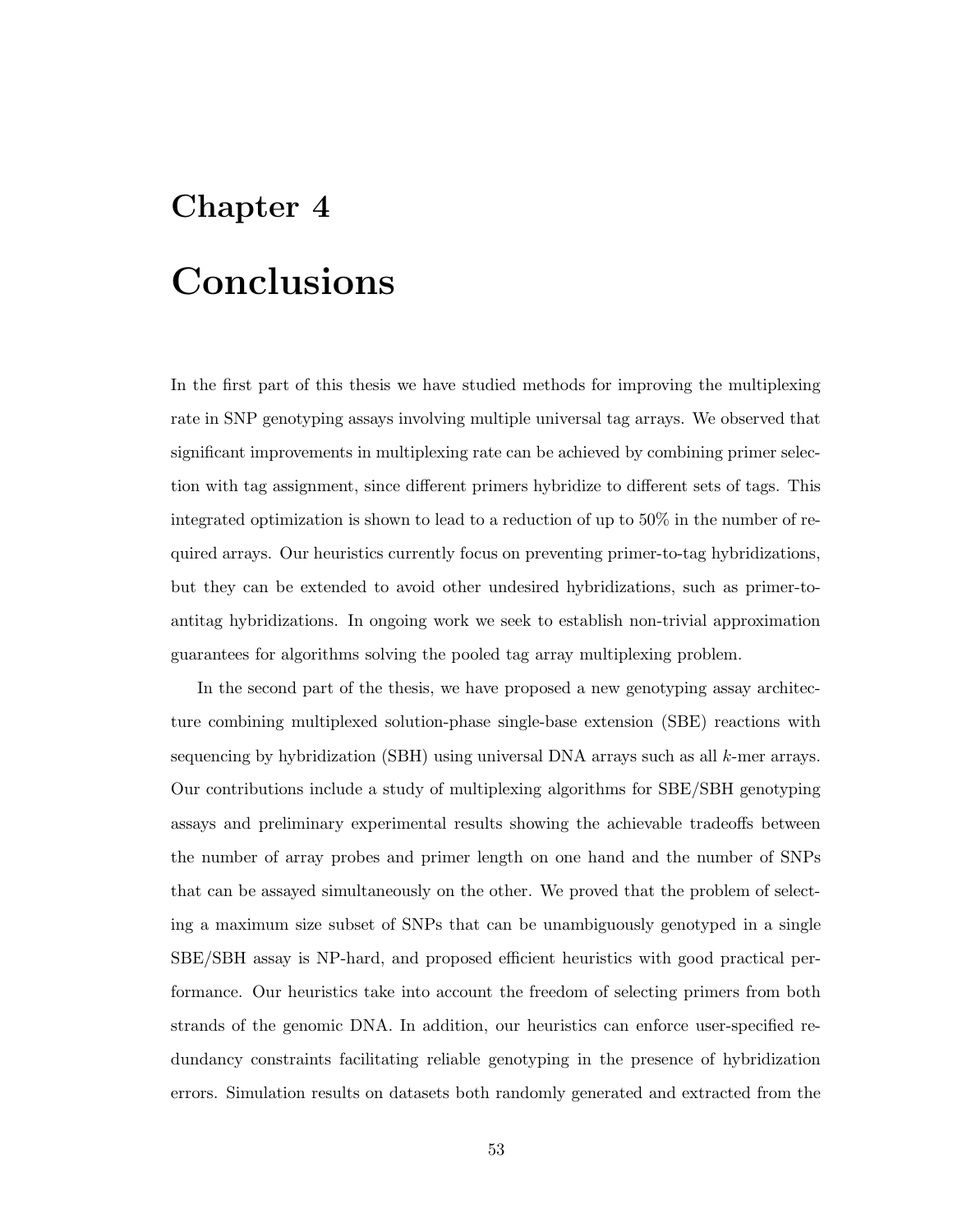NCBI dbSNP database suggest that the SBE/SBH architecture provides a flexible and cost-effective alternative to genotyping assays currently used in the industry, enabling genotyping of up to hundreds of thousands of user-specified SNPs per assay.

Establishing the complexity of MPPP and finding approximation algorithms for MPPP and MDPSP are interesting open problems.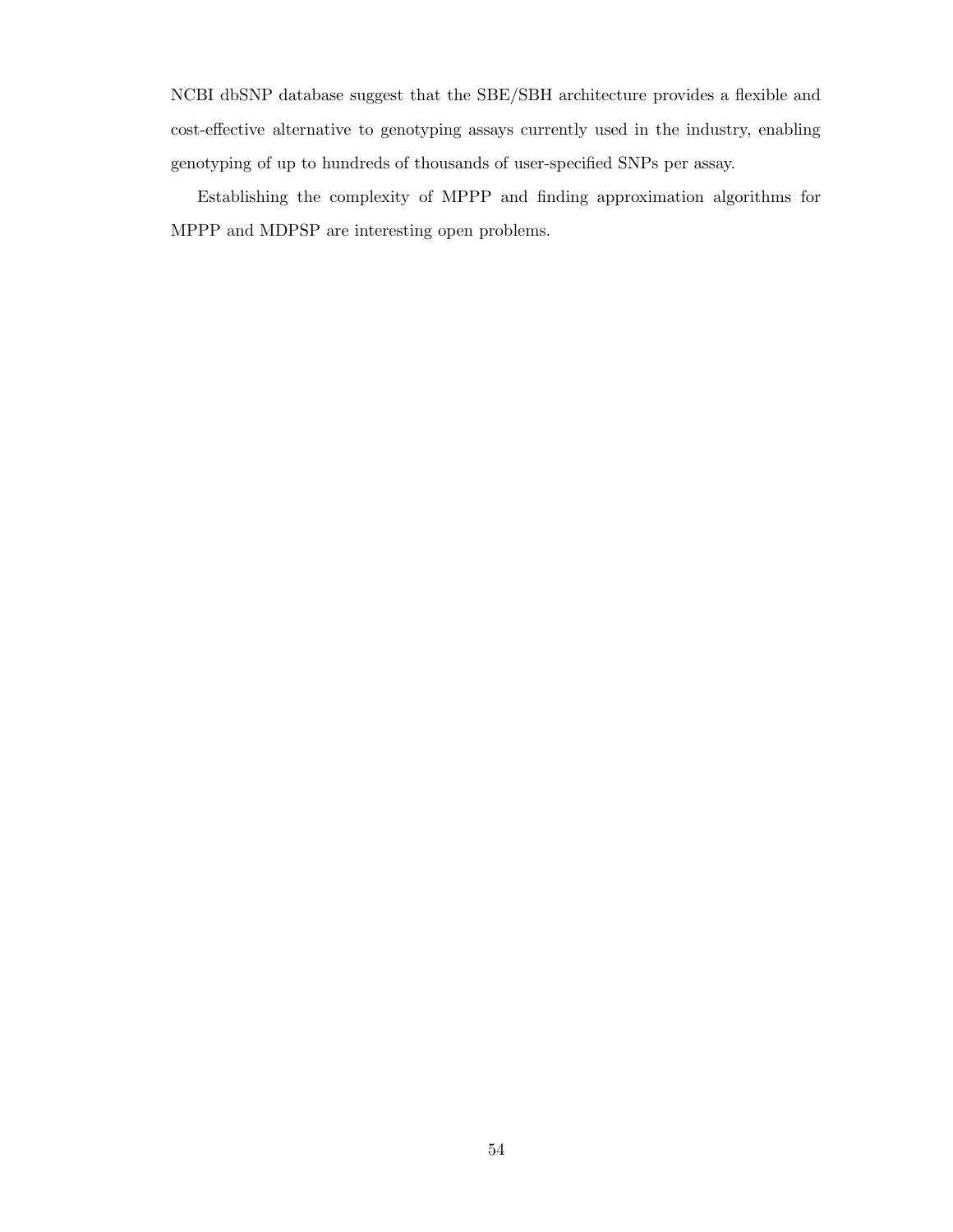## Bibliography

- [1] Affymetrix, Inc. GeneFlex Tag Array Technical Note No. 1, available online at http://www.affymetrix.com/support/technical/technotes/genflex technote.pdf, 2001.
- [2] Affymetrix, Inc. Custom and application-specific genotyping with the Affymetrix GeneChip MegAllele System, available online at http://www.affymetrix.com/support/technical/other/parallele brochure.pdf, 2005.
- [3] Affymetrix, Inc. GeneChip Human Mapping 500K Array Set, available online at http://www.affymetrix.com/support/technical/datasheets/500k datasheet.pdf, 2005.
- [4] A. Alderborn, A. Kristofferson, and U. Hammerling. Determination of singlenucleotide polymorphisms by realtime pyrophosphate DNA sequencing. In Genome Research, volume 10, pages 1249–1258, 2000.
- [5] A. Ben-Dor, R. Karp, B. Schwikowski, and Z. Yakhini. Universal DNA tag systems: a combinatorial design scheme. Journal of Computational Biology, 7(3-4):503–519, 2000.
- [6] A. BenDor, T. Hartman, B. Schwikowski, R. Sharan, and Z. Yakhini. Towards optimally multiplexed applications of universal DNA tag systems. In Proc. 7th Annual International Conference on Research in Computational Molecular Biology, pages 48–56, 2003.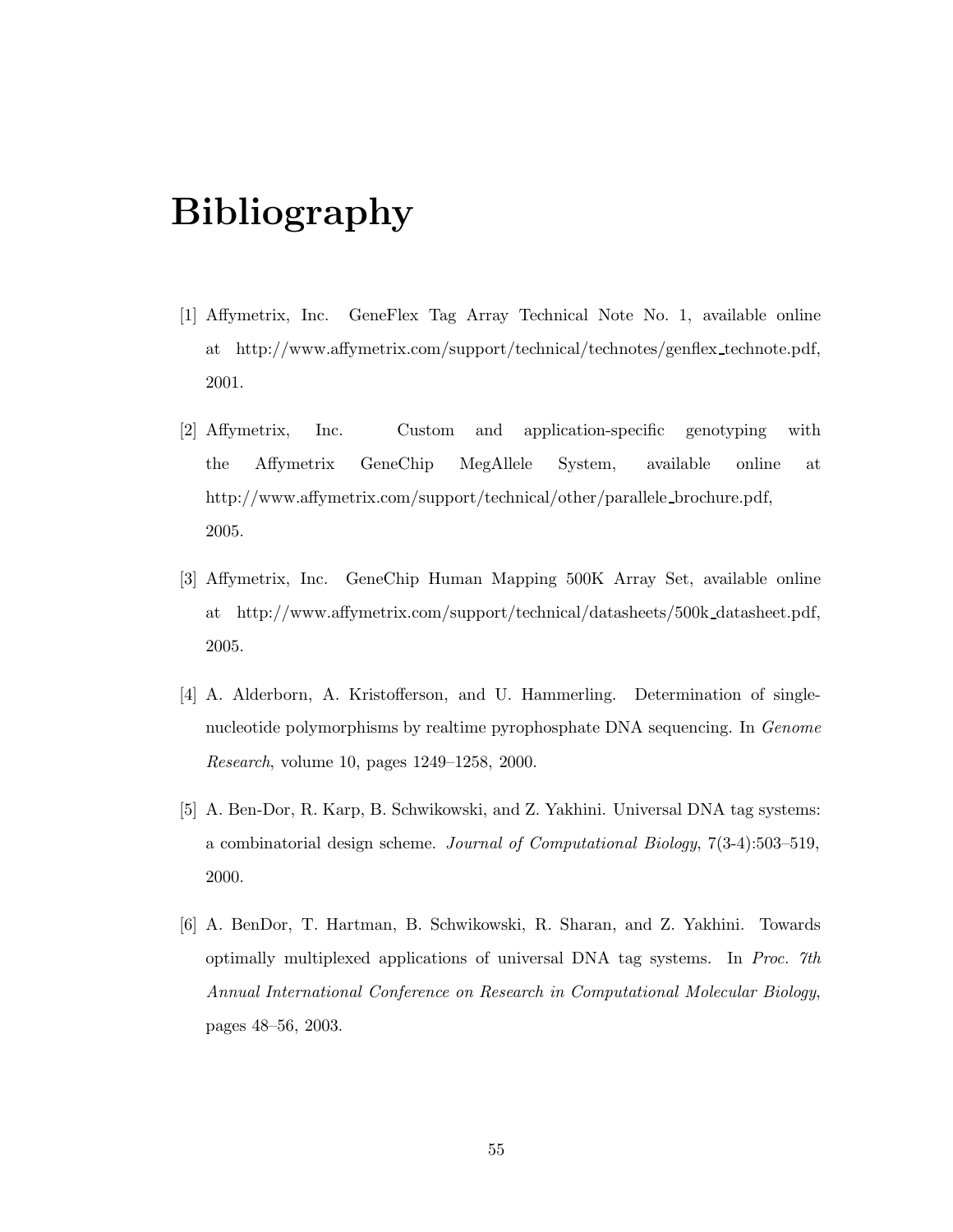- [7] A. Braun, D.P. Little, and H. Koster. Detecting CFTR gene mutations by using primer oligo base extension and mass spectrometry. In Clinical Chemistry, volume 43, pages 1151–1158, 1997.
- [8] S. Brenner. Methods for sorting polynucleotides using oligonucleotide tags. US Patent 5,604,097, 1997.
- [9] International Human Genome Sequencing Consortium. Initial sequencing and analysis of the human genome. Nature, 409:860–921, 2001.
- [10] International Human Genome Sequencing Consortium. Finishing the euchromatic sequence of the human genome. Nature, 431:931–945, 2004.
- [11] B. DasGupta, K.M. Konwar, I.I. Mandoiu, and A.A. Shvartsman. Highly scalable algorithms for robust string barcoding. In Proc. 2005 International Workshop on Bioinformatics Research and Applications (IWBRA'05), 2005.
- [12] B. DasGupta, K.M. Konwar, I.I. Măndoiu, and A.A. Shvartsman. Highly scalable algorithms for robust string barcoding. International Journal of Bioinformatics Research and Applications, 1(2):145–161, 2005.
- [13] R. Dramanac and R. Crkvenjakov. DNA sequencing by hybridization. Yugoslav patent application, 1987.
- [14] T.G. Drummond, M.G. Hill, and J.K. Barton. Electrochemical DNA sensors. In Nature Biotechnology, volume 21, pages 1192–1199, 2003.
- [15] W. Duckworth, D.F. Manlove, and M. Zito. On the approximability of the maximum induced matching problem. In Journal of Discrete Algorithms, volume 3, pages 79– 91, 2005.
- [16] W.E. Evans and H.L. McLeod. Pharmacogenomics drug disposition, drug targets, and side effects. In The New England Journal of Medicine, volume 348, pages 538– 549, 2003.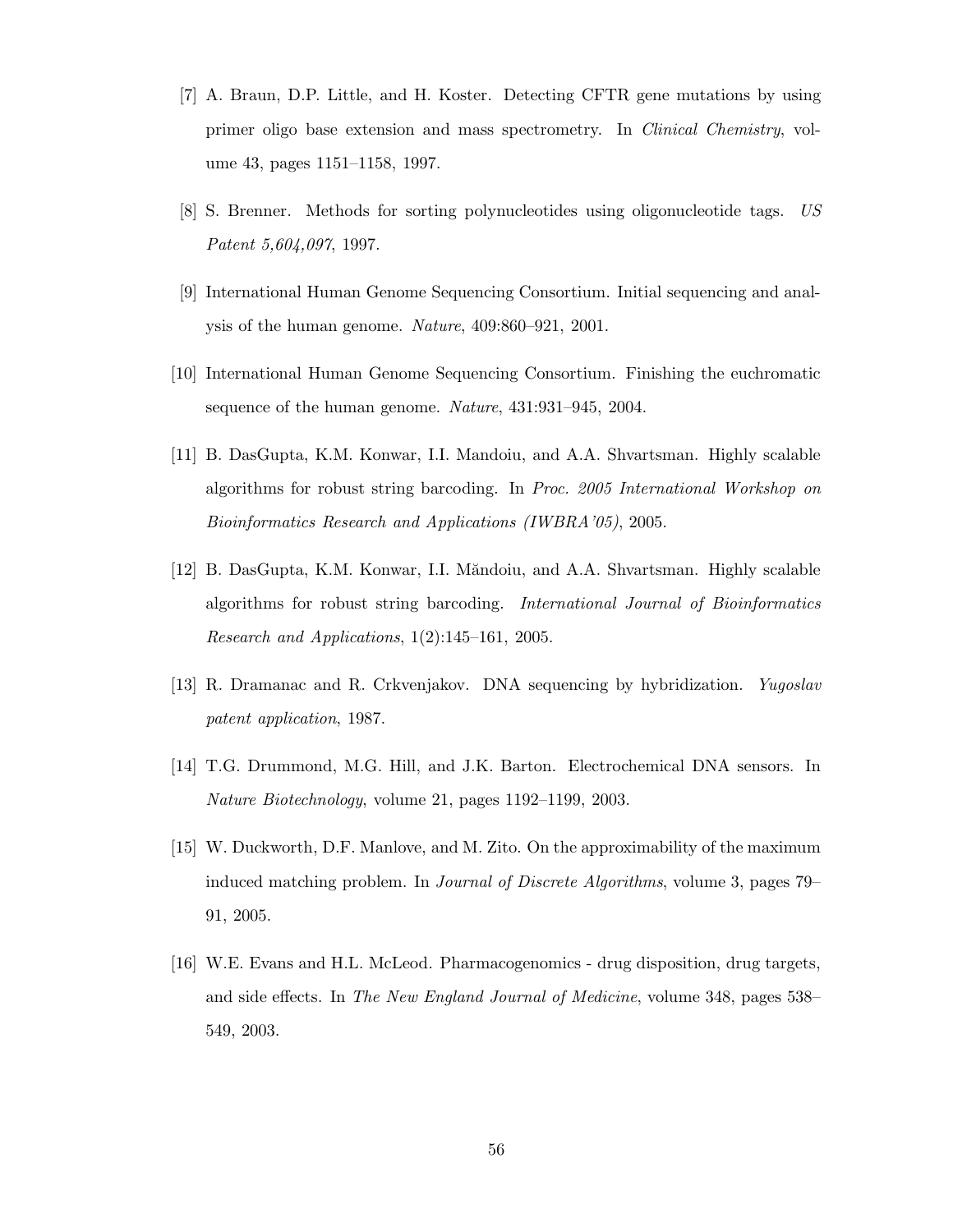- [17] N.P. Gerry, N.E. Witowski, J. Day, R.P. Hammer, G. Barany, and F. Barany. Universal DNA microarray method for multiplex detection of low abundance point mutations. J. Mol. Biol., 292(2):251–262, 1999.
- [18] S.A. Heath and F.P. Preparata. Enhanced sequence reconstruction with DNA microarray application. In Proc. 7th Annual International Conference on Computing and Combinatorics (COCOON), pages 64–74, 2001.
- [19] J.N. Hirschhorn, P. Sklar, K. Lindblad-Toh, Y.-M. Lim, M. Ruiz-Gutierrez, S. Bolk, B. Langhorst, S. Schaffner, E. Winchester, and E. Lander. SBE-TAGS: An arraybased method for efficient single-nucleotide polymorphism genotyping. PNAS, 97(22):12164–12169, 2000.
- [20] E. Hubbell. Multiplex sequencing by hybridization. Journal of Computational Bi $ology, 8(2):141–149, 2001.$
- [21] N. Hundewale, I.I. Măndoiu, C. Prăjescu, and A. Zelikovsky. Integrated design flow for universal DNA tag arrays. In 9th Annual International Conference on Research in Computational Molecular Biology (RECOMB) Poster Book, pages 141–142, 2005.
- [22] A.B. Kahng, I.I. Mandoiu, S. Reda, X. Xu, , and A. Zelikovsky. Design flow enhancements for DNA arrays. In Proc. IEEE International Conference on Computer Design (ICCD), pages 116–123, 2003.
- [23] K.M. Konwar, I.I. Măndoiu, A.C. Russell, and A.A. Shvartsman. Improved algorithms for multiplex PCR primer set selection with amplification length constraints. In Y.-P. Phoebe Chen and L. Wong, editors, Proc. 3rd Asia-Pacific Bioinformatics Conference (APBC), pages 41–50, London, 2005. Imperial College Press.
- [24] P.Y. Kwok. Methods for genotyping single nucleotide polymorphisms. Annual Review of Genomics and Human Genetics, 2:235–258, 2001.
- [25] V.V. Lozin. On maximum induced matchings in bipartite graphs. In Infomation Processing Letters, volume 81, pages 7–11, 2002.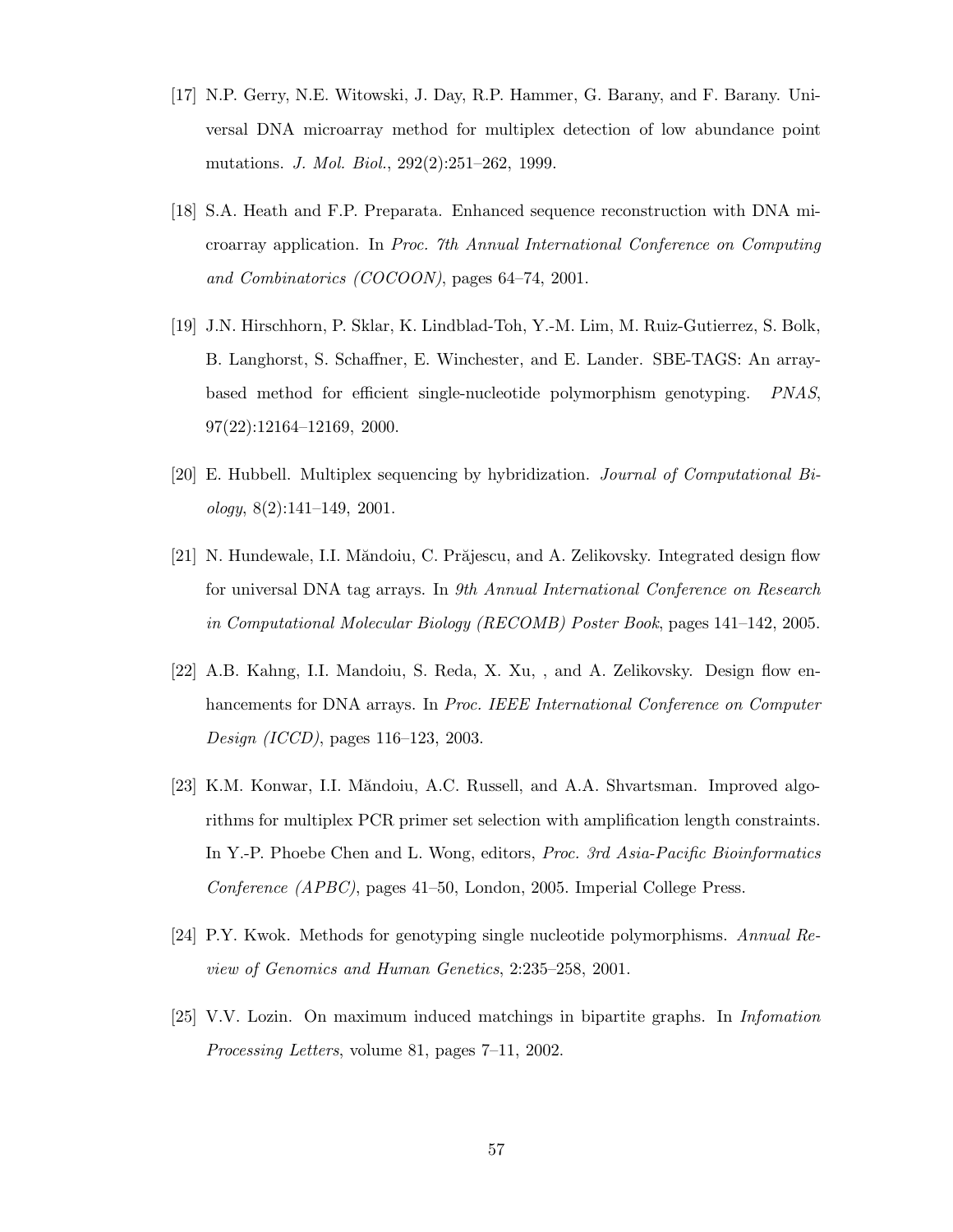- [26] M.S. Morris, D.D. Shoemaker, R.W. Davis, and M.P. Mittmann. Selecting tag nucleic acids. U.S. Patent 6,458,530 B1, 2002.
- [27] I.I. Măndoiu and C. Prăjescu. High-throughput SNP genotyping by SBE/SBH. ACM Computing Research Repository, cs.DS/0512052, 2005.
- [28] I.I. Măndoiu, C. Prăjescu, and D. Trincă. Improved tag set design and multiplexing algorithms for universal arrays. LNCS Transactions on Computational Systems Biology, II(LNBI 3680):124–137, 2005.
- [29] I.I. Măndoiu, C. Prăjescu, and D. Trincă. Improved tag set design and multiplexing algorithms for universal arrays. In Proceedings of the 1st International Workshop on Bioinformatics Research and Applications (IWBRA), volume 3515, pages 994–1002. Lecture Notes in Computer Science, Springer-Verlag, 2005.
- [30] I.I. Măndoiu and D. Trincă. Exact and approximation algorithms for DNA tag set design. ACM Computing Research Repository, 2005.
- [31] F. Naef and M.O. Magnasco. Solving the riddle of the bright mismatches: Labeling and effective binding in oligonucleotide arrays. In Physical Review E., volume 68, pages 11906–11910, 2003.
- [32] NIH. dbSNP, http://www.ncbi.nlm.nih.gov/projects/snp/.
- [33] NIH. GeneMark, http://opal.biology.gatech.edu/genemark.
- [34] NIH. ORF Finder, http://www.ncbi.nih.gov/gorf/gorf.html.
- [35] P. Nyren, B. Pettersson, and M. Uhlen. Solid phase DNA minisequencing by an enzymatic luminometric inorganic pyrophosphate detection assay. In Analytical Biochemistry, volume 208, pages 171–175, 1993.
- [36] T. Pastinen, J. Partanen, and AC. Syvanen. Multiplex, fluorescent, solid-phase minisequencing for efficient screening of DNA sequence variation. In *Clinical Chem*istry, volume 42, pages 1391–1397, 1996.
- [37] N. Patil et al. Blocks of limited haplotype diversity revealed by high-resolution scanning of human chromosome 21. Science, 294:1719–1723, 2001.